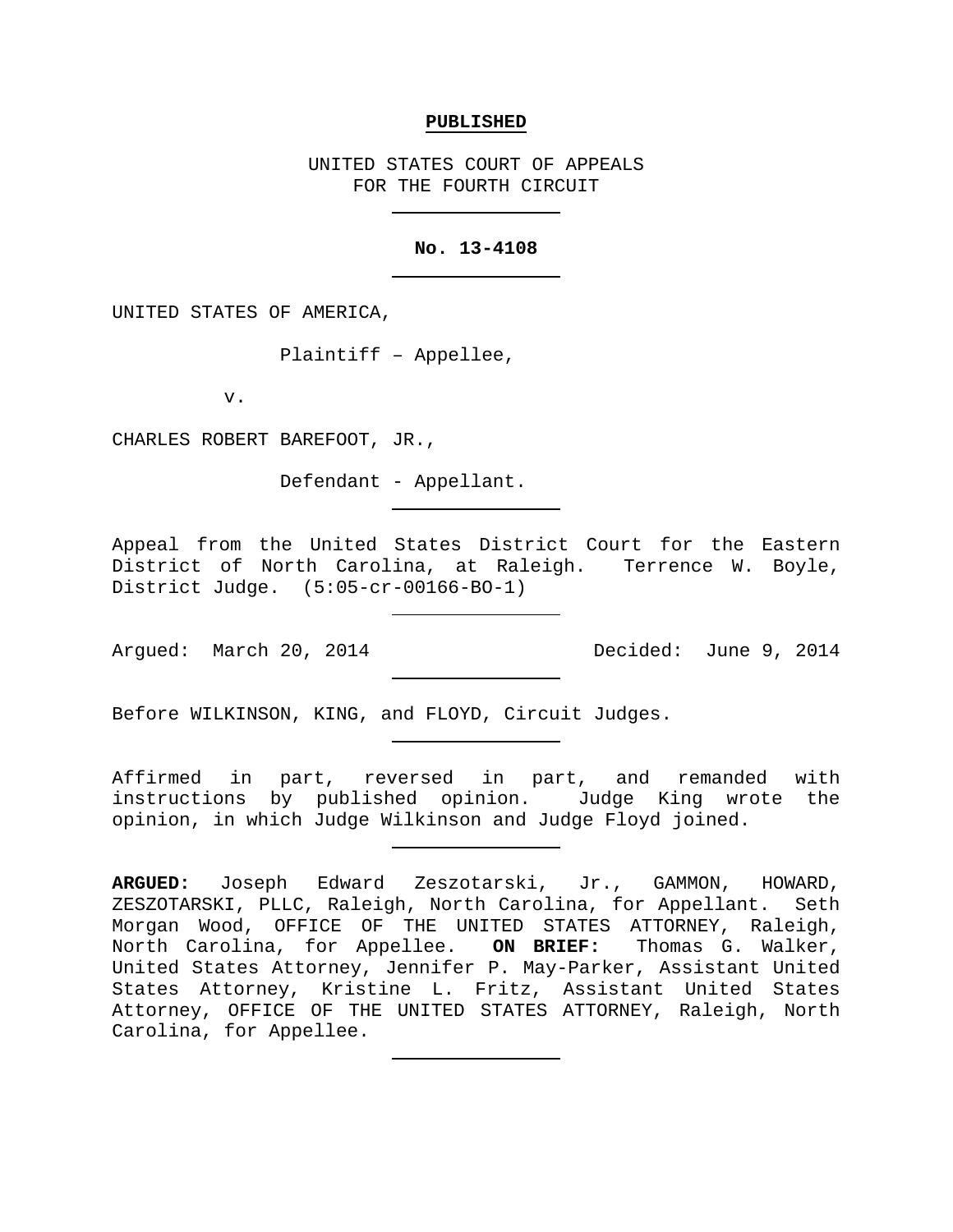KING, Circuit Judge:

Charles Robert Barefoot, Jr., appeals the February 6, 2013 judgment of conviction entered against him by the district court, in conformance with the jury's verdict, on all six counts of a 2006 Superseding Indictment stemming from several instances of criminal conduct that Barefoot was accused of undertaking between October 2001 and June 2002. Barefoot also appeals the 180-month sentence of imprisonment imposed by the court on his various convictions. As described in particular below, we affirm Barefoot's convictions on Counts One through Four of the Superseding Indictment, but we reverse his convictions on Counts Five and Six. Nevertheless, because the latter two convictions did not materially affect his sentence — which was otherwise properly calculated — we do not remand for Barefoot to be resentenced.

# I.

# A.

Acting on information supplied by a confidential informant to the Bureau of Alcohol, Tobacco and Firearms (the "ATF"), a deputy of the Johnston County, North Carolina Sheriff's Department stopped Barefoot's van in traffic during the morning of July 19, 2002. The deputy searched the van with Barefoot's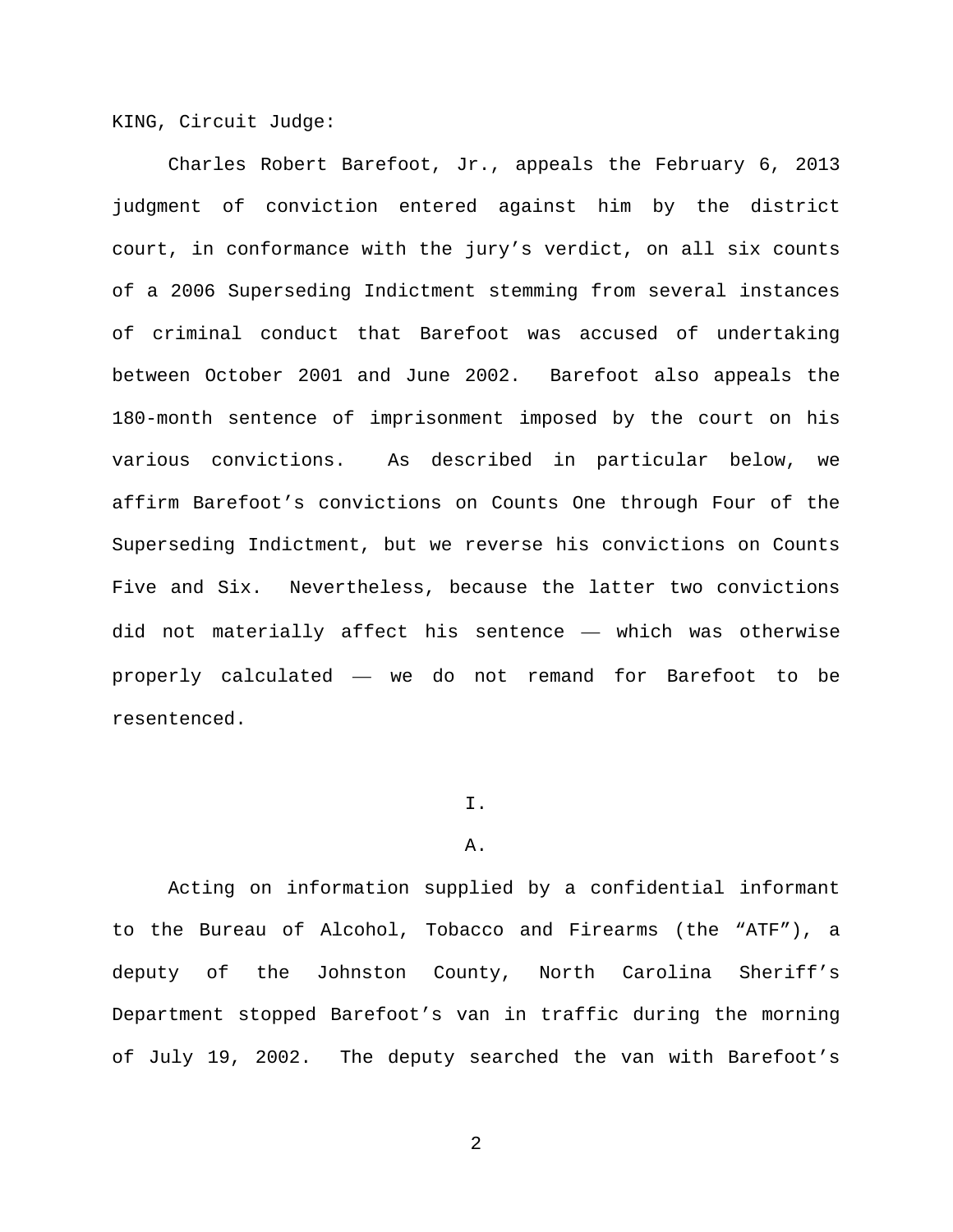consent, finding two loaded semiautomatic handguns beneath the driver's seat.

Not quite two hours later, the ATF executed a search warrant at Barefoot's residence, where they discovered component materials for explosives, Ku Klux Klan clothing and propaganda, and twenty-five firearms (predominantly shotguns and rifles) in proximity to more than four thousand rounds of ammunition. A concurrent search of the house where Barefoot's son, Daniel, lived with several others, turned up two Kinestik binary explosive cartridges wrapped in newspaper and stored in a freezer. Daniel, eighteen years old and a Klansman in his father's group, told federal agents that Barefoot had given him the explosives, which other residents referred to as "liquid dynamite."

On August 20, 2002, Barefoot was indicted in the Eastern District of North Carolina on a single count of possessing a firearm while subject to a domestic violence restraining order, in violation of 18 U.S.C. § 922(g)(8). The predicate order was entered in state court in Johnston County after the presiding judge found that Barefoot, on March 15, 2002, had held a 9mm pistol to the head of his wife, Sharon, and threatened to kill her. Barefoot pleaded guilty to the federal indictment pursuant to an agreement with the government by and through the United States Attorney for the Eastern District of North Carolina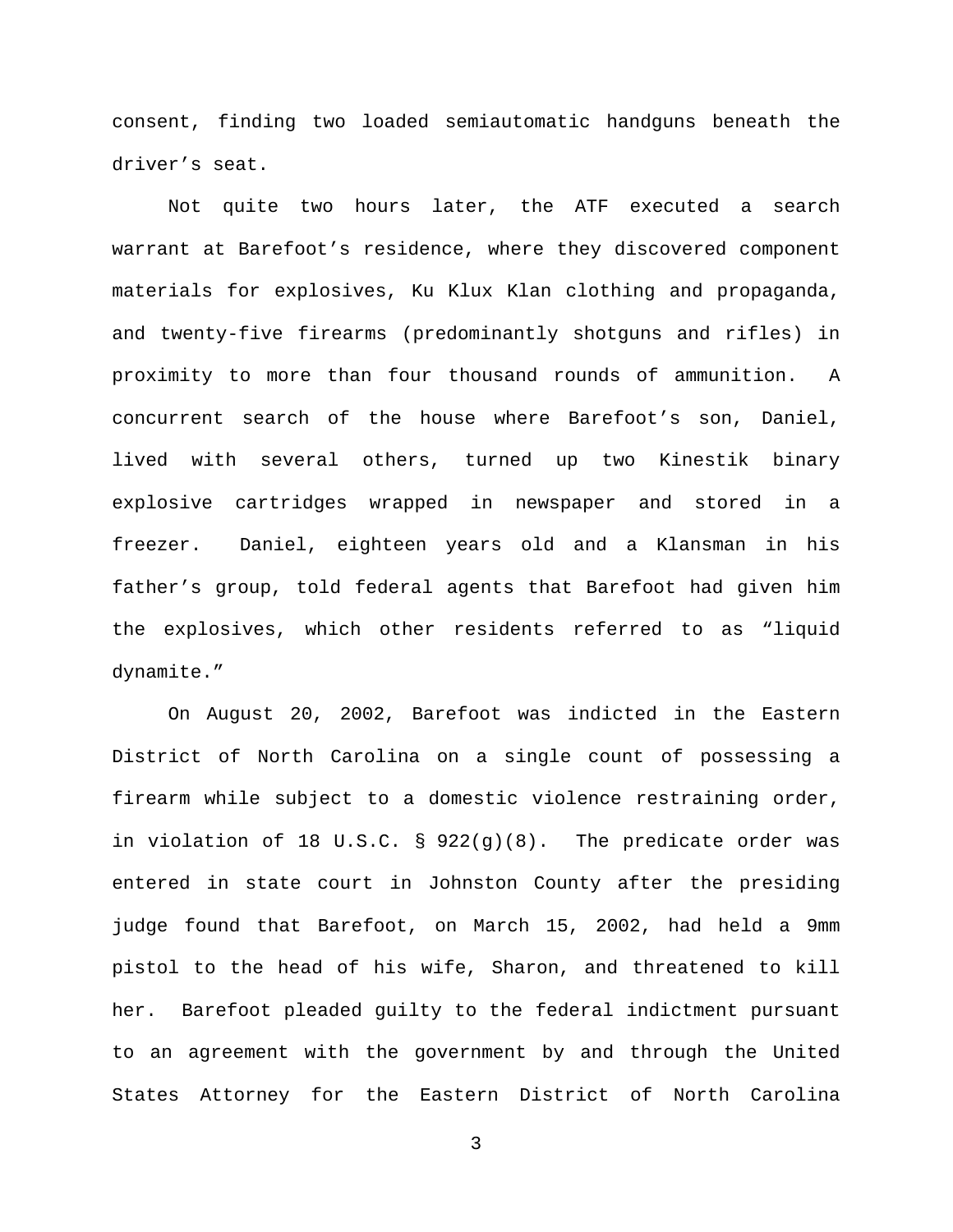(referred to in the agreement as the "USA-EDNC"). Paragraph 4 thereof provided, in pertinent part:

The Government agrees:

\* \* \* \*

c. That the USA-EDNC will not further prosecute the Defendant for conduct constituting the basis for the Indictment; [and]

\* \* \* \*

f. That the USA-EDNC agrees not to use any information provided by the Defendant pursuant to this agreement to prosecute him for additional crimes, except for crimes of violence[.]

Memorandum of Plea Agreement, United States v. Barefoot, No. 5:02-cr-00219-01 (E.D.N.C. Jan. 21, 2003), ECF No. 39 (the "Plea Agreement" or the "Agreement"). $<sup>1</sup>$  $<sup>1</sup>$  $<sup>1</sup>$ </sup>

The "information provided by the Defendant" specified in Paragraph 4.f referred to Barefoot's obligation to "disclose fully and truthfully in interviews with Government agents, information concerning all conduct related to the Indictment and any other crimes of which the Defendant has knowledge." Plea Agreement ¶ 2.h. As the result of their inquiry into Barefoot's activities, the ATF and FBI had come to suspect him of a number of crimes. Eyewitnesses had reported Barefoot in possession of

<span id="page-3-0"></span> $1$  The Plea Agreement is found at J.A. 57-64. (Citations herein to "J.A.  $\frac{1}{\sqrt{2}}$ " refer to the contents of the Joint Appendix filed by the parties to this appeal.)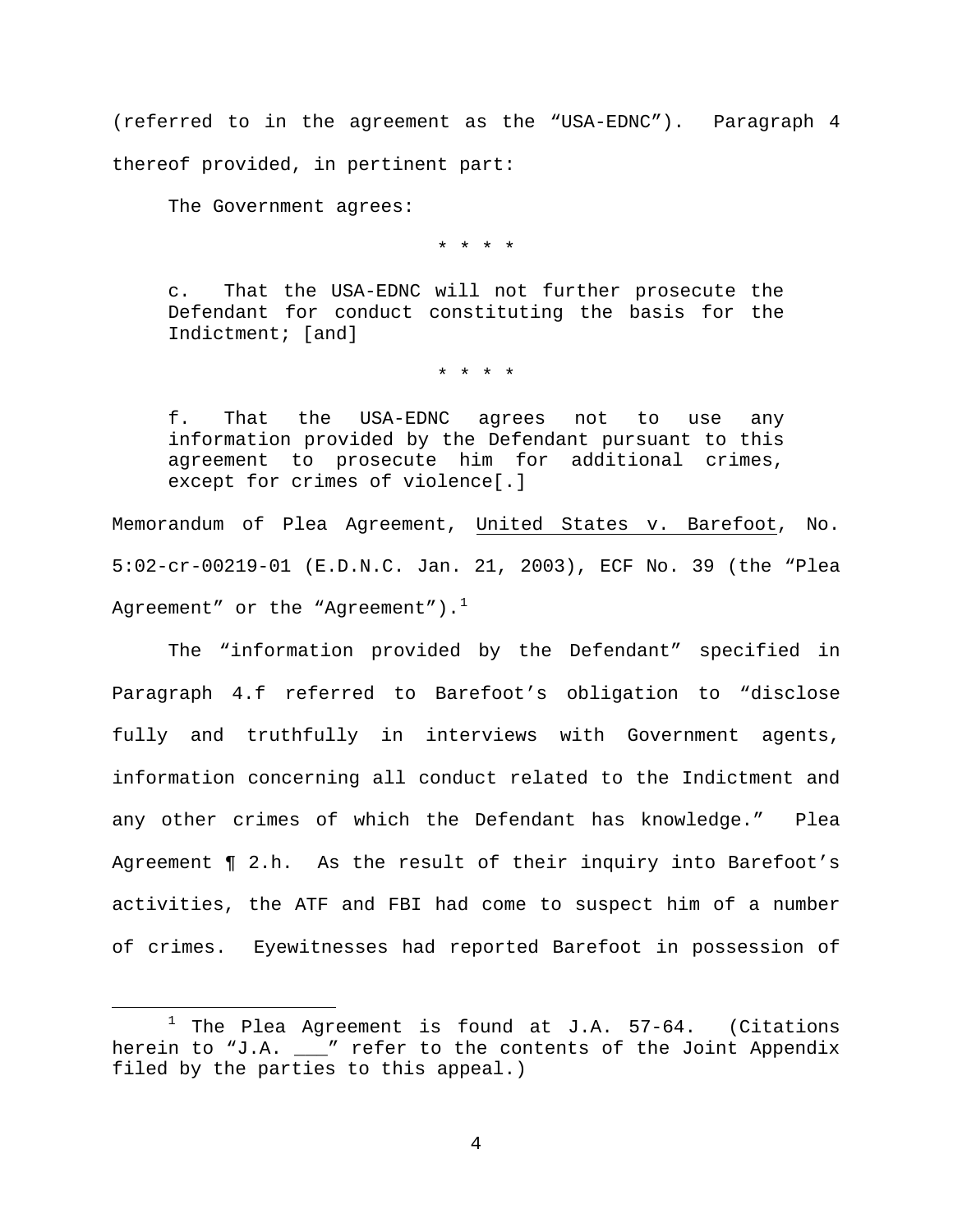a thirty-pound homemade bomb, and the agents were informed that local authorities had investigated Barefoot for alleged threats against the Sheriff's Department and other law enforcement agencies.

The district court accepted Barefoot's guilty plea at a hearing on January 21, 2003, after which the debriefing mandated by the Plea Agreement took place. There, Barefoot admitted having obtained the Kinestik cartridges in exchange for a hunting dog. Barefoot also recounted a meeting with Glen Gautier, Michael Brewer, and Mark Denning. The men had convened at Barefoot's home one evening during the late summer of 2001 to discuss a "problem" with Lawrence Petit, a fellow Klansman in coastal Carteret County, North Carolina, whom Brewer had branded an informant. J.A. 70.

After considerable deliberation, the group resolved to have Petit moved inland to Robeson County, or, failing that, to "get rid of him." J.A. 71. Barefoot permitted the others to use his van, and he lent Gautier two firearms. The trio returned a few hours later to inform Barefoot that Denning had shot and killed Petit, with the corpse having been buried in a hayfield belonging to Gautier's brother. Gautier handed Petit's wallet to Barefoot as proof of death; Barefoot destroyed it with a blowtorch. At the time of Barefoot's interview, Gautier and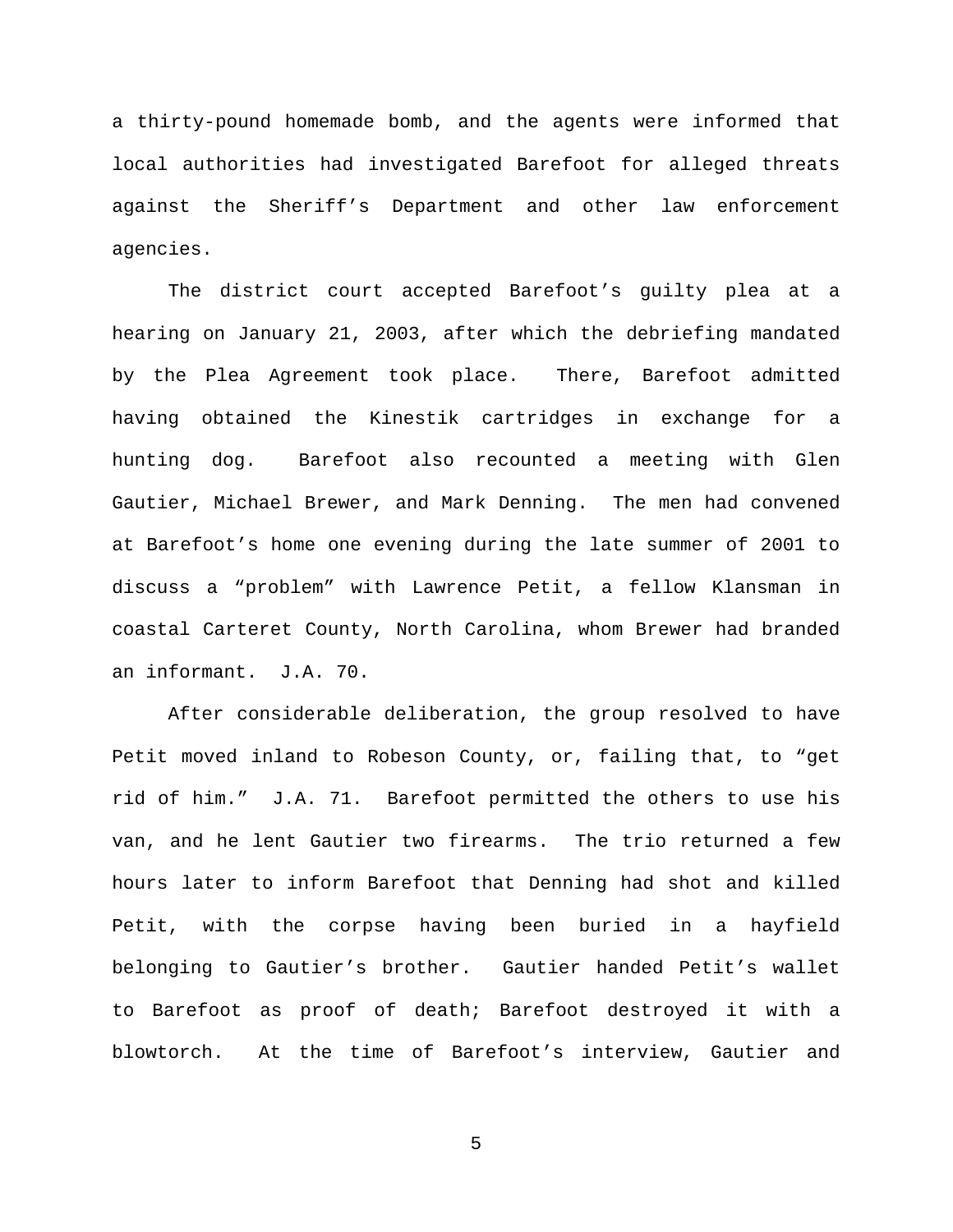Denning had been arrested and charged with the murder, and Brewer was about to be.

Barefoot unequivocally denied having made any bombs, and he omitted all mention of a series of incidents in October 2001, which began when Daniel and two Klan associates — Jonathan Avery and Jonathan Maynard — stole more than thirty firearms from an outbuilding. The three thieves took their haul to Barefoot's residence, where Barefoot, Sharon, and Gautier assisted in wiping down the weapons to remove any fingerprints. The next day, Barefoot and Gautier transported some of the firearms to an area barn for safekeeping, and about ten or fifteen ultimately made their way to Brewer for sale on consignment.

On June 18, 2003, the district court sentenced Barefoot to 27 months in prison for his § 922(g)(8) conviction, granting him credit for time served since his July 2002 arrest. Upon his release from federal imprisonment on October 18, 2004, Barefoot was charged and detained by state authorities in connection with the Petit murder.

B.

While in state custody, Barefoot was again indicted by the grand jury in the Eastern District of North Carolina. The operative Superseding Indictment, filed August 2, 2006, charged Barefoot in Count One with conspiracy to receive, possess, conceal, store, barter, sell, and dispose of stolen firearms,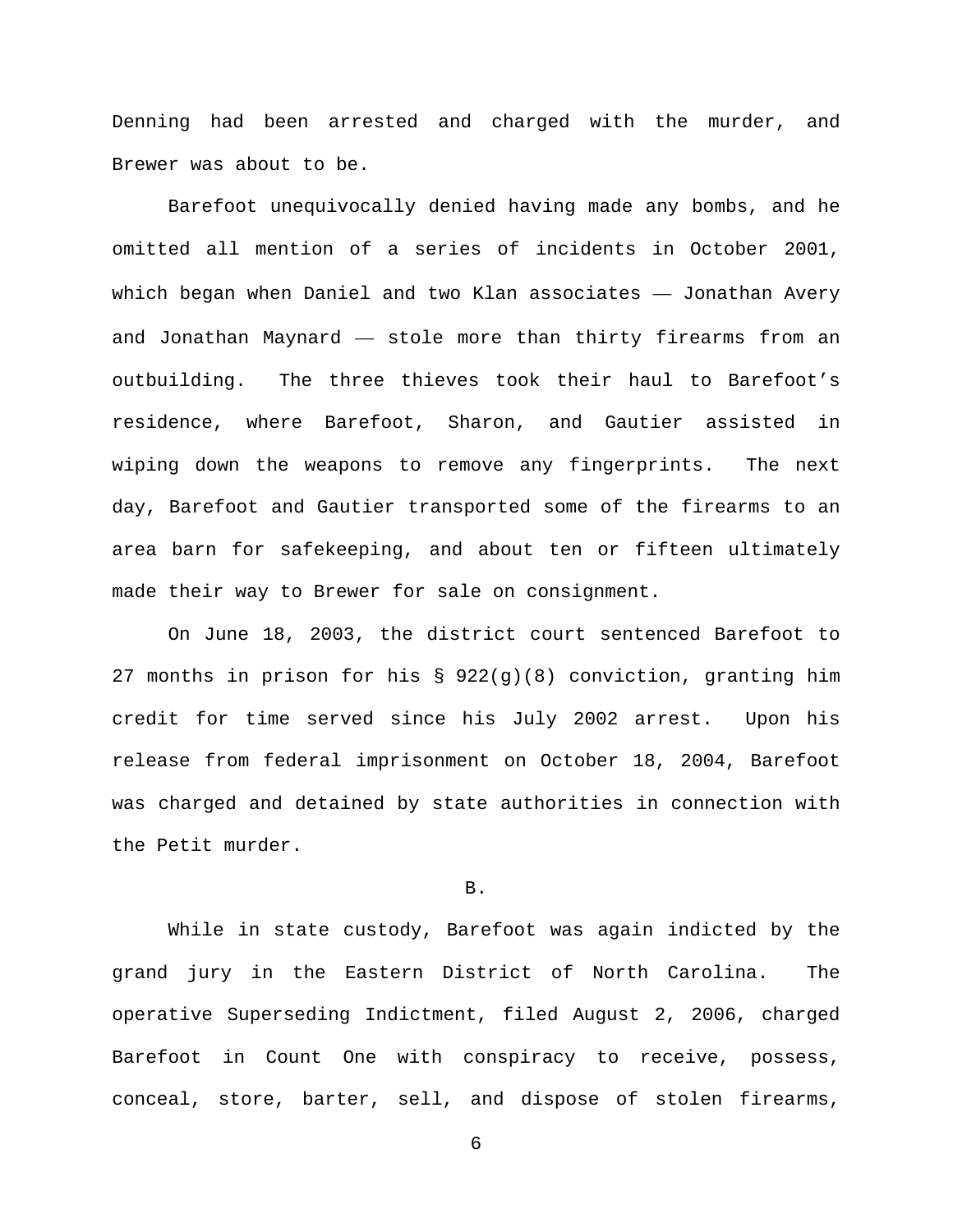see 18 U.S.C. §§ 371, 922(j); in Count Two with the substantive § 922(j) offense; in Count Three with solicitation of another to assist in damaging and destroying by explosive the Johnston County Courthouse and Sheriff's Office, part of which was leased to the United States Department of Veterans Affairs, see id. §§ 373(a), 844(f)(1), 844(i); in Count Four with receiving an explosive (the Kinestik cartridges) with the intent that it be used to kill, injure, or intimidate other persons and to damage and destroy buildings, see id. § 844(d); in Count Five with a misdemeanor charge of improperly storing explosive materials, see id. §§ 842(j), 844(b); and in Count Six with distributing explosive materials to an individual (Daniel) under twenty-one years of age, see id.  $\S$  842(d)(1).

At the outset of a motions hearing on February 14, 2007, defense counsel apprised the district court that the judge in the state murder proceedings had expressed concern over Barefoot's mental condition. Counsel had thus elected to retain the services of a psychiatrist, who, after evaluating Barefoot, opined that he was not competent to stand trial. Based on the representations before it and on its own observations of Barefoot's demeanor, the court directed that he be delivered to the custody of the Attorney General for examination. See 18 U.S.C. § 4241(b).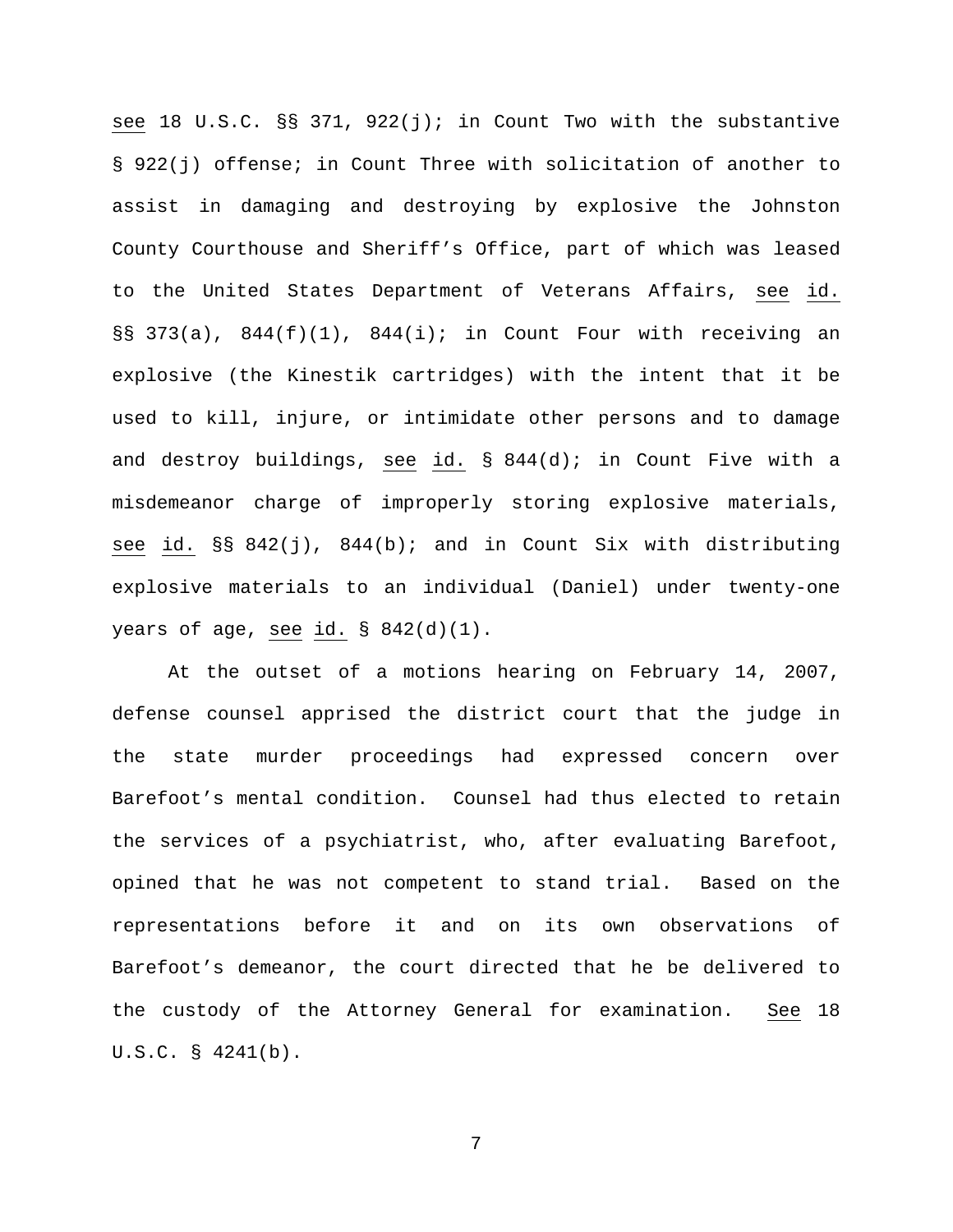During a hearing on November 14, 2007, the district court reviewed the report of the government's mental health professionals, who diagnosed Barefoot as suffering from delusional disorder, mixed type (persecutory and grandiose delusions), and from personality disorder, NOS (antisocial traits). In accordance with the recommendation set forth in the report, the court found Barefoot incompetent, and it recommitted him to the Attorney General to determine his prospects for improvement. See 18 U.S.C. § 4241(d). As a collateral consequence of the court's finding, the state court murder charge was dismissed on December 6, 2007, subject to reinstatement.

On November 26, 2008, the district court convened another hearing to decide whether Barefoot should be involuntarily medicated in an attempt to restore his competency. Barefoot appealed from the court's ruling in the affirmative, and, on February 9, 2010, we vacated that ruling and remanded for further consideration in light of our decision in United States v. Bush, 585 F.3d 806 (4th Cir. 2009). Before the medication question could be resolved on remand, however, Barefoot's condition was determined to have spontaneously partially remitted. On March 15, 2011, without objection, the court found that Barefoot had regained his competency to stand trial and ruled that the case could proceed.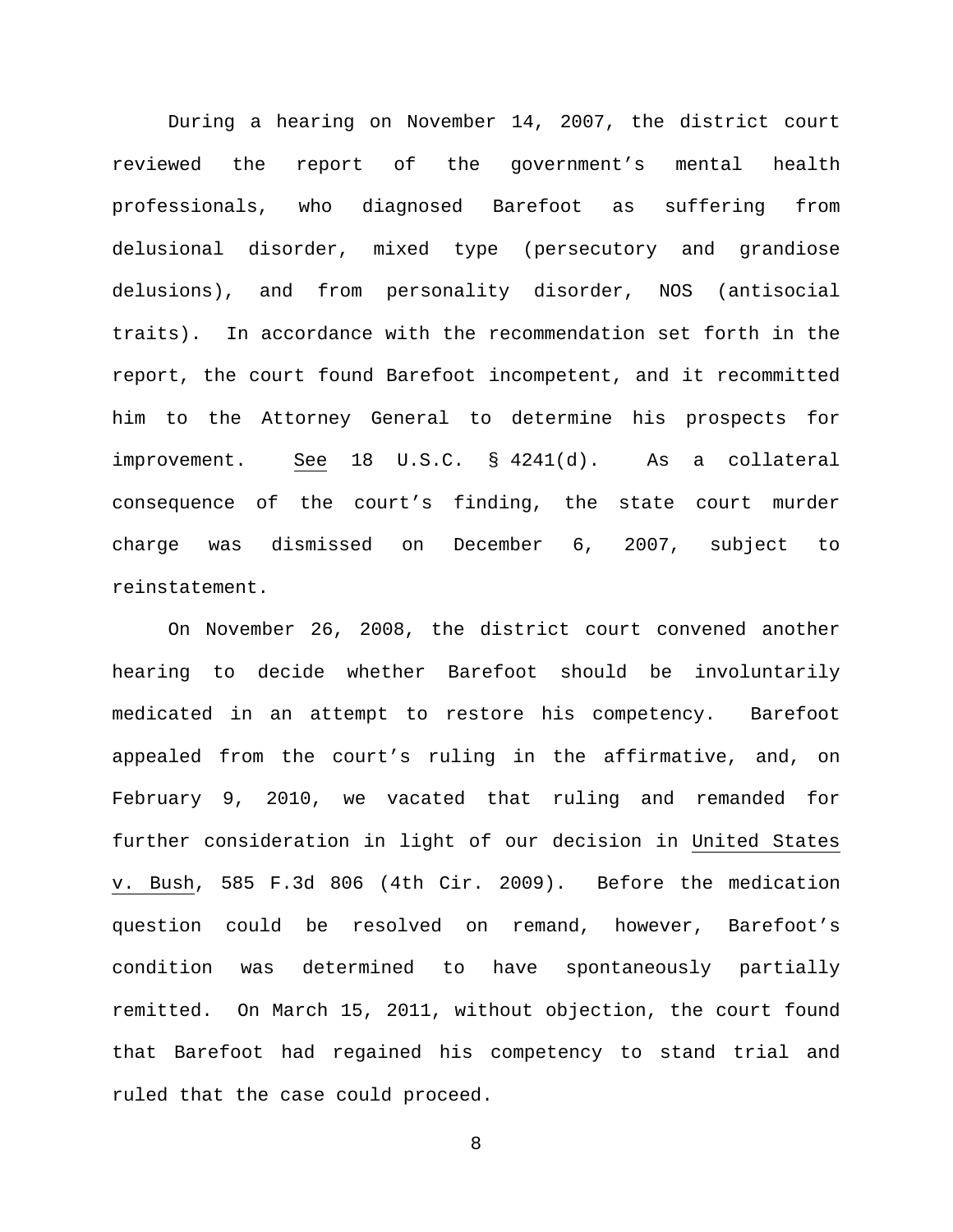Prior to Barefoot's competency having come into question, he had moved the district court to dismiss the indictment as violative of the Plea Agreement, and to suppress the statements he made during his January 21, 2003 debriefing. The court conducted a hearing on those motions on May 18, 2011, and, by its order filed August 22, 2011, denied them. Barefoot's counsel moved for reconsideration on February 21, 2012, and then, on March 8, 2012, Barefoot filed a pro se motion to represent himself at trial. See Faretta v. California, 422 U.S. 806, 832 (1975) (recognizing criminal defendant's Sixth Amendment right to self-representation). The parties appeared on March 29, 2012, to be heard on the latter motion, which the court denied by its memorandum order of April 3, 2012. See United States v. Barefoot, No. 5:05-cr-00166 (E.D.N.C. Apr. 3, [2](#page-8-0)012), ECF No. 257 (the "<u>Faretta</u> Order").<sup>2</sup> By separate order entered that same day, the reconsidered motion to suppress was denied as moot after the government agreed not to use the debriefing statements at trial.

On September 18, 2012, within a week of trial, Barefoot moved the district court in limine to exclude any evidence concerning his involvement in the Petit murder (the "Petit evidence"). The government had previously given notice,

<span id="page-8-0"></span> $2$  The Faretta Order is found at J.A. 468-72.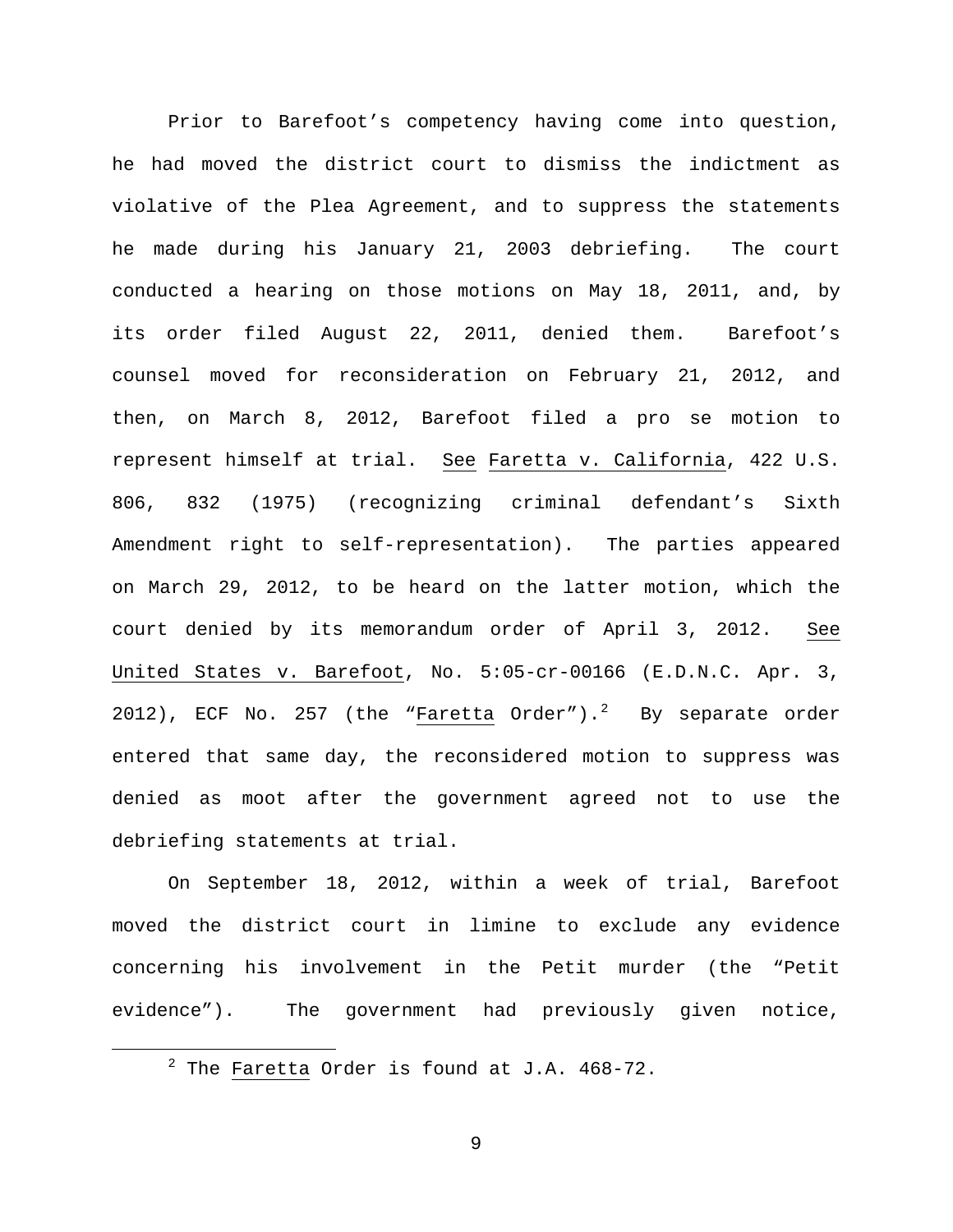pursuant to Federal Rule of Evidence 404(b), of its intent to introduce the Petit evidence, as well as evidence of Barefoot's bomb-making, of his threats against the Johnston County Sheriff and others, and of his Klan activities. Trial commenced on September 24, 2012, with the jury being empaneled and then excused. The parties remained in the courtroom for a hearing on the motion in limine, which the court denied. The trial resumed and concluded the following day, with the jury finding Barefoot guilty of all six counts.

The district court, on February 6, 2013, entered judgment on the jury's verdict, sentencing Barefoot to 60 months in prison on Count One; to a consecutive term of 120 months on Counts Two, Three, Four, and Six, running concurrently with each other; and to 12 months on Count Five, to be served at the same time as the cumulative 180-month term. By timely notice filed February 11, 2013, Barefoot appeals.

#### II.

Barefoot maintains that his trial and sentencing was riddled with legal infirmities. He assigns specific error to the district court's rulings: (1) denying his motion to represent himself; (2) denying his motion in limine to exclude the Petit evidence; (3) declaring the government's evidence sufficient to sustain his convictions on Counts Three and Four,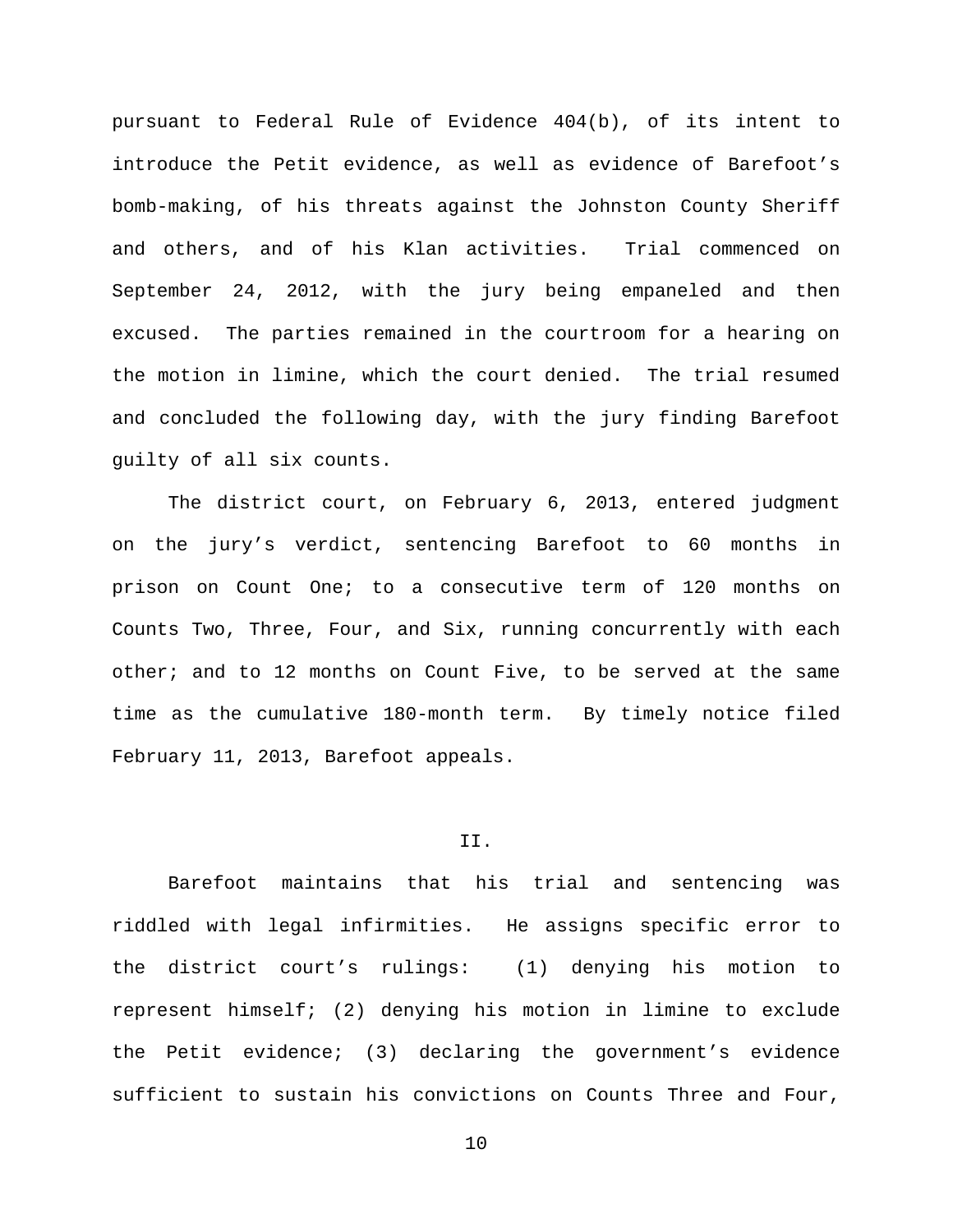thus leading to the denial of his motions for judgments of acquittal on those charges; (4) denying his motion to dismiss Counts Four through Six as having been brought in violation of the Plea Agreement; and (5) overruling his objections to the manner in which his sentence was calculated pursuant to the Sentencing Guidelines.<sup>[3](#page-10-0)</sup>

In order to accurately determine whether the accused may competently exercise his constitutional right to defend himself, "realistic account of the particular defendant's mental capacities" must be taken. Indiana v. Edwards, 554 U.S. 164, 177 (2008). As a practical matter, "the trial judge . . . will often prove best able to make more fine-tuned mental capacity decisions, tailored to the individualized circumstances of a particular defendant." Id. We therefore will not disturb, absent a palpable abuse, the district court's exercise of discretion in that regard.[4](#page-10-1) The same abuse-of-discretion

<span id="page-10-0"></span><sup>&</sup>lt;sup>3</sup> Though represented by counsel, Barefoot himself has submitted for our review a pair of supplemental briefs appended with various exhibits. On February 7, 2014, we entered an order accepting the supplemental briefs for filing, and, in resolving this appeal, we have fully considered them and the exhibits attached thereto.

<span id="page-10-1"></span><sup>&</sup>lt;sup>4</sup> Once trial has begun under the stewardship of counsel, the necessity that it proceed efficiently, without inconvenience, delay, or confusion of the jury, affords the district court in the exercise of its supervisory role an alternative source of discretion to refuse a request from a defendant — even an indisputably competent one — to proceed pro se. See United (Continued)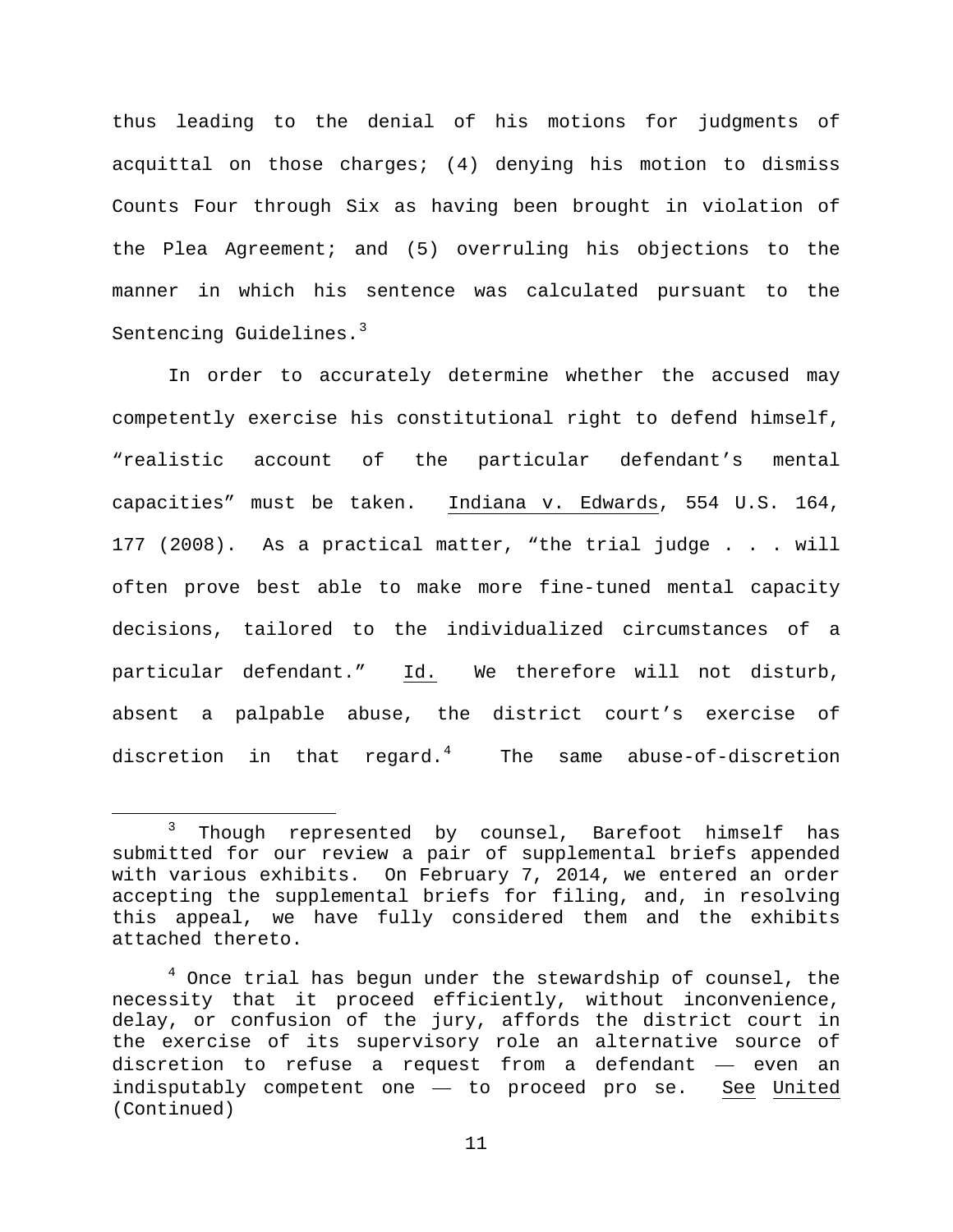standard governs our review of the court's decision to admit evidence of crimes and other "bad acts" pursuant to Federal Rule of Evidence 404(b). See United States v. Day, 700 F.3d 713, 728 (4th Cir. 2012).

By way of contrast, we conduct a de novo review of the district court's evaluation of the sufficiency of the evidence supporting Barefoot's convictions. See United States v. Abdulwahab, 715 F.3d 521, 528 (4th Cir. 2013). Though we examine the trial record unencumbered by the ruling below, we must nonetheless "view the evidence in the light most favorable to the government and sustain the jury's verdict if any rational trier of fact could have found the essential elements of the crime charged beyond a reasonable doubt." Id. at 528-29 (internal quotation marks omitted).

We also review de novo the district court's application of the Plea Agreement and the Guidelines, at least insofar as questions of law predominate. See United States v. West, 2 F.3d 66, 69 (4th Cir. 1993) (specifying de novo review insofar as enforcement of plea agreement "turns on contract principles concerning the interpretation of unambiguous [provisions] or

Ĩ.

States v. Singleton, 107 F.3d 1091, 1096-97 (4th Cir. 1997) (citing, inter alia, Bassette v. Thompson, 915 F.2d 932, 941 (4th Cir. 1990)).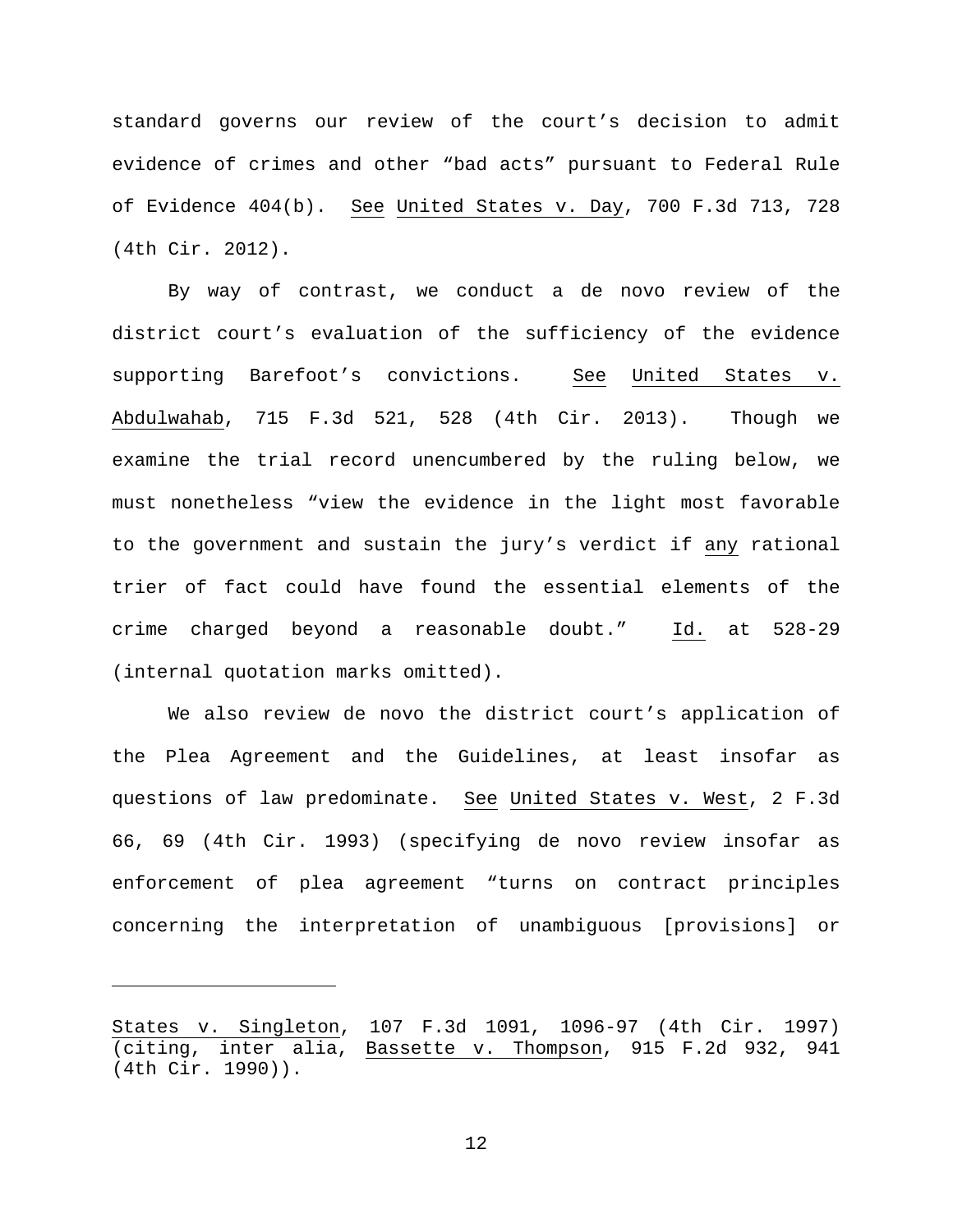other matters of law"); United States v. Manigan, 592 F.3d 621, 626 (4th Cir. 2010) (instructing that court's legal conclusions attendant to imposition of Guidelines sentence are reviewed de novo). To the extent, however, that the court's rulings depended on its resolution of one or more facts in dispute, our review is for clear error. See West, 2 F.3d at 69; Manigan, 592 F.3d at 626.

#### III.

## A.

The Supreme Court has disavowed "the use of a single mental competency standard for deciding both (1) whether a defendant who is represented by counsel can proceed to trial and (2) whether a defendant who goes to trial must be permitted to represent himself." Indiana v. Edwards, 554 U.S. 164, 175 (2008). The Edwards Court observed, "In certain instances an individual may well be able to . . . work with counsel at trial, yet at the same time he may unable to carry out the basic tasks needed to present his own defense." Id. Barefoot, according to the district court, fell within that category of defendants contemplated by Edwards. The question before us is whether the court's determination was sufficiently supported and reasoned to qualify as an appropriate exercise of its discretion.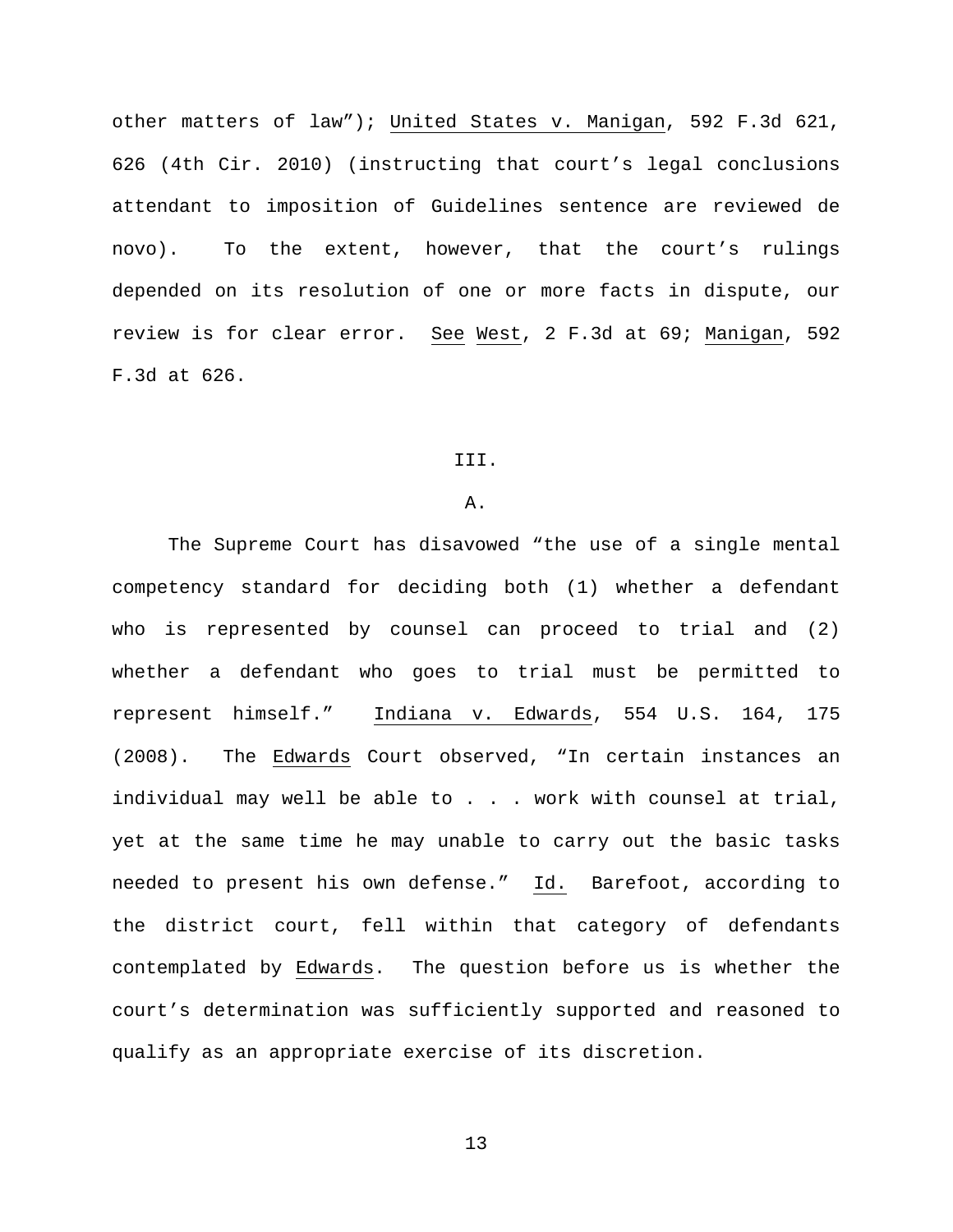The district court had ample opportunity at the hearing on Barefoot's motion to converse with him and to perceive his capabilities and comportment. See United States v. Bernard, 708 F.3d 583, 591 (4th Cir. 2013) (explaining that "the district court was in the best position to observe [the defendant's] demeanor and make judgments about his mental abilities"). The court based its decision in substantial part on its "impressions of and discussions" with Barefoot during the hearing. Faretta Order 5. These colloquies were generally marked by Barefoot's insistence that he could cross-examine the government's witnesses far more ably than his appointed counsel. The court strove to impress upon Barefoot that effective cross-examination is merely an isolated aspect of a thorough, competent defense, but it came to regard that message as neither received nor comprehended. At hearing's end, the court remained "unconvinced" that Barefoot could "understand[] fully his role and duties at trial were he to represent himself." Id. at  $4.^5$  $4.^5$ 

<span id="page-13-0"></span> <sup>5</sup> The district court doubtlessly was also aware that Barefoot, upon being adjudicated competent to stand trial, proceeded to file with the clerk about a dozen pro se motions, letters, memoranda, and the like during the months leading up to the hearing. Barefoot relentlessly papered the record notwithstanding that he was represented by counsel, and despite the court's standing order that his pro se submissions would be terminated as a matter of course with no response required from the government. Barefoot's conduct could hardly have afforded the court much confidence that he would heed its instructions and otherwise comply with the normal strictures of trial.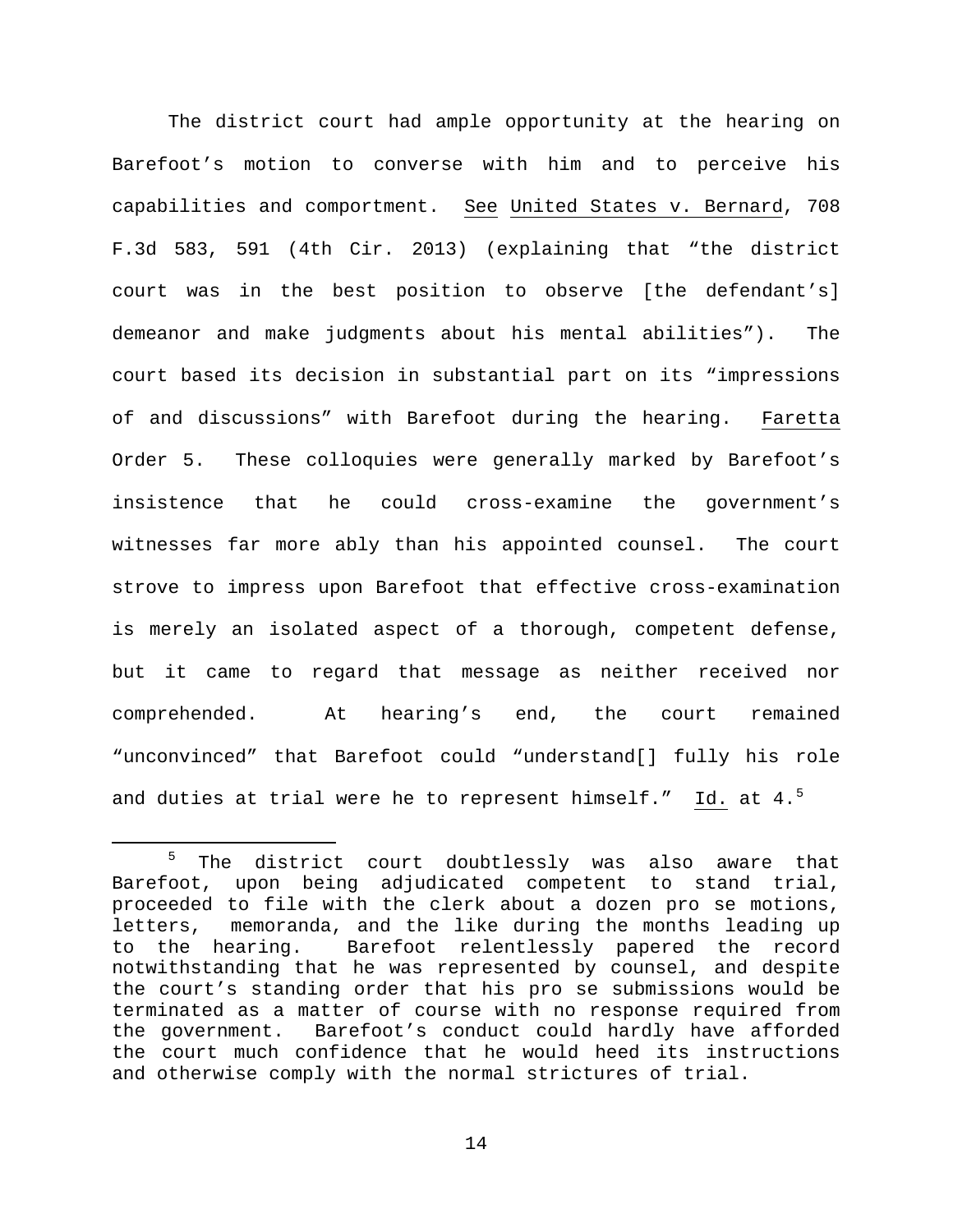Moreover, the district court expressed concern that Barefoot's delusional disorder had only partially remitted, and that he was not taking medication to ameliorate any lingering impairment. The court adverted to the forensic evaluation prepared by Ralph Newman, a staff psychiatrist at the Federal Medical Center in Butner, North Carolina, where Barefoot had been housed since January 2008. Dr. Newman's evaluation was prepared on March 9, 2011, then submitted to the court to support the proposition that Barefoot had regained sufficient competency to be tried. Dr. Newman concluded that "Barefoot is able to understand the nature and consequences of the proceedings against him and to assist properly in his defense. We view him as competent to stand trial with representation by his attorney." J.A. 905 (emphasis added).

Barefoot maintains that the district court, in determining whether he was able to adequately represent himself in April 2012, could not have reasonably relied on Dr. Newman's opinion given more than a year previously. But Barefoot offered no evidence of his own in counterpoint. Further, Barefoot's mental health had been at issue before the court, at the time of its ruling, for more than five years. Viewed in the context of the process at large — deliberate as it was — the court correctly declined to disregard Dr. Newman's evaluation as stale per se.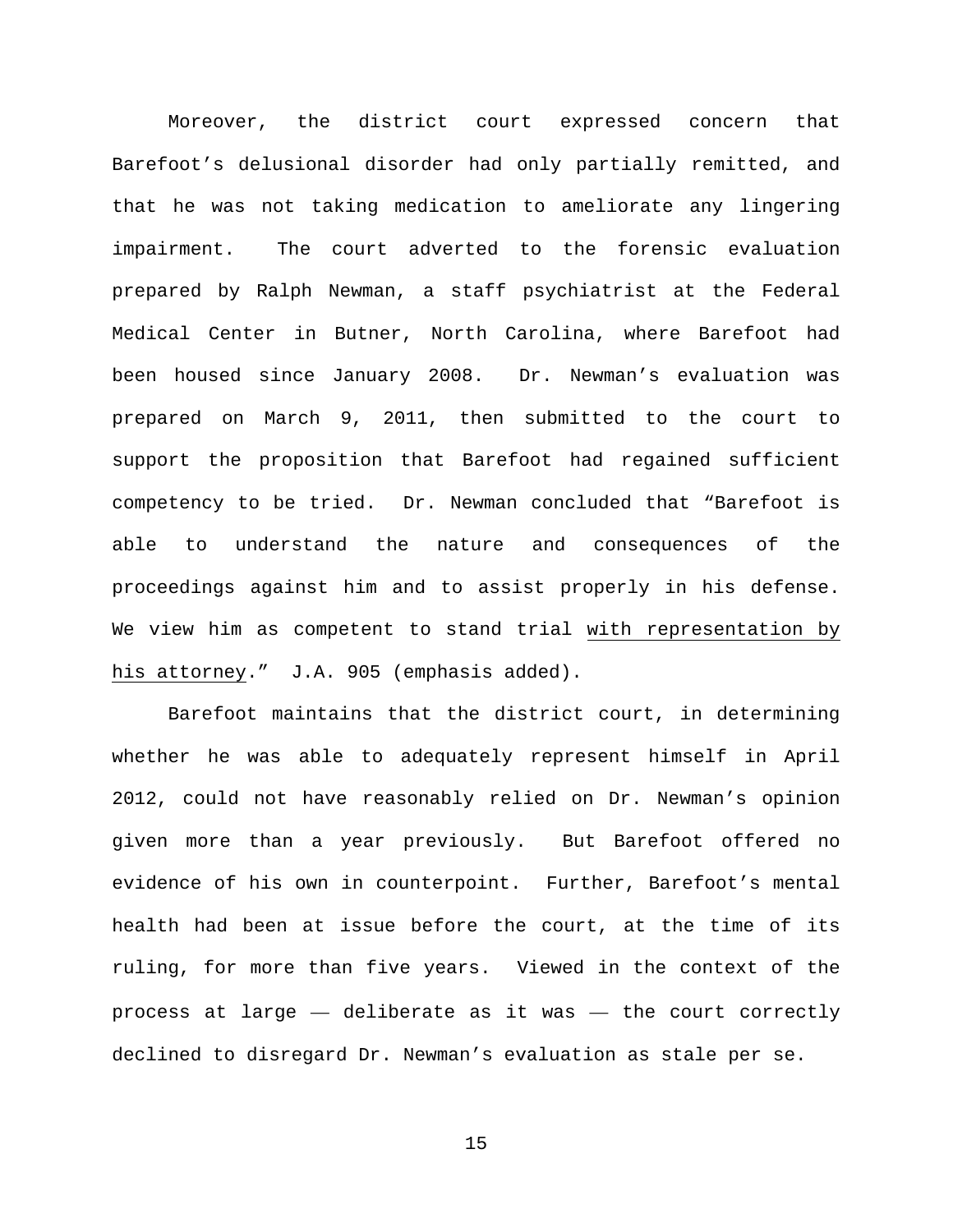Rather, the district court was bound to consider all of the evidence together with any circumstances enhancing or detracting from its probative value, including its vintage, and to accord that evidence its commensurate weight. Dr. Newman's 2011 evaluation, standing in isolation, might have been regarded as inconclusive with respect to Barefoot's competency to conduct his own defense in 2012. Taken in conjunction with the court's opportunity to personally observe Barefoot, however, and juxtaposed with the affirmative evidence of Barefoot's competency (of which there was little), Dr. Newman's opinion could rationally carry the day. It was therefore not an abuse of the court's discretion to rule, in accordance with Edwards, that Barefoot was not sufficiently competent to represent himself at trial.

#### B.

The government offered the Petit evidence in connection with its presentation on Count Three, which charged Barefoot with solicitation to commit a crime of violence, that is, to damage or destroy by explosives the Johnston County Courthouse and Sheriff's Office. Gautier, who had participated in Petit's murder, recounted at trial that Barefoot harbored a grudge against Sheriff Bizzell. Barefoot blamed Bizzell for the failure of the Barefoots' fledgling drinking establishment, The Enchanted Barn, which one witness described as "a backwoods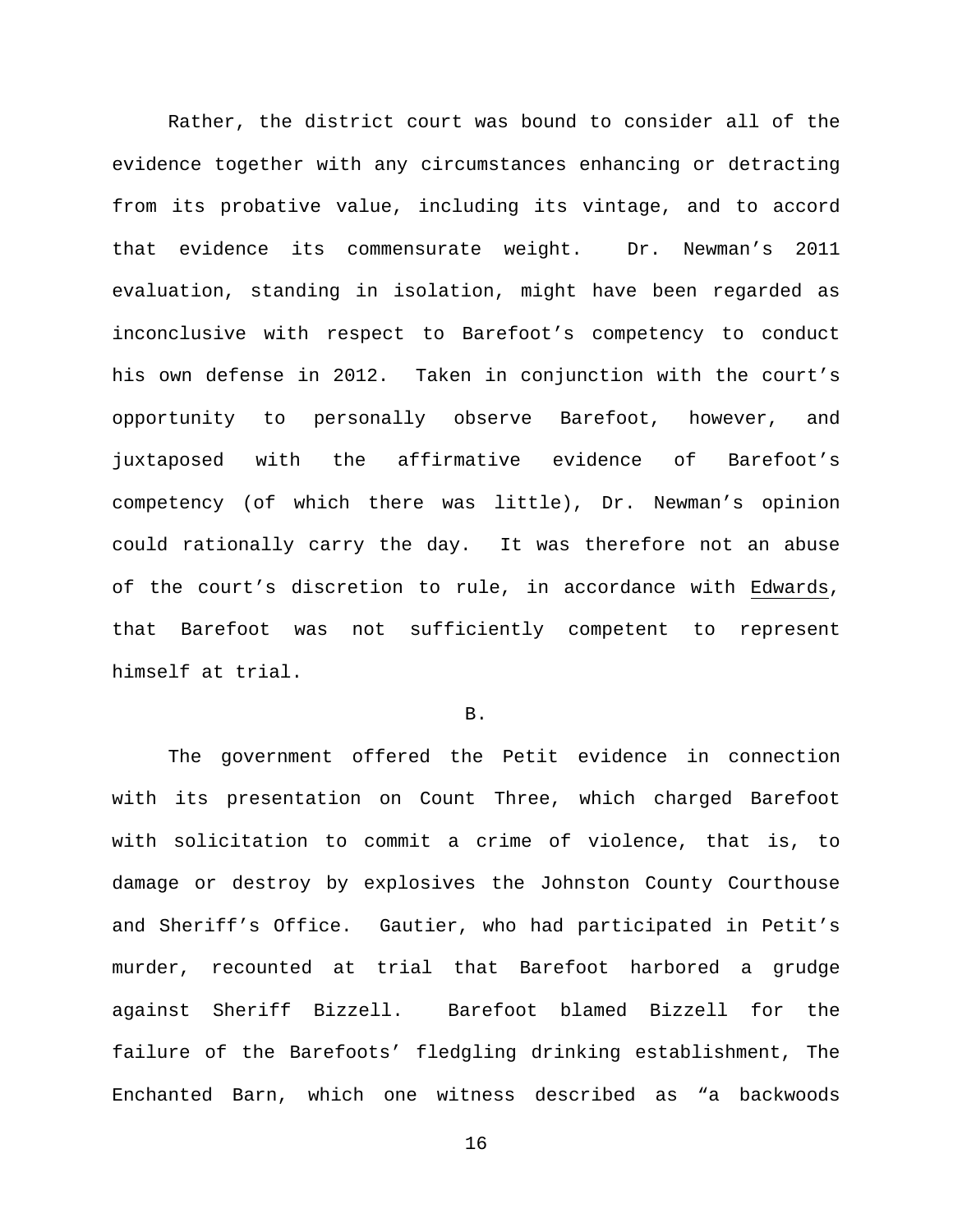bootleg bar or something." J.A. 663. Gautier explained that Barefoot "was trying to get a liquor license and Bizzell held him off on it, stalled it . . . . Then when he did get . . . his license, Bizzell raided the place and pretty much put a damper on all of it." Id. at 600. Subsequently, Bizzell denied Barefoot's Klan group a permit to march in a local parade, which served to fuel Barefoot's hatred. See id. at 661.

According to Gautier, Barefoot spoke "several times" of "getting back" at Sheriff Bizzell by "blowing the courthouse up." J.A. 599-600. Gautier elaborated on one specific conversation along those lines that took place during the autumn of 2001:

- Q. Did Mr. Barefoot approach you at some point with an idea about blowing up the courthouse?
- A. That was before [Barefoot's acquisition of the liquid dynamite]. He mentioned something about what he planned on doing at the courthouse. He mentioned floating down the river at night in a light canoe or a one man boat or whatever and one man could . . . get out, plant the stuff, somebody could drop him off upriver, he could float down, do what he had to do at the courthouse, said he would drop off explosives. And then somebody could pick him up south  $-$  the river ran right [past] the courthouse is what I understand.
- Q. Now, was he asking you to do anything like this?
- A. I think that was in his mind, but he didn't come<br>out and just ask me to do it. He said that's out and just ask me to do it. what he had in mind and wanted to find somebody to do it.

\* \* \* \*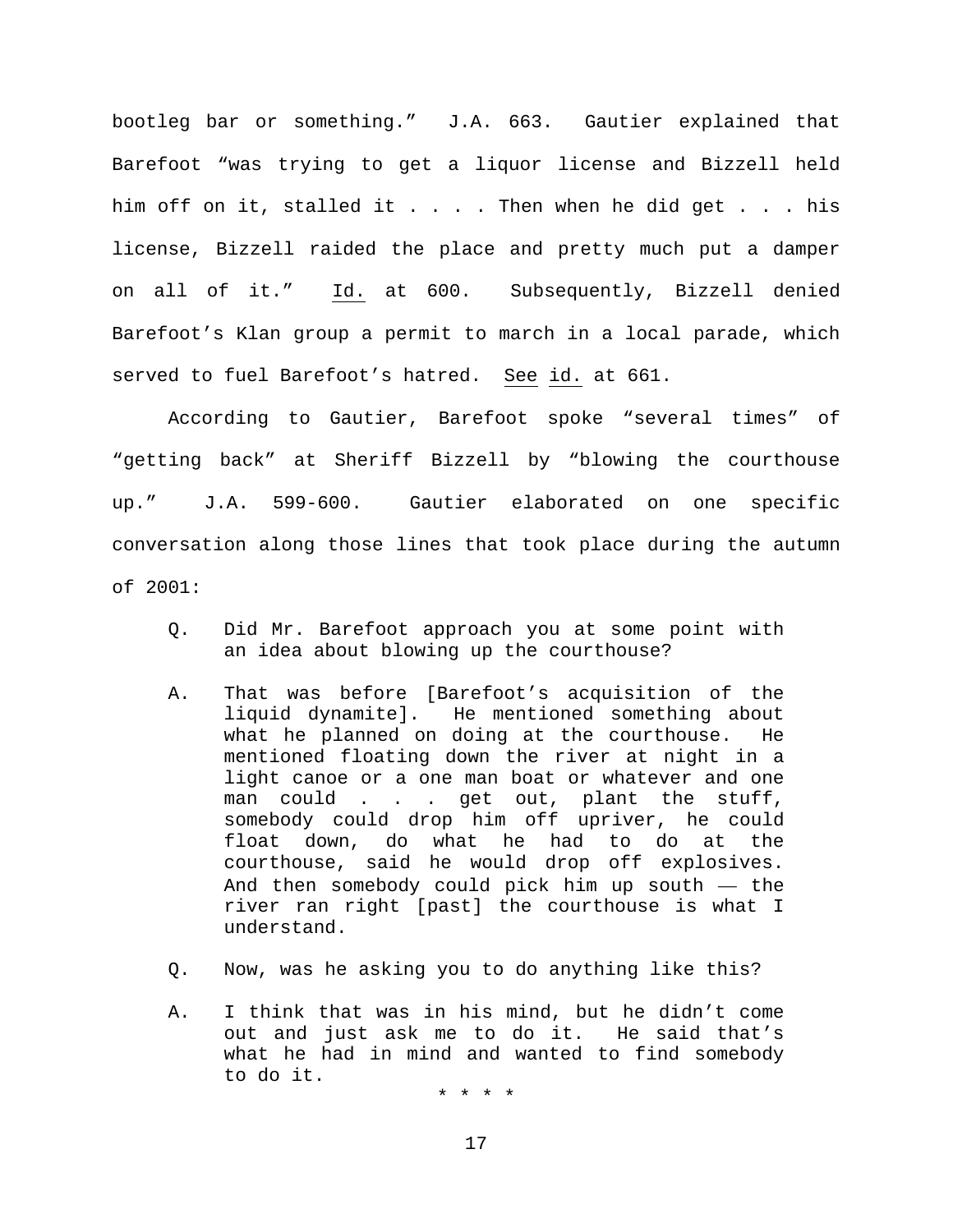- Q. Did Mr. Barefoot, in fact, have any kind of raft or —
- A. He had a one-man boat.
- Q. He did have a one-man boat. In your mind did you understand him to be serious when he was talking about this?

A. Yes. I'm pretty sure he was serious.

Id. at 601-02.

To be sure, "[e]vidence of a crime, wrong, or other act is not admissible to prove a person's character in order to show that on a particular occasion the person acted in accordance with the character." Fed. R. Evid. 404(b)(1). Evidence of crimes, wrongs, or bad acts, however, "may be admissible for another purpose, such as proving motive, opportunity, intent, preparation, plan, knowledge, identity, absence of mistake, or lack of accident." Id. 404(b)(2). We have observed generally that "Rule 404(b) is a rule of inclusion, admitting all evidence of other crimes or acts except that which tends to prove only criminal disposition." See, e.g., United States v. Moore, 709 F.3d 287, 295 (4th Cir. 2013) (internal quotation marks omitted).

In particular, there are four prerequisites to fulfill before Rule 404(b) evidence can be admitted in a criminal proceeding. The evidence must be: (1) relevant to an issue other than the defendant's general character; (2) probative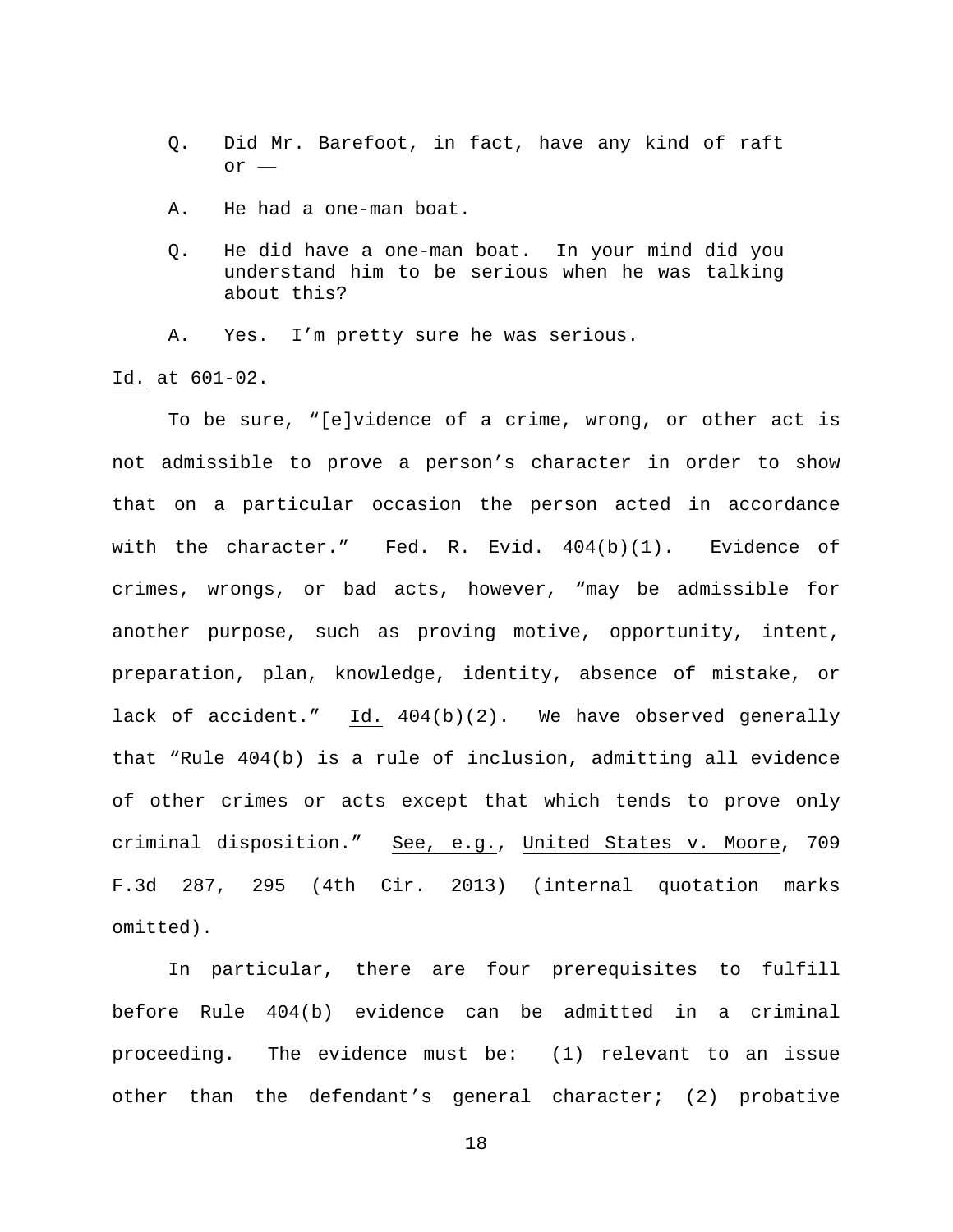enough of an essential claim or element of the offense as to prove necessary to the government's case; (3) reliable; and  $(4)$ not so provocative "that it tends to subordinate reason to emotion in the factfinding process." See United States v. Williams, 740 F.3d 308, 314 (4th Cir. 2014) (incorporating with respect to fourth factor Rule 403 requirement that probative value of evidence not be substantially outweighed by prospect of confusing factfinder or unfairly prejudicing defendant).

At closing argument, defense counsel sought to downplay his client's approach of Gautier as insubstantial and fanciful talk, reminding the jury that witnesses had described Barefoot as "a nut" and "a braggart." J.A. 794. On appeal, Barefoot maintains that "copious evidence" indicated he "talked about many things that never occurred." Br. of Appellant 30. Barefoot's efforts to portray his words as little more than idle musings illustrate why the Petit evidence was admissible. The discussion among Barefoot, Gautier, and the other Klansmen that directly led to Petit's murder demonstrated to the jury that these were not merely men who talk, but men who act — however despicable those acts may be.

The Petit evidence was thus relevant to show that Barefoot was devising a serious scheme to blow up the courthouse, thereby demonstrating his culpable intent in soliciting Gautier's assistance. Cf. United States v. Cvijanovich, 556 F.3d 857,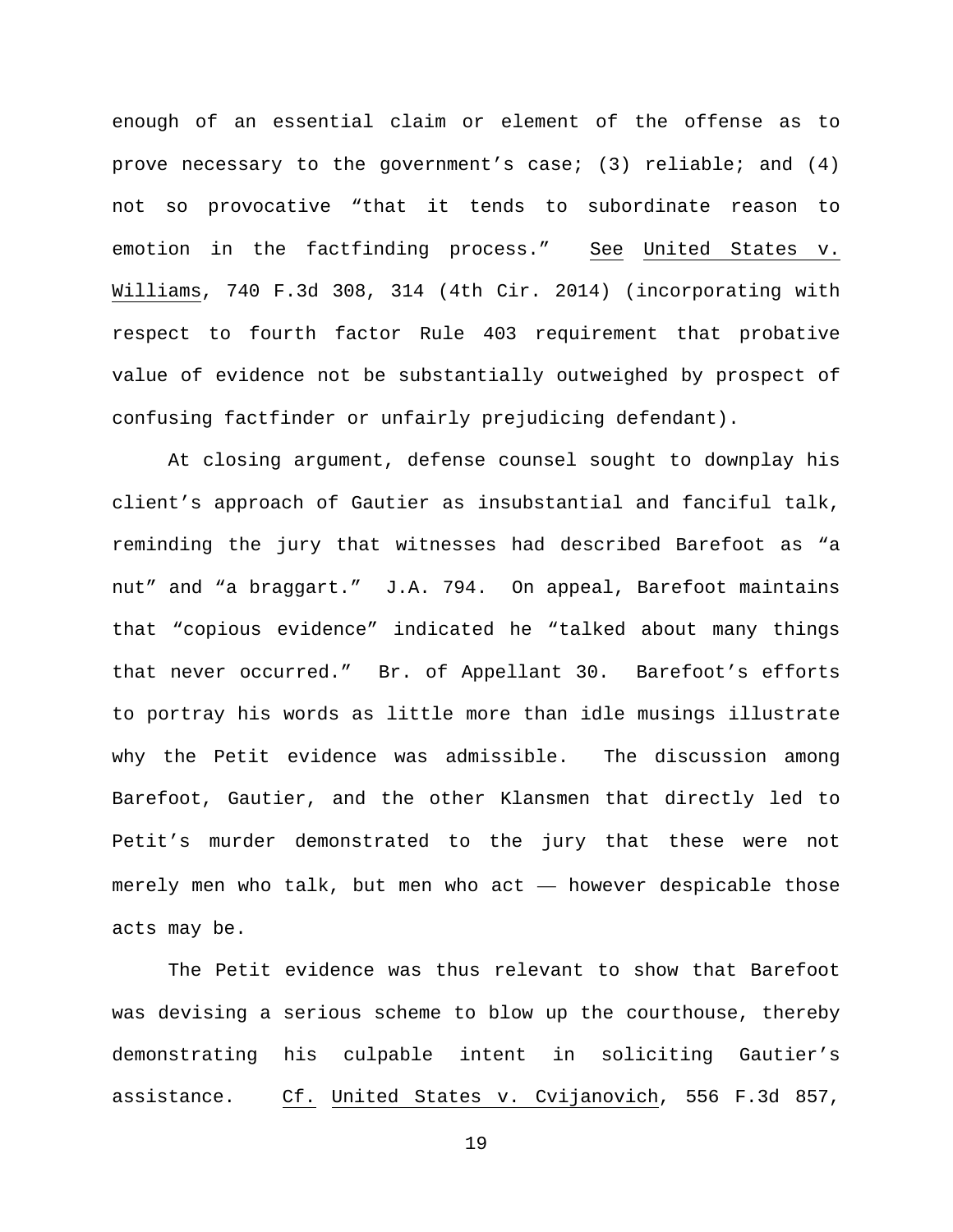864 (8th Cir. 2009) (concluding, in prosecution for threatening President, that evidence of prior similar conduct was relevant to illustrate defendant's "intent and the seriousness of the threats"). Beyond mere relevance, however, the evidence was necessary to the government's case inasmuch as the sincerity of Barefoot's overture to Gautier was an essential element of the solicitation offense. See infra Part III.C.1.a.

The jury, of course, was entitled to credit Gautier's testimony at face value and to regard his impressions as credible insofar as the details of the proposal dovetailed with Barefoot's access to a boat and eventual procurement of explosives. Nonetheless, the additional evidence of the duo's earlier involvement in plotting Petit's violent demise — such plot being successfully executed — powerfully corroborated Gautier's reckoning that he had accurately perceived Barefoot's meaning during their subsequent discussion concerning the Johnston County Courthouse.

It is difficult to imagine evidence more inimical to the jury's perception of a defendant than that of participation in a murder. See United States v. Lighty, 616 F.3d 321, 357 (4th Cir. 2010) (acknowledging that "admission of evidence of an uncharged murder is extremely prejudicial"). Rule 403, however, does not require the exclusion of Rule 404(b) murder evidence in all circumstances. See, e.g., United States v. Myers, 280 F.3d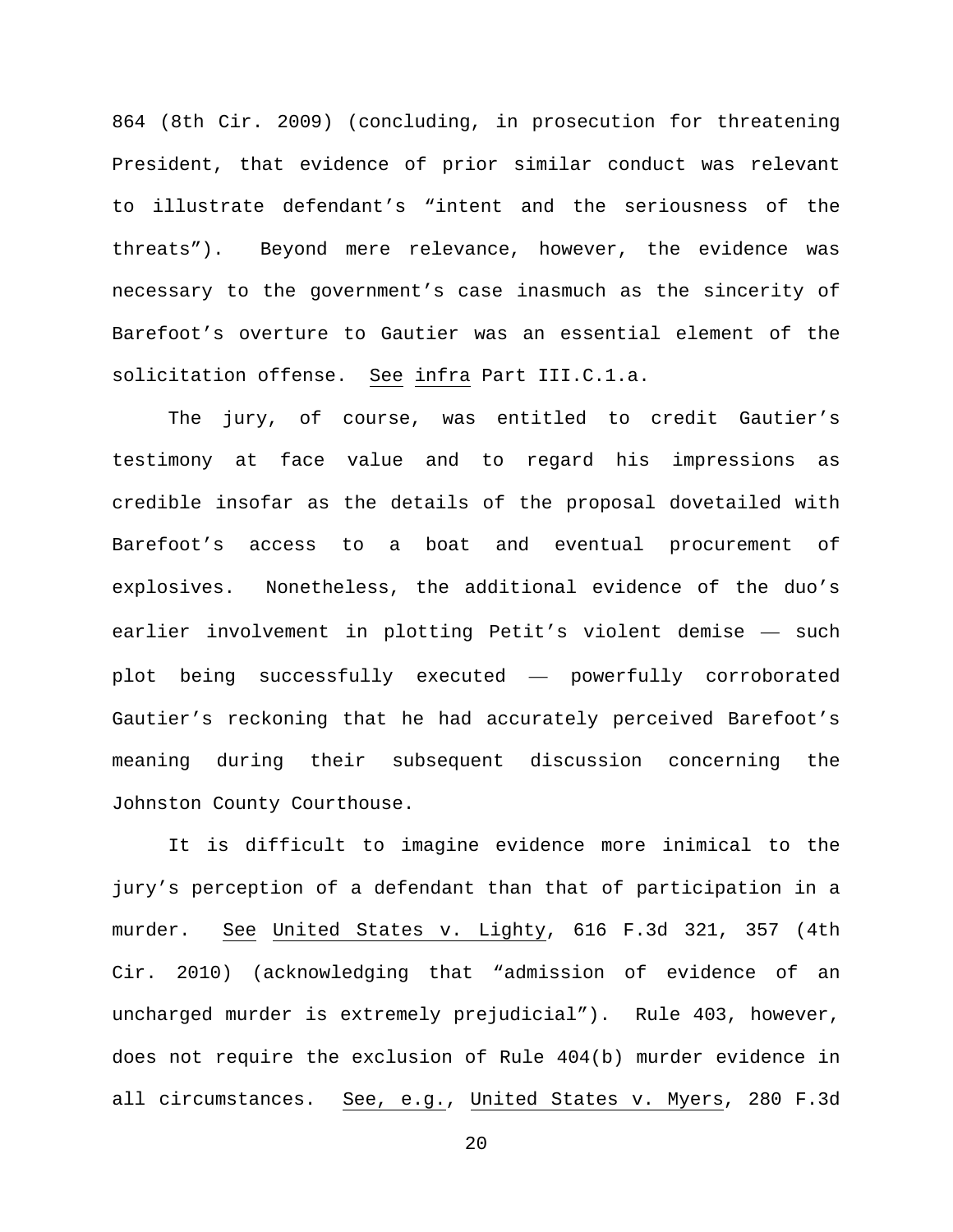407, 413-14 (4th Cir. 2002) (ruling that evidence of defendant drug dealer's fatal shooting of customer was substantially probative of firearm charges, and, although "damaging," was not unfairly prejudicial); United States v. Melton, 970 F.2d 1328, 1336 (4th Cir. 1992) (reasoning that trial court did not err by striking Rule 403 balance in favor of admitting evidence of defendant's uncharged murder of informant in furtherance of charged drug conspiracy). We have recognized, moreover, that instructions to the jury limiting its consideration of Rule 404(b) evidence serve to blunt its prejudicial effect. See United States v. Wilson, 624 F.3d 640, 655 (4th Cir. 2010).

When the subject of the murder investigation was initially broached with the government's first witness — an ATF agent the district court immediately interrupted the questioning to inform the jury that the Petit evidence was "not offered to prove that [Barefoot] is a bad person or that he's a person of bad character," pointedly instructing the jurors that they were "not to allow it to prejudice you about the crimes that are on trial in this case." J.A. 549. Later on, when Brewer began to offer his eyewitness account of the murder, the court reiterated its warnings. See id. at 685-86.

We can only conclude that the district court exercised the utmost care to attenuate the harm to Barefoot in the jury's eyes that may have resulted when witnesses implicated him in Lawrence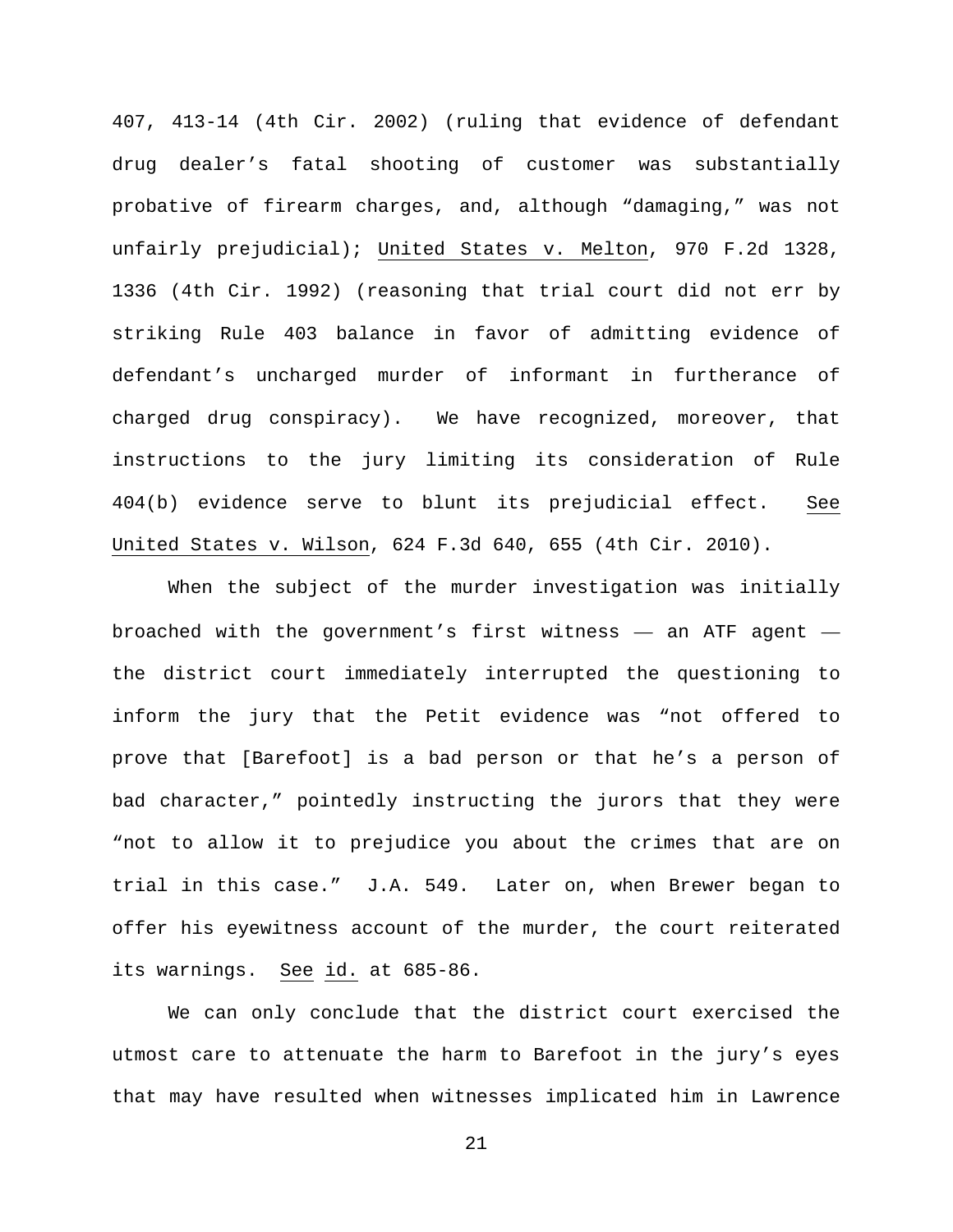Petit's murder. We likewise consider that the Petit evidence was crucial to the government's proof of Count Three, insofar as it established the dynamic between Barefoot and Gautier in an analogous situation and thereby lent credence to the latter's testimony. Under those circumstances, we cannot say that the district court abused its discretion in admitting the Petit evidence after determining that its probative value was not substantially outweighed by the risk of unfair prejudice.

# C.

1.

The foregoing discussion of the Rule 404(b) evidence portends, perhaps, our disposition of Barefoot's challenge to the sufficiency of the evidence on which the jury convicted him of Count Three. The offense charged therein prescribes fines and imprisonment for anyone who "solicits, commands, induces, or otherwise endeavors to persuade" someone else, intending that the other "engage in conduct constituting a felony that has as an element the use, attempted use, or threatened use of physical force against property or against the person of another in violation of the laws of the United States and under circumstances strongly corroborative of that intent." 18 U.S.C.  $$373(a).$ 

From the statutory language, we derive the essential elements of § 373(a) as: (1) a solicitation, command, or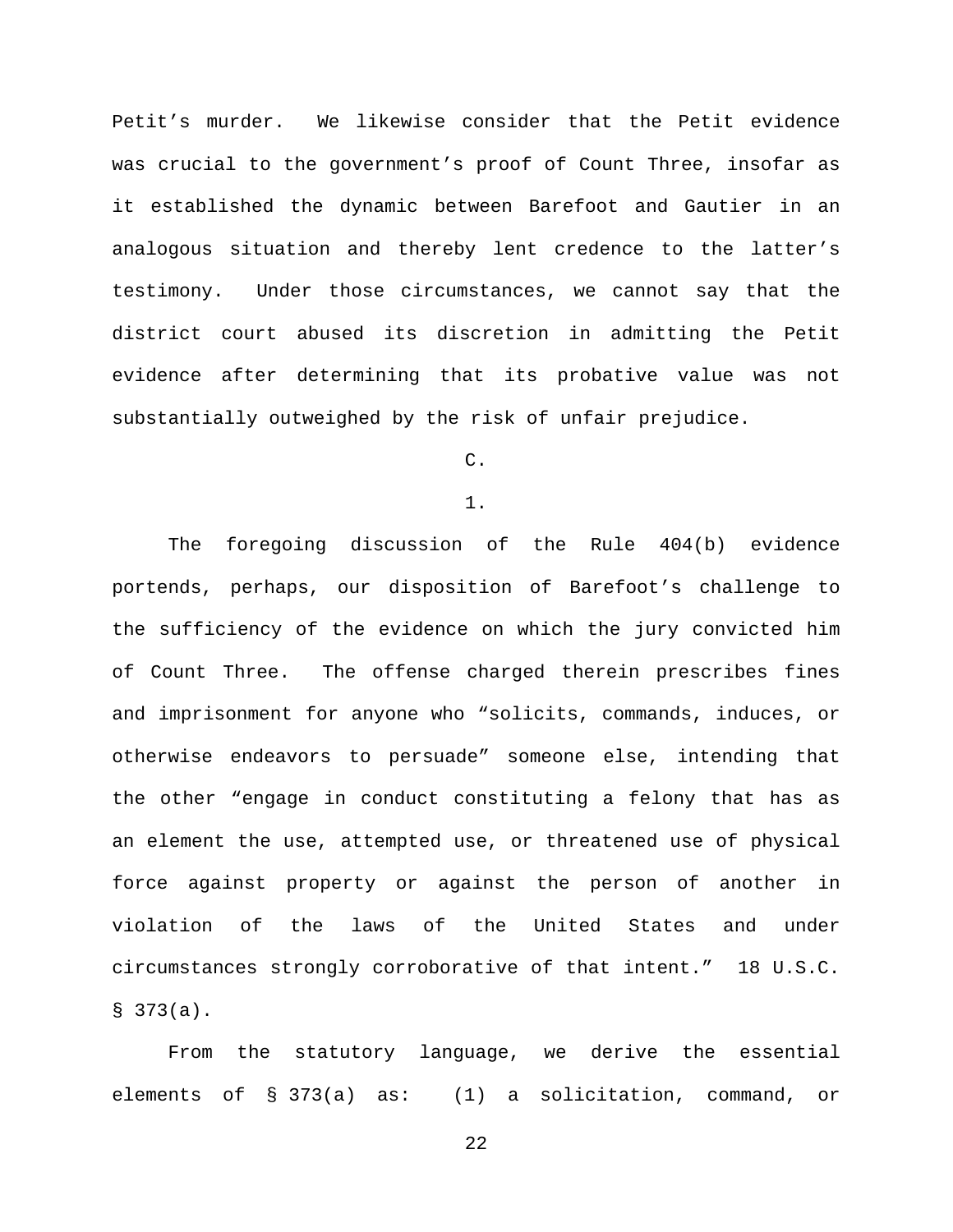similar entreaty; (2) to commit a federal felony; (3) involving the actual or inchoate use of force against person or property; (4) made under such conditions or within such context that the overture may reasonably be regarded as sincere. With respect to the sincerity element, the court of appeals in United States v. Buckalew explained that § 373(a) "'is designed to cover any situation where a person seriously seeks to persuade another person to engage in criminal conduct.'" 859 F.2d 1052, 1054 (1st Cir. 1988) (quoting S. Rep. No. 97-307, 97th Cong., 1st Sess. 183-84 (1982)).

Count Three of the indictment alleged two federal felonies as the subjects of the solicitation, each set forth in § 844 of the criminal code. The first prohibits the malicious damage or destruction by fire or explosive of, inter alia, "any building, vehicle, or other personal or real property in whole or in part owned or possessed by, or leased to, the United States." 18 U.S.C.  $\S$  844(f)(1). The second proscribes the same conduct directed at any property "used in interstate or foreign commerce or in any activity affecting interstate or foreign commerce." Id. § 844(i). Both offenses unquestionably involve the use of force against property. Likewise, there is no dispute that the government leased and possessed a portion of the Johnston County Courthouse, and that at least part of the premises were used in some activity affecting commerce.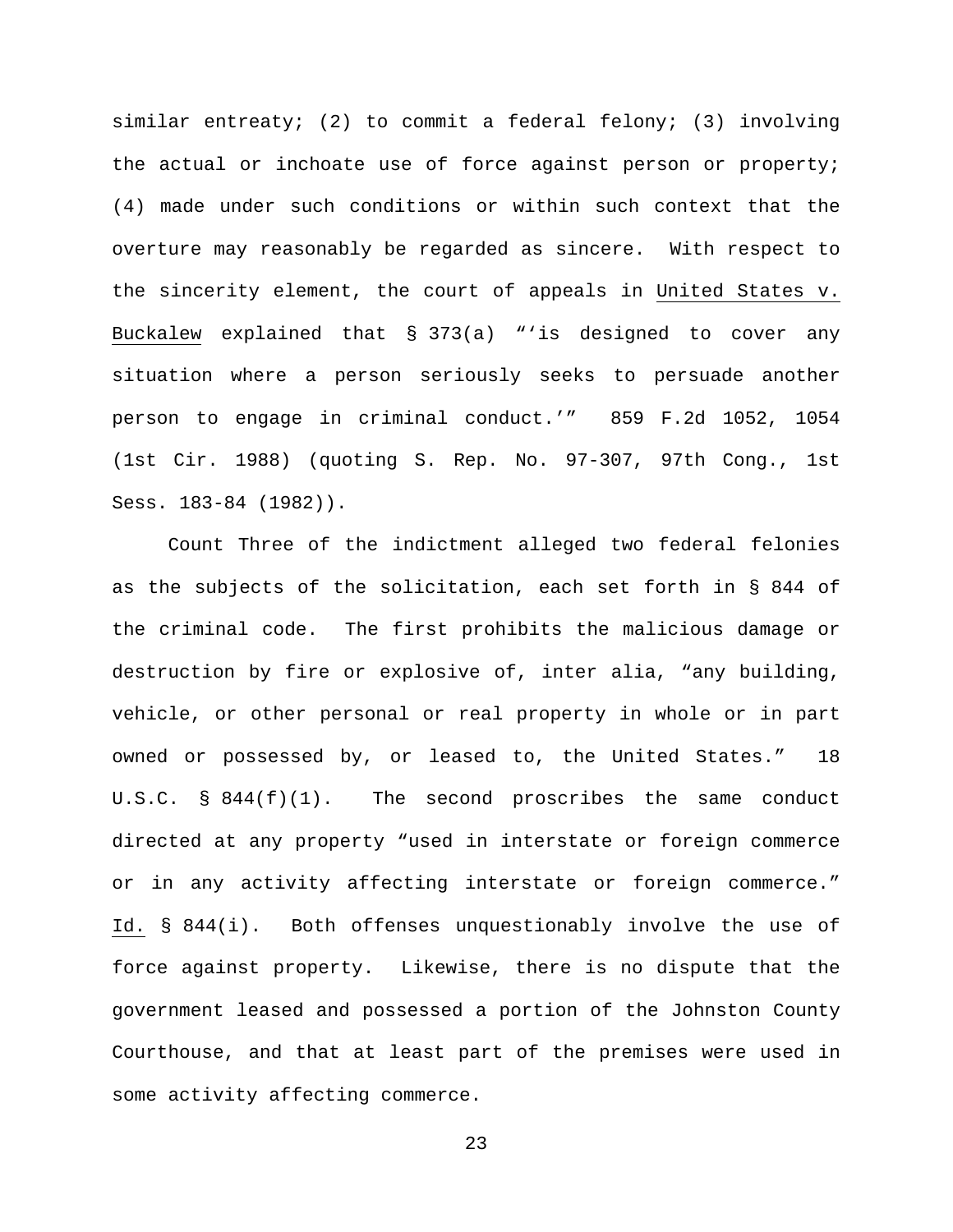Barefoot confronts head-on the government's proof of the threshold solicitation requirement. Reprising the trial account of the plan for blowing up the courthouse, Barefoot emphasizes Gautier's acknowledgment that he [Barefoot] "didn't come out and just ask [Gautier] to do it." J.A. 601. We are unable to agree that § 373(a) should be construed so narrowly as to exclude from its coverage all but the most overt solicitations. Moreover, Barefoot's distillation of Gautier's testimony to a single excerpt disserves the broader meaning attributable to its entirety.

Certainly, a straightforward request or directive fulfills the first element of § 373(a) by constituting an unambiguous solicitation or a command. The element is also satisfied, however, by inducement and — least stringently — by an "endeavor to persuade." In everyday contexts, an endeavor to persuade may entail all sorts of communication strategies, verbal and non-verbal. Without question, we humans develop an impressive array of techniques for influencing others. We may favor a friend with a wink and a nod, discreetly thrust a banknote into the willing palm of a maître d'hôtel, or even say nothing where something is expected in the hope that our silence will foment distress and, ultimately, acquiescence.

a.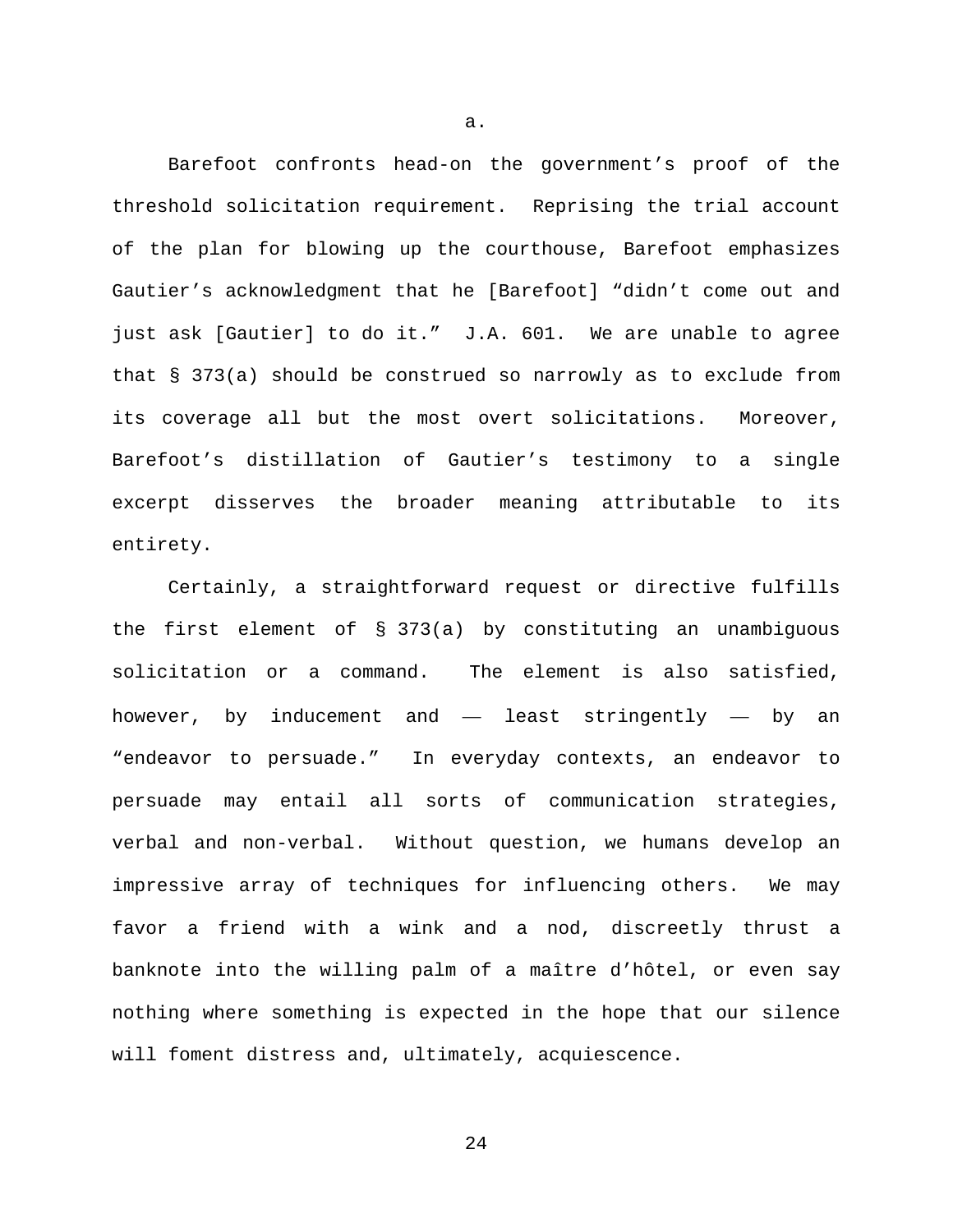Hence, Barefoot's apparent reluctance to "come out and just ask" Gautier to help him blow up the courthouse is not dispositive of the issue. Gautier testified additionally that he was "pretty sure" that the plan was serious, J.A. 602, and that Barefoot desired "somebody" to assist him with it, id. at 601. Although Gautier could hardly convey Barefoot's inflections, intonations, and nonverbal cues, there is a compelling inference to be taken even from the stark transcript that Barefoot would not have described his plan in such gratuitous detail had he not hoped that Gautier might be that "somebody." Giving the government the benefit of this inference and of Gautier's overall impression of the conversation, there was sufficient evidence for the jury to find that Barefoot endeavored to persuade Gautier to help him blow up the Johnston County Courthouse.

## b.

Barefoot's attack on the sufficiency of the evidence in support of the federal felony element is considerably more subtle. Barefoot maintains that he should not have been convicted of violating § 373(a) because the government's evidence, even if fully credited, revealed that he solicited Gautier's felonious involvement not for the use of force against the courthouse, but merely to provide transportation before and after Barefoot himself had used such force.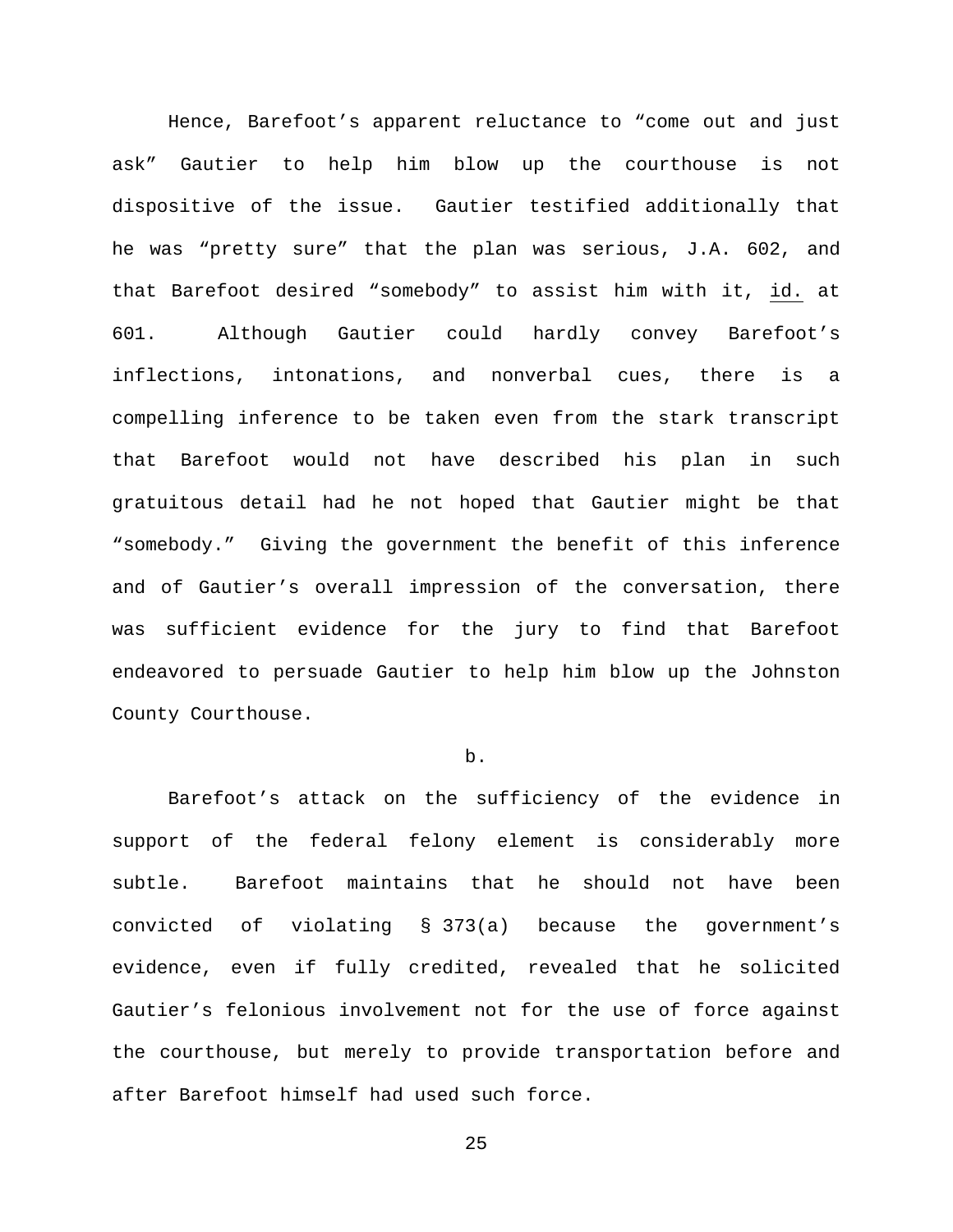Barefoot's deconstruction of the courthouse scheme into its component parts are unavailing, inasmuch as his efforts in that regard misconstrue the law and inadequately account for our precedent. Had Barefoot's plan come to fruition as designed, Gautier would have aided and abetted the damage or destruction by explosive of the Johnston County Courthouse. Aiding and abetting is not itself a federal offense, but merely "describes the way in which a defendant's conduct resulted in the violation of a particular law." United States v. Ashley, 606 F.3d 135, 143 (4th Cir. 2010); see 18 U.S.C. § 2(a) (providing that "[w]hoever commits an offense against the United States or aids, abets, counsels, commands, induces or procures its commission, is punishable as a principal"). Thus, although Gautier may have been invited to conduct himself solely in the supporting role of driver, the particular laws he would have violated as an aider and abettor — namely, the offenses for which he was solicited — were necessarily the charged explosives offenses, and both of those include the requisite element of force. Barefoot's guilt of the solicitation offense underlying Count Three was therefore sufficiently established as to each essential element.<sup>[6](#page-25-0)</sup>

<span id="page-25-0"></span> $6$  Barefoot does not challenge the government's evidence as to the sincerity element, except insofar as its sufficiency may be tied to the admission of the Petit evidence pursuant to Rule (Continued)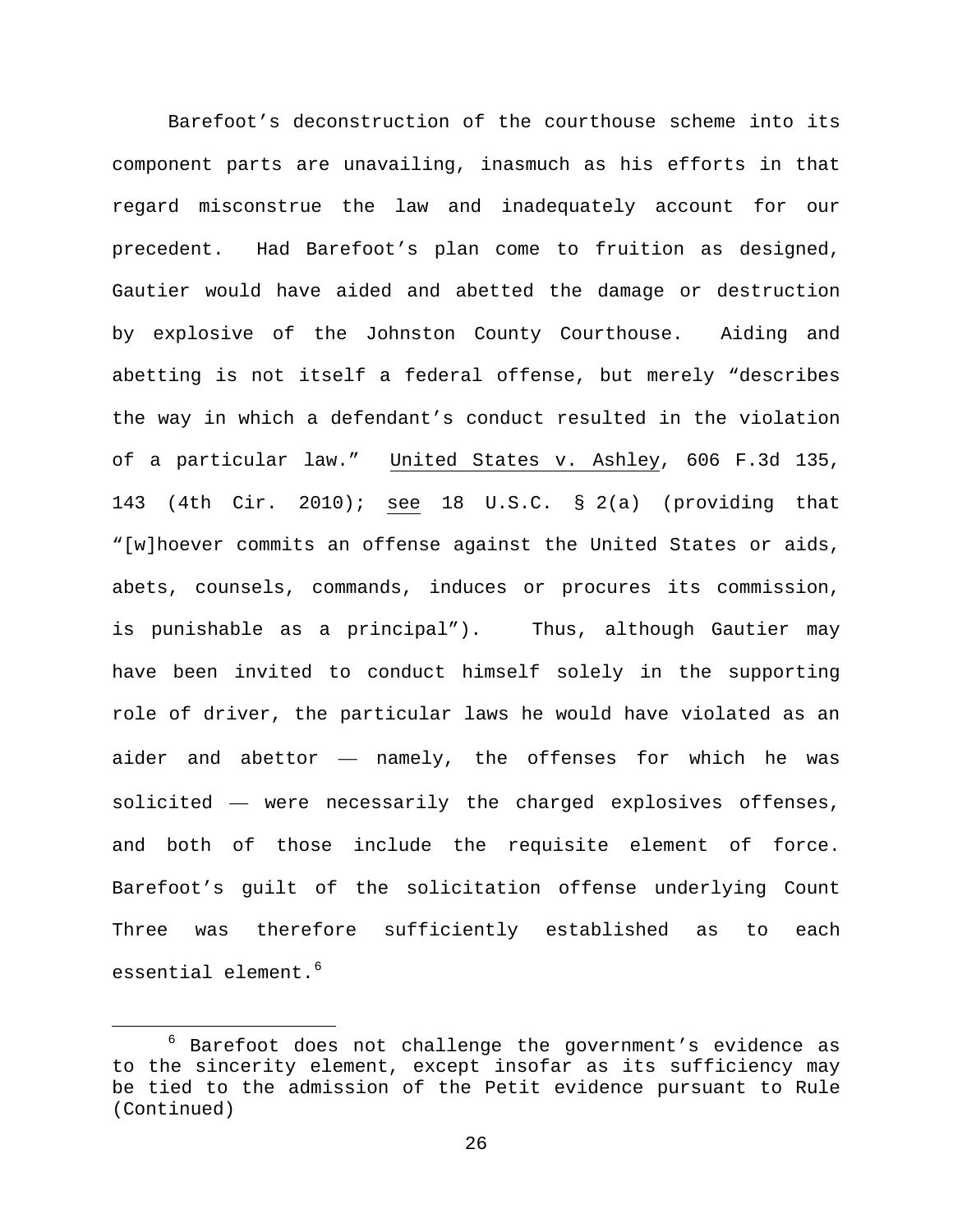Barefoot also contests the sufficiency of the evidence supporting the jury's verdict on Count Four, finding him guilty of receiving an explosive that he intended to use for prohibited purposes. The statute of conviction provides, in pertinent part, that "[w]hoever transports or receives . . . in interstate or foreign commerce any explosive with the knowledge or intent that it will be used to kill, injure, or intimidate any individual or unlawfully to damage or destroy any building, vehicle, or other real or personal property" is to be fined and imprisoned. 18 U.S.C. § 844(d). Barefoot correctly asserts that no witness at trial testified as to what he intended to do with the Kinestik cartridges he obtained in trade and then stored at his son's residence, where they were seized before being put to use. $<sup>7</sup>$  $<sup>7</sup>$  $<sup>7</sup>$ </sup>

Ĩ.

<sup>404(</sup>b). It suffices to say that we would have deemed the evidentiary issue moot had the proof of Barefoot's guilt on Count Three been insufficient notwithstanding the jury being allowed to consider his prior bad acts.

<span id="page-26-0"></span> $7$  The record lacks perfect clarity, making it a chore to discern a precise timeline of the case. During his debriefing, Barefoot described the events surrounding the Petit murder as having occurred in August 2001. See J.A. 70. At trial, the participants confirmed that the murder, prefaced by the meeting at Barefoot's residence, actually took place in early September<br>2001. See id. at 581, 685. Gautier, who was working for See id. at 581, 685. Gautier, who was working for Barefoot's siding business and eventually came to live on his property for about a year, witnessed the trade for the Kinestik (Continued)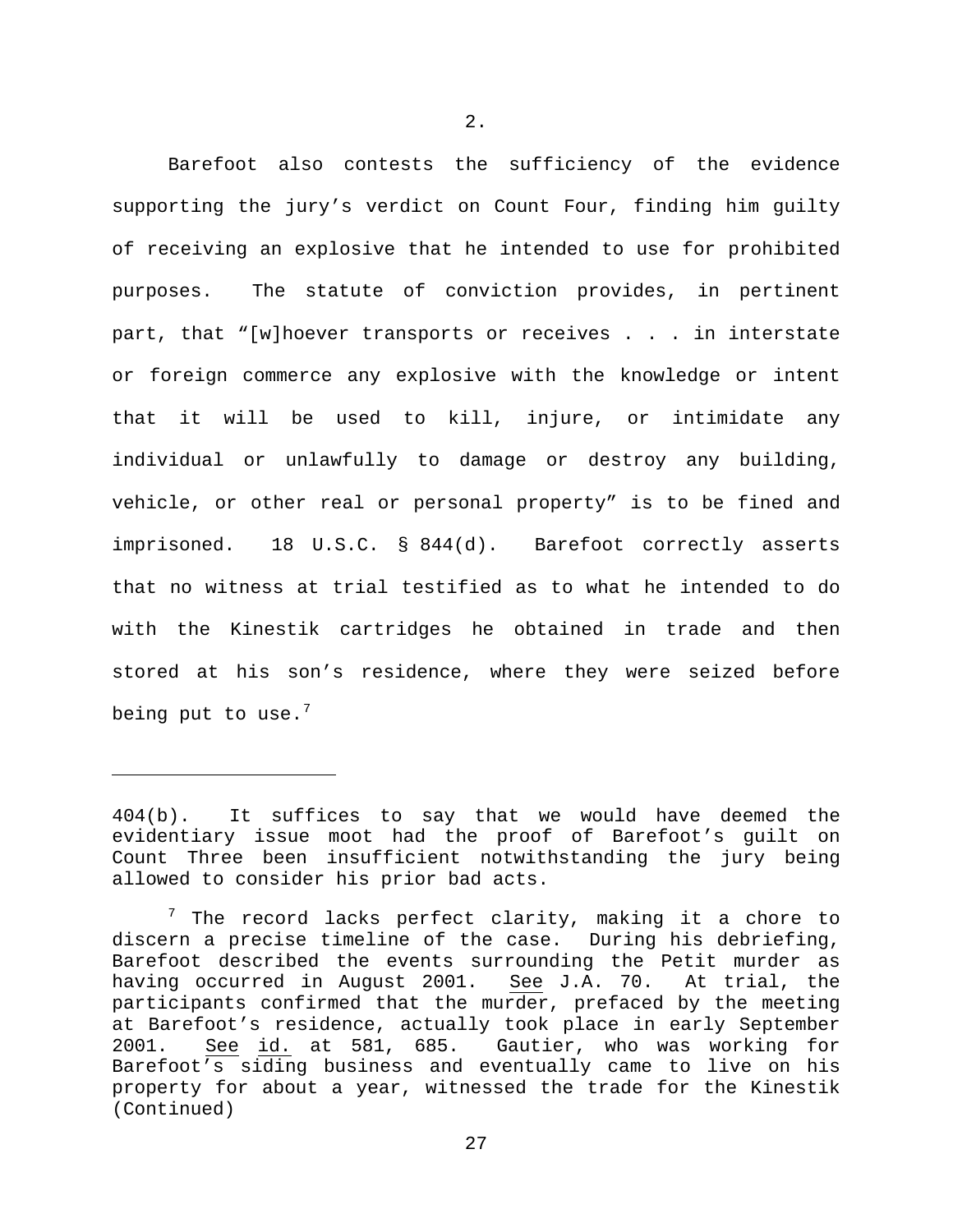The government, of course, was not required to prove its case with direct accounts of Barefoot's state of mind. Indeed, as we have indicated a number of times, "a conviction may rely entirely on circumstantial evidence." See, e.g., United States v. Hassan, 742 F.3d 104, 139 (4th Cir. 2014) (internal quotation marks omitted). Here, Barefoot's acquisition of the cartridges only a short time after he solicited Gautier to bomb the courthouse permitted the inference that the explosives were intended to carry out that plan.

Moreover, the trial transcript discloses that Barefoot had assembled bombs, detonated them, and had often threatened to kill Sheriff Bizzell. See J.A. 629-30 (Maynard's testimony that he had seen Barefoot make pipe bombs); id. at 597, 630 (Gautier's and Maynard's accounts of Barefoot detonating small bombs in his backyard); id. at 599-600, 664 (Gautier's and Avery's confirmation that Barefoot had expressed on many occasions his desire to murder Bizzell by blowing up the courthouse). Giving the government the benefit of all reasonable inferences gleaned from the circumstantial evidence,

ī

cartridges no later than Christmas Day 2001, when he was forced to move out. See id. at 580-81, 600-01. Barefoot procured the cartridges, however, only after soliciting Gautier to help him bomb the courthouse, see id. at 601, which, according to the government's unchallenged representations, happened in or about November 2001, see id. at 34, 508-09.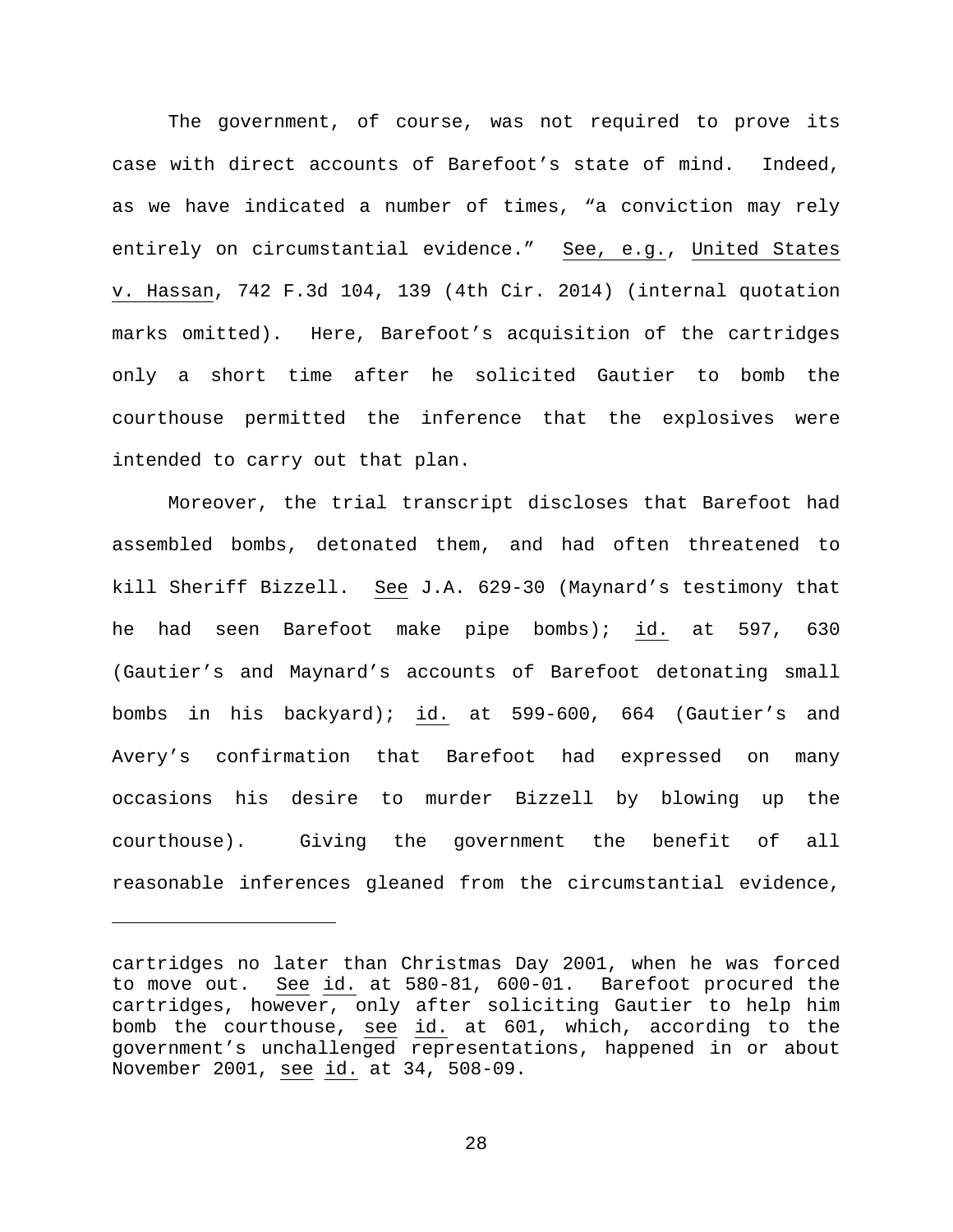we are assured that a rational trier of fact could have found Barefoot possessed the requisite culpable intent to sustain his conviction of Count Four.

#### D.

We now address the effect on this appeal of the Plea Agreement entered in the prior proceeding. In construing the meaning of the Agreement, we are guided by standard principles of contract law "to ensure that each party receives the benefit of the bargain." United States v. Jordan, 509 F.3d 191, 195 (4th Cir. 2007). Our aim is to enforce the Agreement's "plain language in its ordinary sense." Id. (internal quotation marks omitted).

#### 1.

There is no dispute that, in exchange for Barefoot's statements at debriefing, the government honored its pledge to "not further prosecute [him] for conduct constituting the basis for the [2002] Indictment." Plea Agreement ¶ 4.c. Barefoot pleaded guilty to the single firearms offense charged, and he has not been federally prosecuted for any additional criminal conduct in connection with the firearms and ammunition seized during his traffic stop or by warrant thereafter.

The government's forbearance reflects the Agreement's grant of immunity to Barefoot for his unlawful acts intrinsic to the firearms indictment. Though the grant is unconditional, its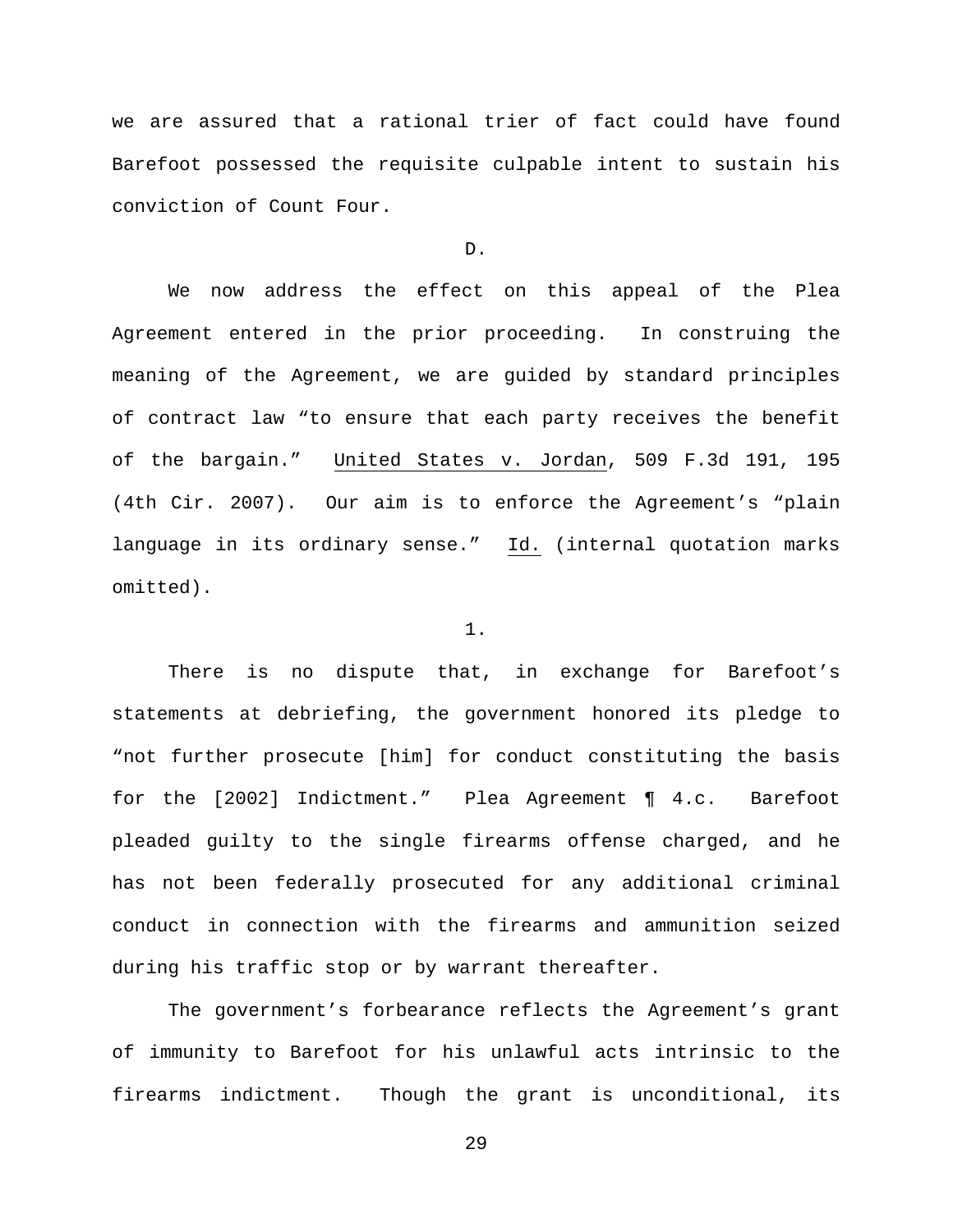scope is confined to the underlying transaction. See Kastigar v. United States, 406 U.S. 441, 453 (1972) (explaining that transactional immunity "accords full immunity from prosecution," but only "for the offense" to which the defendant's statements relate). In illustration of that principle, we described transactional immunity as "protect[ing] an individual against prosecution for anything concerning the substance of compelled testimony." United States v. Harris, 973 F.2d 333, 336 (4th Cir. 1992) (emphasis added). The comprehensive bar from prosecution thereby afforded renders transactional immunity, in that respect, a "broader concept" than that of "[u]se immunity," which "protects against the government's use of compulsory testimony as a source of evidence, leaving the government free to use any other evidence to prosecute." Id.

When, as in Harris, the government is precluded from using the extracted statements not merely as trial ammunition but also as a source to develop additional evidence in aid of its investigation or prosecution of the defendant for any criminal activity, the resultant "immunity from use and derivative use" provides protection "coextensive with the scope of the privilege against self-incrimination, and therefore is sufficient to compel testimony over a claim of the privilege." Kastigar, 406 U.S. at 453. In Kastigar, the Supreme Court rebuffed a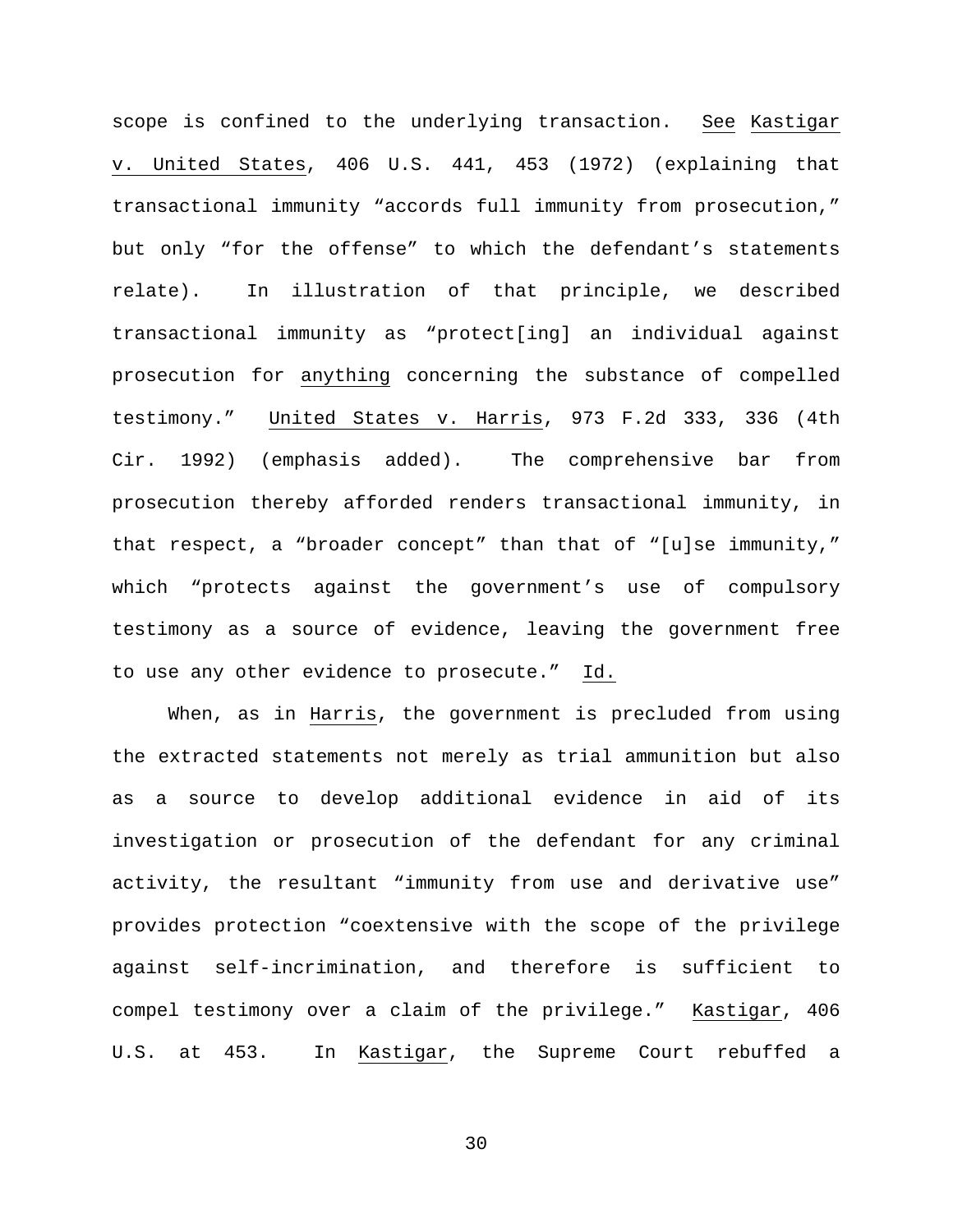challenge to the constitutionality of the General Immunity Act of 1970, 18 U.S.C. §§ 6001-6005 (the "Act").

The Kastigar Court addressed a particular aspect of the Act specifying that when a witness in a federal proceeding has been ordered to testify in derogation of the Fifth Amendment privilege against self-incrimination, "no testimony or other information compelled under the order (or any information directly or indirectly derived from such testimony or other information) may be used against the witness in any criminal case." 18 U.S.C. § 6002. By so providing, the statute "leaves the witness and the prosecutorial authorities in substantially the same position as if the witness had claimed the Fifth Amendment privilege." Kastigar, 406 U.S. at 462; see In re Kilgo, 484 F.2d 1215, 1220 (4th Cir. 1973).

Although the statute controls only those proceedings in which a witness is formally compelled to speak by the presiding officer on the application of the government, federal prosecutors possess broad discretion to informally confer the same or similar protections to procure helpful testimony or information. See United States v. Richardson, 195 F.3d 192, 196 (4th Cir. 1999) (recounting the "long-standing and consistent policy of authorizing and encouraging grants of leniency and immunity . . . in exchange for truthful testimony"). The flexibility that inheres in this much more common method of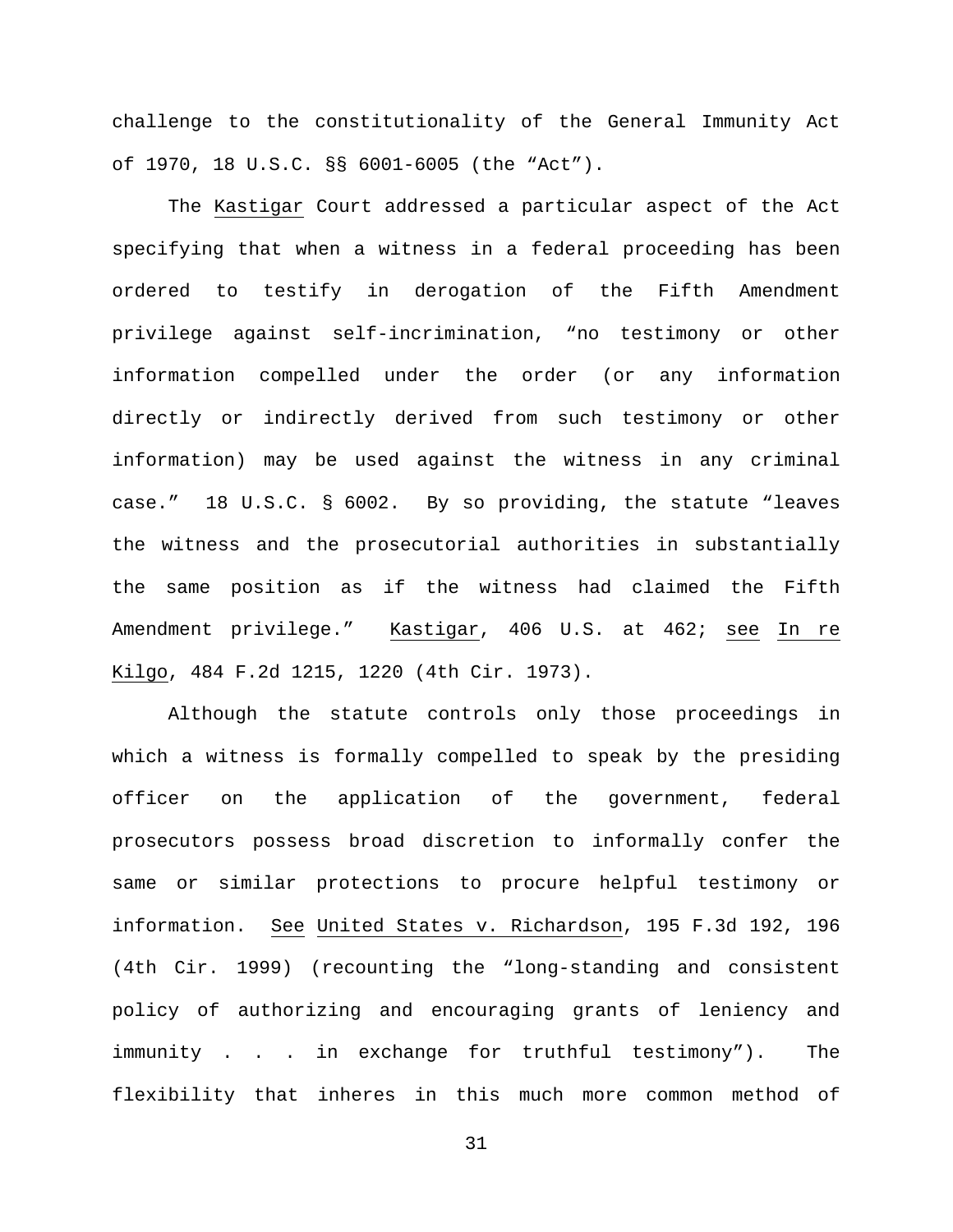securing cooperation, in which the witness is offered "vest pocket" or "hip pocket" immunity (as it is sometimes known), is perhaps more accurately portrayed as "really [a] discretionary agreement[]" on the part of the government, United States v. Quatermain, Drax, 613 F.2d 38, 45 (3d Cir. 1980) (Aldisert, J., dissenting). These sort of informal agreements with federal prosecutors occasionally lead, as here, to disputes concerning the precise contours of the aegis so conferred.

# $2.$

#### a.

Though the Plea Agreement indisputably granted Barefoot transactional immunity for the balance of his conduct intrinsic to the prior indictment and prosecution, the parties disagree on the protection afforded him regarding any unrelated, extrinsic offenses of which the government was alerted at the 2003 debriefing. Paragraph 4.f of the Agreement discloses that the government covenanted "not to use any information provided" by Barefoot "to prosecute him for additional crimes, except for crimes of violence." According to the government, the quoted language conferred upon Barefoot a species of limited immunity prohibiting only direct evidentiary use of his debriefing statements in prosecution of his nonviolent extrinsic offenses, and no immunity at all for any violent ones.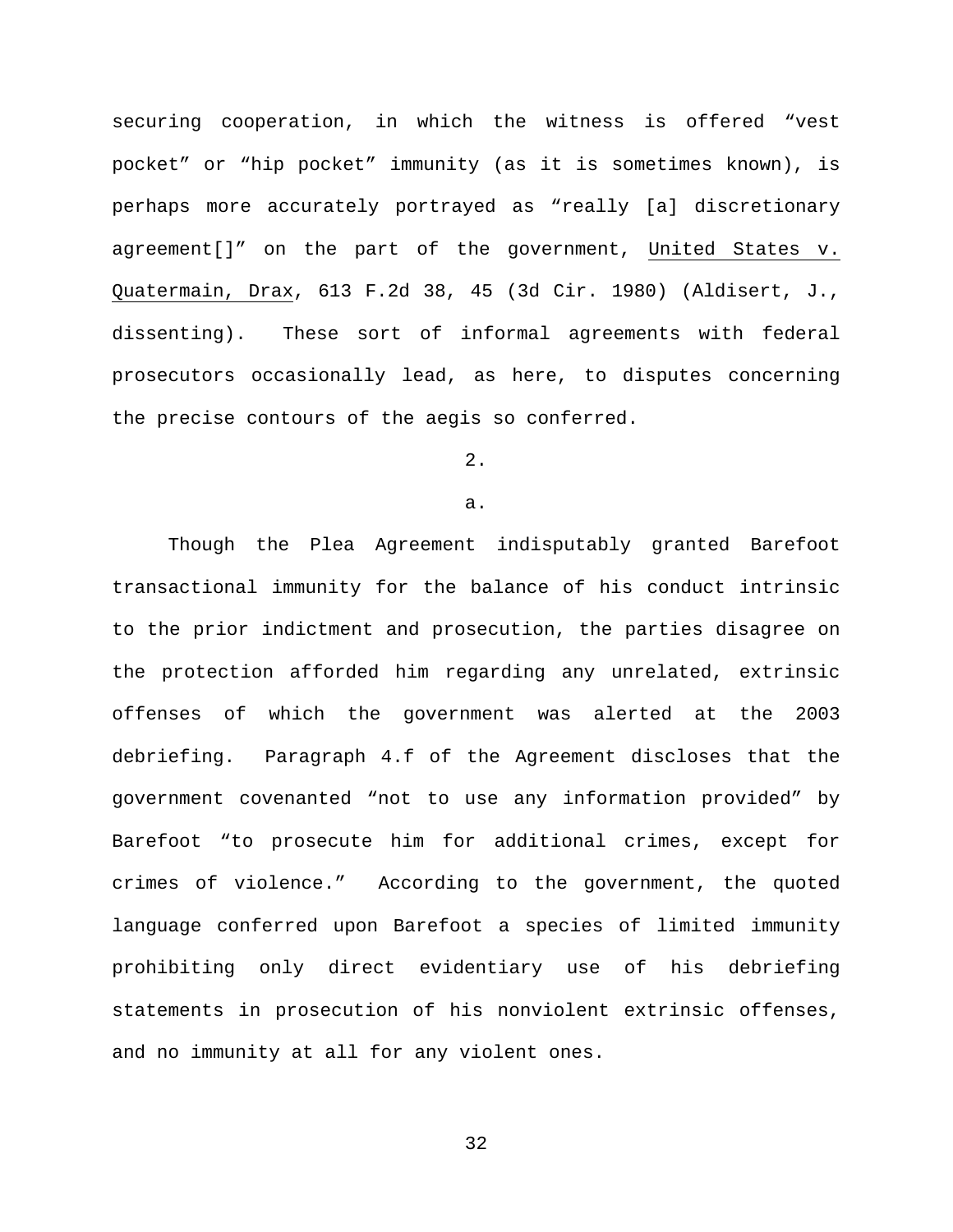The government thus posits that its prosecution of Barefoot on the explosives charges constituting Counts Four through Six of the Superseding Indictment was not barred under the Plea Agreement, maintaining that the only statements it used against Barefoot at trial were those wherein he acknowledged his involvement in arranging the Petit murder. The Petit evidence, as discussed above, was admitted pursuant to Federal Rule of Evidence 404(b) exclusively in connection with the solicitation charge in Count Three. $8$ 

Barefoot chafes at the government's insistence on adhering to the letter of the Plea Agreement, contending that, near the outset of negotiations on December 2, 2002, the lead prosecutor represented that Barefoot would "get a walk" for any criminal activity he admitted during the debriefing. J.A. 93. During a subsequent phone conversation between counsel on December 17, 2002, Barefoot's lawyer was told that his client would get a "free pass this time on anything he talks about — one opportunity to tell all; will not prosecute him on what he talks about." Id. Finally, at the debriefing on January 21, 2003,

<span id="page-32-0"></span> <sup>8</sup> Barefoot's motion to dismiss below, based on the government's asserted violation of the Plea Agreement and denied by the district court's August 22, 2011 order, targeted the entire Superseding Indictment. On appeal, Barefoot assigns error to the court's ruling only as it pertains to Counts Four through Six. See Br. of Appellant 41 n.7.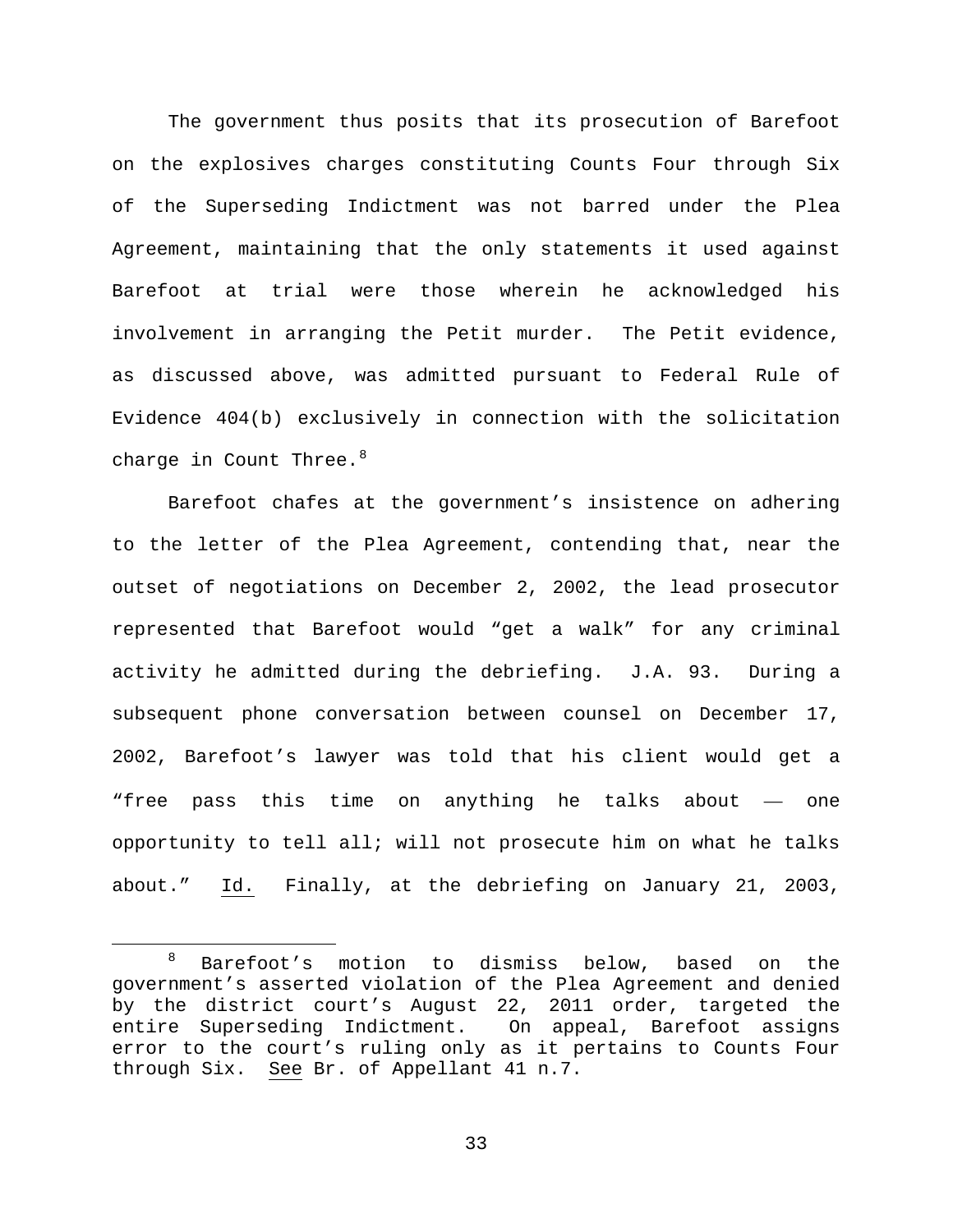the interviewing agents urged Barefoot "to tell them everything he knew" about any explosives or bombs, because, in light of the Plea Agreement, "telling them where the bomb is cannot hurt him anymore." Id. at 94.

Another aspect of the written Agreement, however, appears to foreclose Barefoot's broad characterization of the immunity conferred thereunder. Immediately following the recitals, the Plea Agreement's initial numbered paragraph sets forth what is commonly referred to as a merger or integration clause. See Restatement (Second) of Contracts § 209 (1981) (hereinafter "Restatement") (defining an "integrated agreement" as "a writing or writings constituting a final expression of one or more terms of an agreement"). Just as we would honor an integration clause to a contract, we honor one in a plea agreement. See, e.g., United States v. Fentress, 792 F.2d 461, 464 (4th Cir. 1986) ("[A] fully integrated [plea] agreement . . . may not be supplemented with unmentioned terms."); see also United States v. Hunt, 205 F.3d 931, 935 (6th Cir. 2000) ("An integration clause normally prevents a criminal defendant, who has entered into a plea agreement, from asserting that the government made oral promises to him not contained in the plea agreement itself."). The integration clause in this instance specifies that "[t]his Memorandum constitutes the full and complete record of the Plea Agreement. There are no other agreements between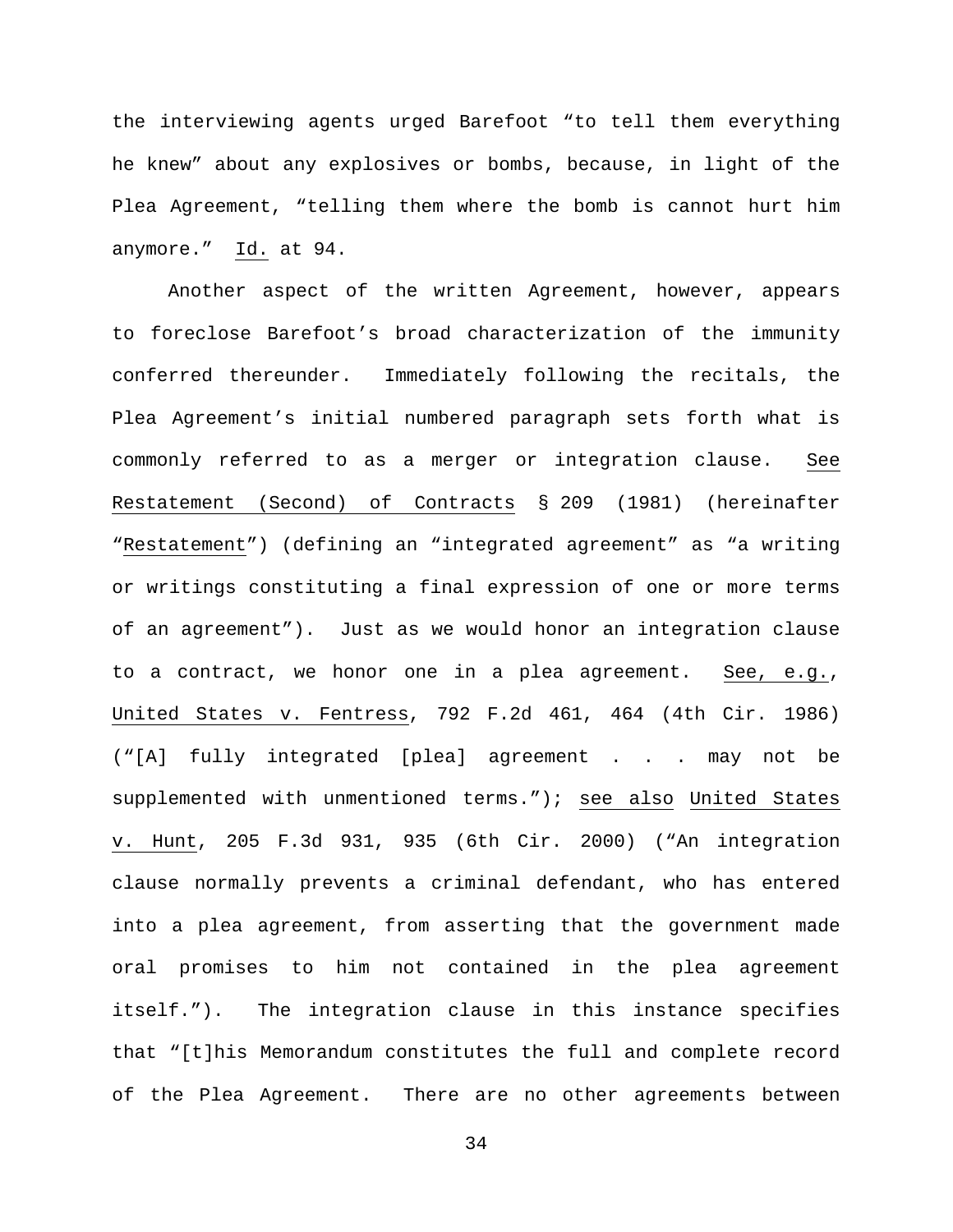the parties in addition to or different from the terms herein." Plea Agreement ¶ 1. Insofar as we are bound to give it force and effect, the clause precludes an interpretation of the Agreement that takes into account any preliminary oral representations inconsistent with its written form, because "[a]n integrated agreement supersedes contrary prior statements." Restatement § 20[9](#page-34-0) cmt. a.<sup>9</sup>

Barefoot nonetheless reminds us that, although we apply standard precepts of construction to disputed plea agreements, those rules "may require . . . tempering in particular cases" to accommodate the reality that "the defendant's underlying 'contract' right is constitutionally based and therefore reflects concerns that differ fundamentally from and run wider than those of commercial contract law." United States v. Harvey, 791 F.2d 294, 300 (4th Cir. 1986) (citing Mabry v. Johnson, 467 U.S. 504, 509  $(1984)$ ).<sup>[10](#page-34-1)</sup> In Harvey, the eponymous

<span id="page-34-0"></span> $9$  Although the exhortation by the agents at the debriefing that Barefoot "tell them everything he knew" might have reflected their understanding of the immunity arrangement, that conversation took place only after Barefoot had entered into the Plea Agreement and could not have influenced the decision he had<br>already made. The agents' entreaties are therefore immaterial The agents' entreaties are therefore immaterial to this appeal.

<span id="page-34-1"></span><sup>&</sup>lt;sup>10</sup> We elaborated in Harvey that "with respect to federal prosecutions, the courts' concerns run even wider than protection of the defendant's individual constitutional rights to concerns for the 'honor of the government, public confidence in the fair administration of justice, and the effective (Continued)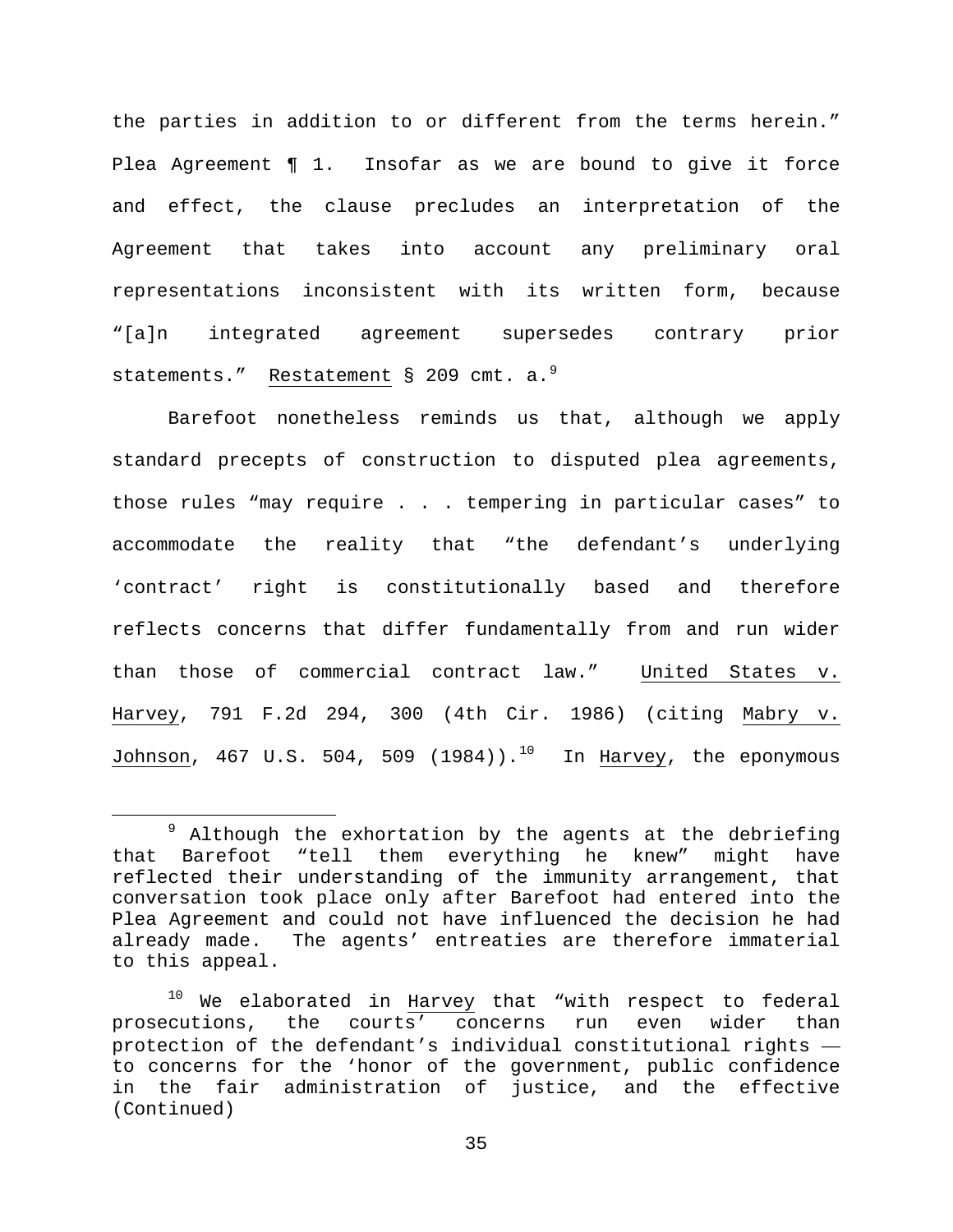defendant pleaded guilty to one of nine indicted counts stemming from a hashish conspiracy. As consideration for his guilty plea, Harvey was promised that "the Government will move to dismiss the remaining counts," and "[t]he Eastern District of Virginia further agrees not to prosecute . . . HARVEY for any other possible violations . . . arising from the offenses set out in the indictment or the investigation giving rise to those charges." Id. at 296 n.1. An integration clause provided that the agreement was "the full and complete understanding of the parties." Id.

A few days after being released from imprisonment on his conviction, Harvey was arrested and indicted in the District of South Carolina on charges apparently related to the original investigation. The district court declined to enjoin those proceedings, ruling that the plea agreement immunized the defendant from prosecution only in the Eastern District of Virginia. Harvey was ultimately convicted on two counts of the second indictment.

We vacated the convictions, explaining that "both constitutional and supervisory concerns require holding the

Ĩ.

administration of justice in a federal scheme of government.'" 791 F.2d at 300 (quoting United States v. Carter, 454 F.2d 426, 428 (4th Cir. 1972)).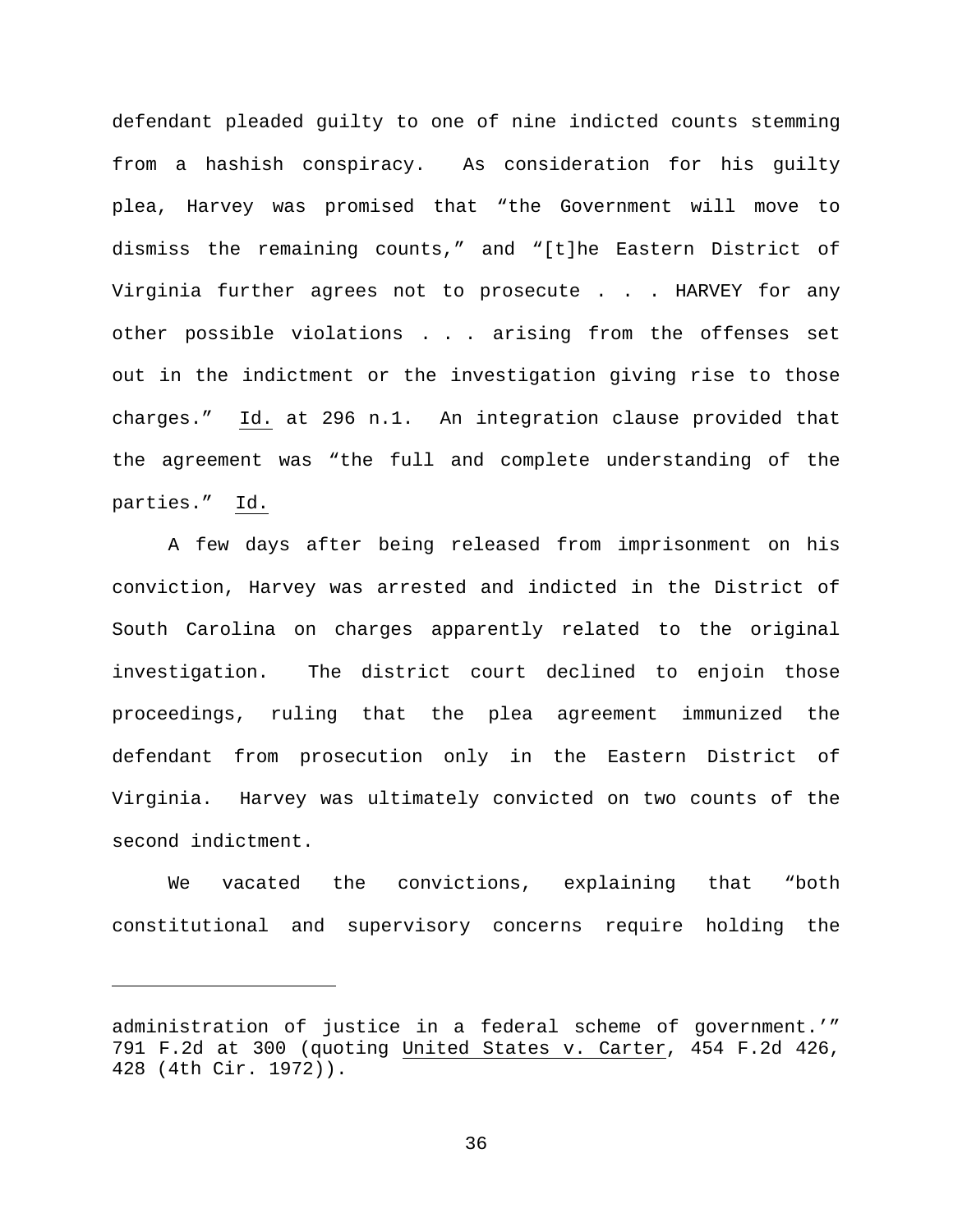Government to a greater degree of responsibility than the defendant . . . for imprecisions or ambiguities in plea agreements." Harvey, 791 F.2d at 300. The agreement at issue in Harvey was ambiguous, we determined, because it interchangeably referred to the "Government" and the "Eastern District of Virginia" as the party with whom the defendant contracted. Applying the foregoing principles, we construed the ambiguity in favor of Harvey, concluding that the government as a whole (and not just the government's agents in the Eastern District of Virginia) was bound by the agreement's grant of transactional immunity. See id. at 303; see also Restatement § 206 ("In choosing among the reasonable meanings of a promise or agreement or term thereof, that meaning is generally preferred which operates against the party who supplies the words or from whom a writing otherwise proceeds.").

Harvey, unlike Barefoot here, did not seek to test the enforceability of a valid integration clause by attempting to introduce parol statements as bearing on the proper interpretation of a plea agreement. Our decision in that case is therefore largely unhelpful in analyzing the case at bar. In Harvey, the outcome instead turned on our more focused determination that the written terms of the integrated agreement were ambiguous. By contrast, the Plea Agreement now before us, notwithstanding its latent ambiguity regarding the latitude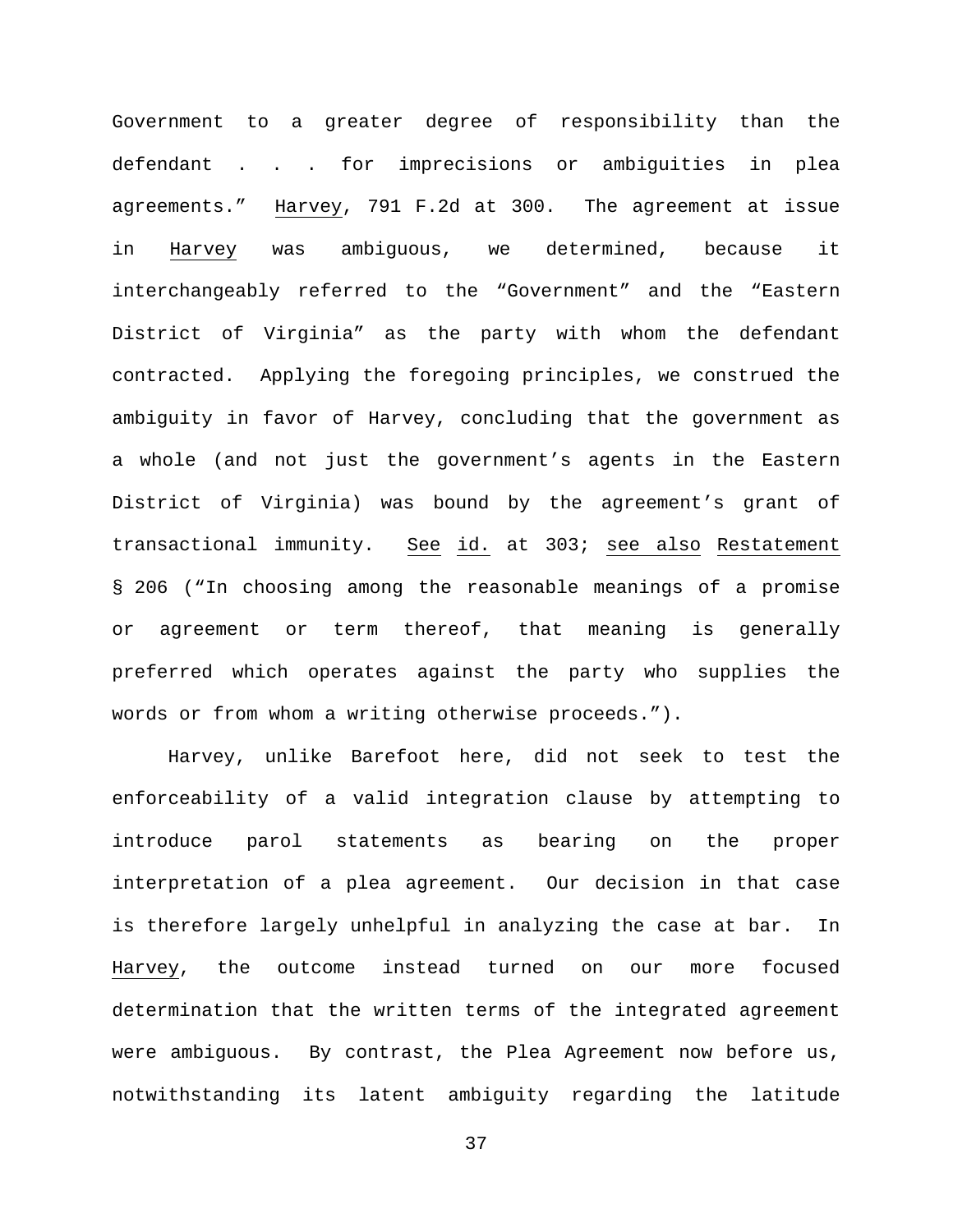retained by the government to use Barefoot's statements, see infra Part III.D.2.b.i, unambiguously excludes a broad grant of transactional immunity. Indeed, the plain language of the Agreement specifically contemplates the possibility of additional criminal proceedings against Barefoot — for crimes of violence — in which the government could use his debriefing statements against him.

Our decision in United States v. Garcia, 956 F.2d 41 (4th Cir. 1992), is closer to the point. The defendant in that case was offered a ten-year sentence to plead guilty to a cocaine conspiracy and testify against his compatriots. Although the defendant turned down that offer, he eventually bargained with the government to serve fifteen years and stand silent. The written plea agreement neglected to mention that no obligation had been imposed on the defendant to assist with additional prosecutions, but an accompanying cover letter to defense counsel confirmed that "the government will . . . not require as part of the plea agreement that the defendant cooperate with law enforcement." 956 F.2d at 42. A few months later, the defendant was subpoenaed to testify before the grand jury. He refused and was found in contempt, for which he served eighteen months in prison with no credit against his prior fifteen-year term.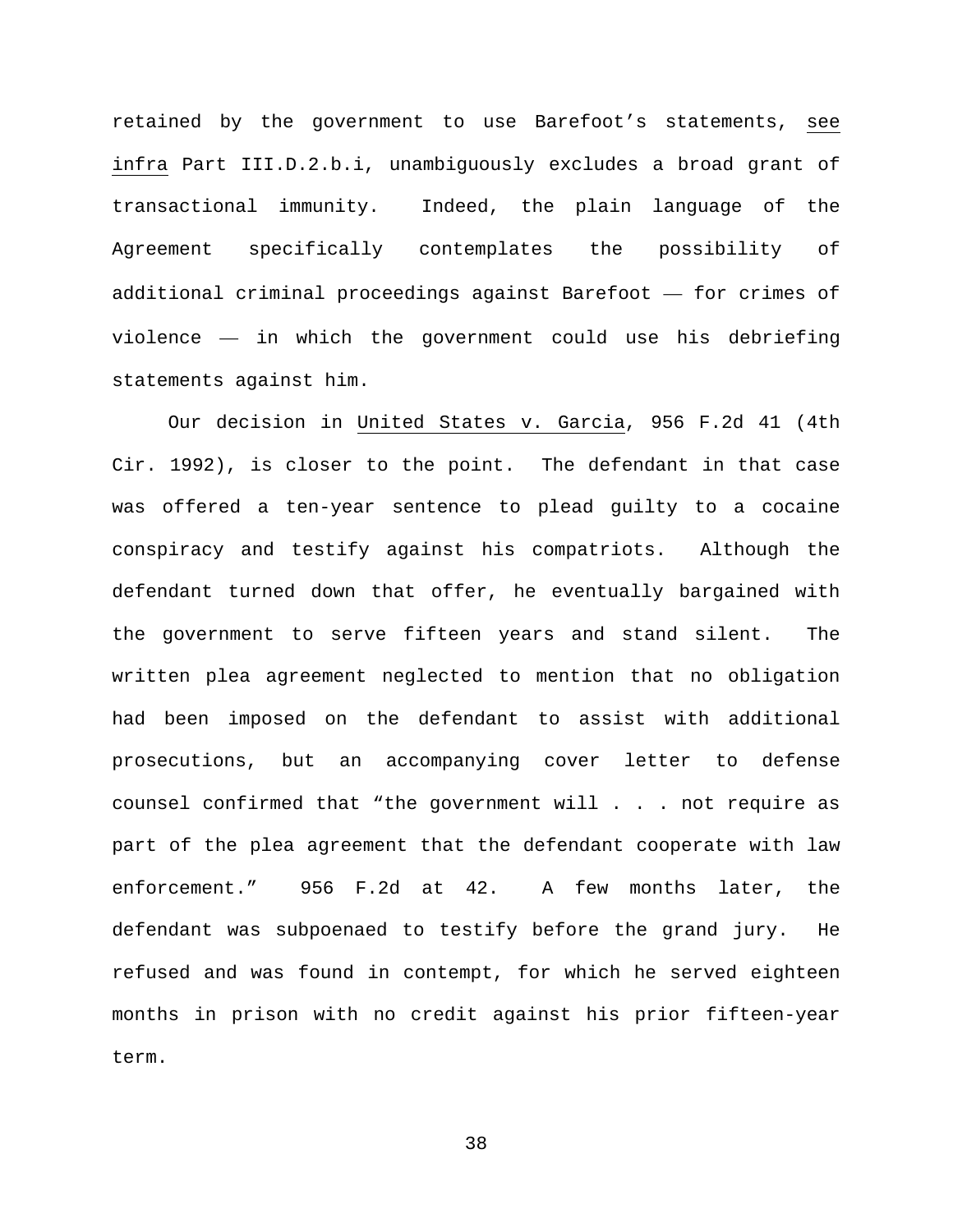The defendant filed a motion pursuant to 28 U.S.C. § 2255 to vacate or correct his underlying sentence, alleging that the plea agreement had been breached. The district court, confining its analysis to the four corners of the agreement, denied the motion. We granted relief, however, directing that the defendant be resentenced and credited with an additional eighteen months of time served, thereby nullifying the effect of the contempt citation. In so deciding, we declined to strictly enforce the parol evidence rule, perceiving "no avenue to relieve the government of a material promise contained in the cover letter." Garcia, 956 F.2d at 44. Instead, we determined that equitable considerations justified a less rigid approach than might otherwise be demanded, explaining that "[t]he government does not dispute that it made the promise — it just wants to take advantage of a rule of contract law to profit from an omission in a contract it prepared. We cannot countenance such unfair dealing." Id.

Our opinion in Garcia does not disclose whether the plea agreement there contained an integration clause, but we shall assume that it did. The key fact in Garcia is not the presence or absence of an integration clause in the plea agreement, but the rather unusual happenstance that the government's intent with respect to the disputed provision could be irrefutably derived from the surrounding circumstances. The government was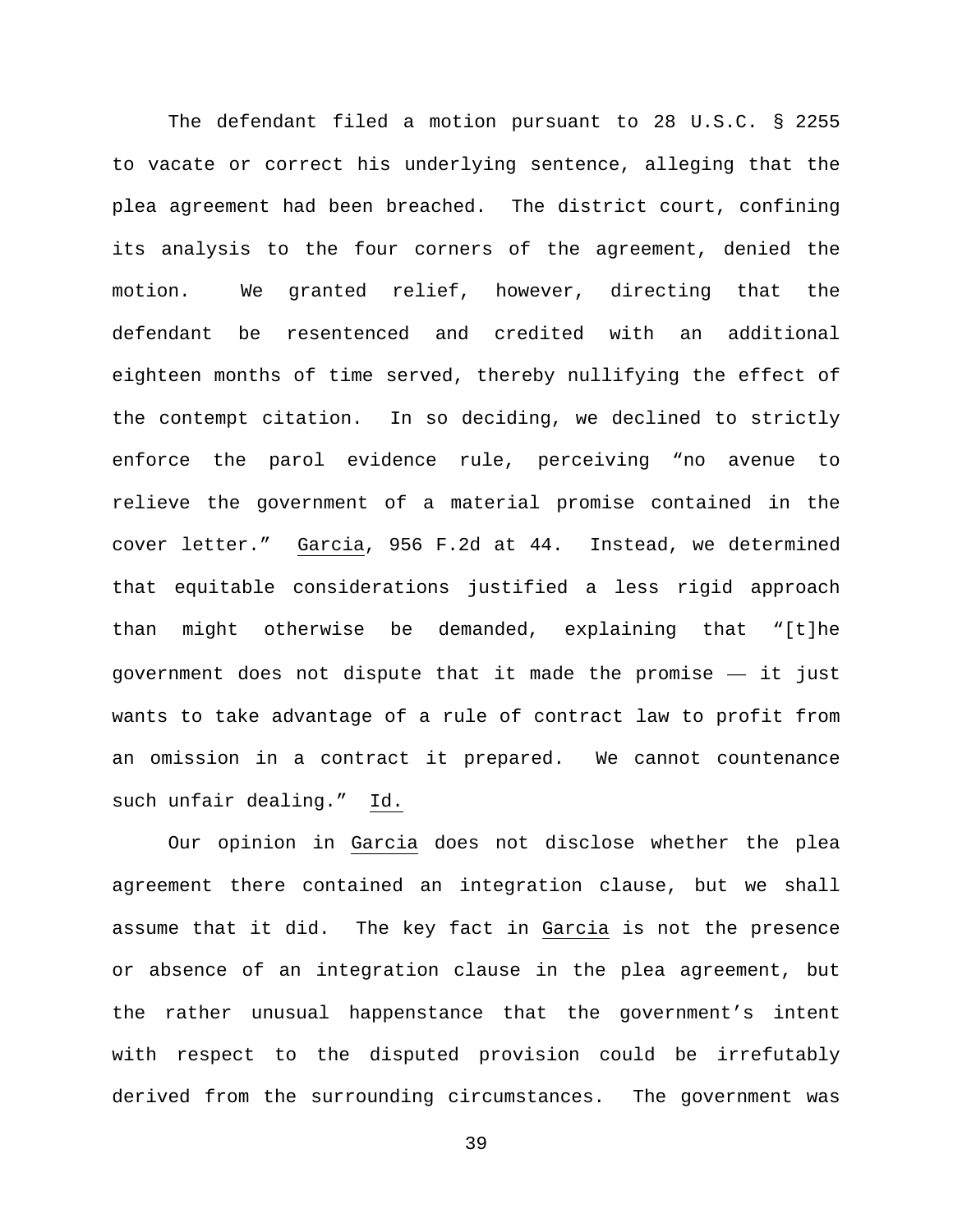compelled to acquiesce in the defendant's account of the parties' accord inasmuch as it could hardly argue that it had somehow rejected or reconsidered the promise proven to have been made contemporaneously with the plea agreement.

The facts before us, by contrast, illustrate the more common situation that integration clauses are specifically designed to avoid. The most that can be gleaned from the record in the matter at bar is that the government twice expressed a certain amenability to granting Barefoot transactional immunity in exchange for complete and truthful revelations, but on occasions a full seven and five weeks, respectively, before the Plea Agreement was signed. There is simply no evidence of the government's position on immunity at any time proximate to the execution of the Plea Agreement except, of course, the written terms of the integrated Agreement itself. Harvey counsels that "[p]rivate law interpretive principles may be wholly dispositive in an appropriate case," 791 F.2d at 300, and, lacking sufficient analogy to the facts of Garcia, the dispute underlying the Plea Agreement is appropriately resolved without resort to equity.

# b.

### i.

Though not afforded an expansive transactional immunity, Barefoot was yet entitled under the Plea Agreement to have the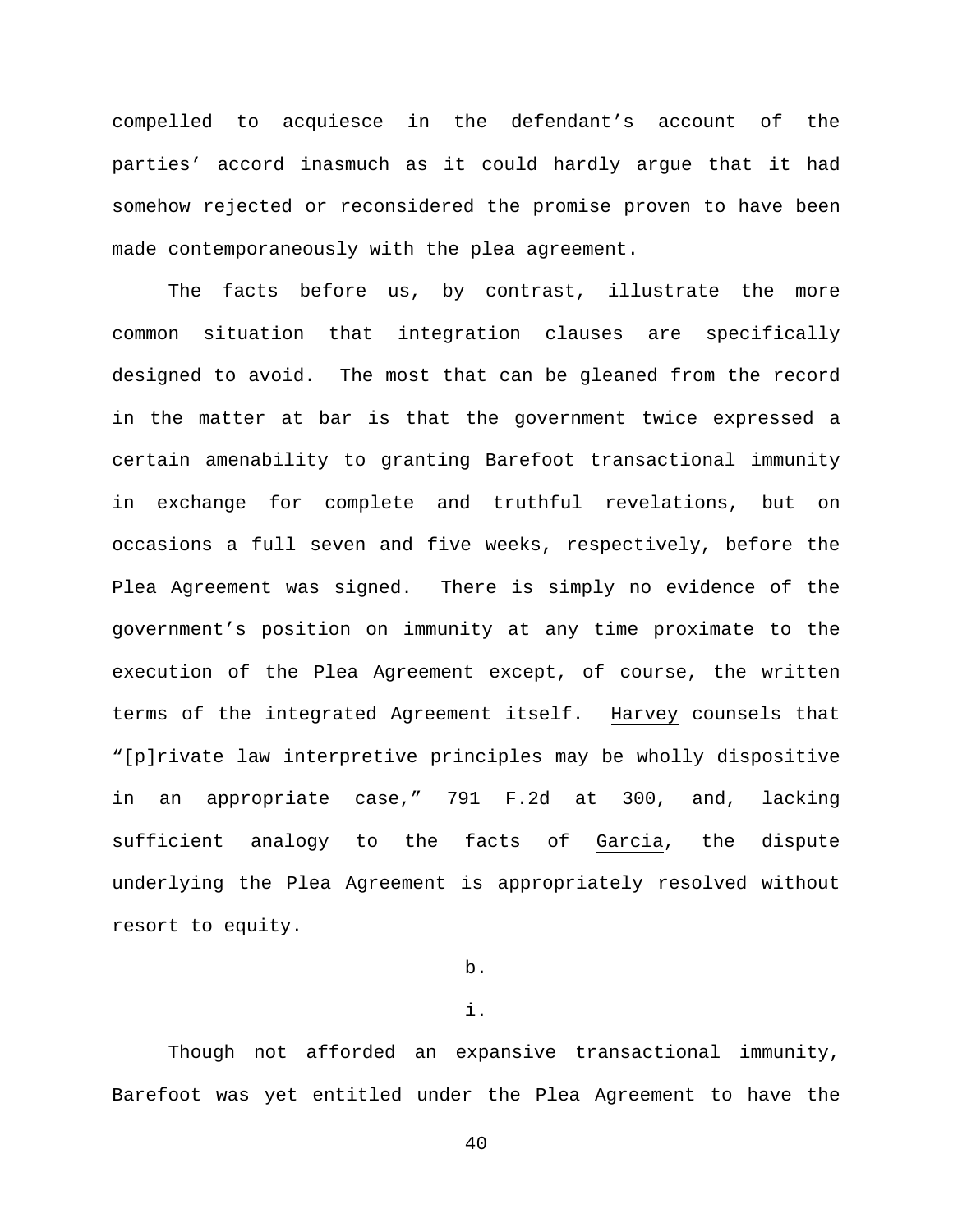government forbear from using his debriefing statements with respect to some or all of the explosives offenses charged in Counts Four through Six. The government does not dispute that general proposition, but urges that we construe the Plea Agreement to have conferred nothing more than narrow "direct use" immunity, maintaining that it was barred only from introducing Barefoot's specific statements as substantive evidence of his guilt. During his debriefing, Barefoot related that "he received the liquid dynamite that was found at [Daniel's residence] from a friend of Nicholas Barefoot." J.A. 66. Barefoot volunteered in addition that he had bartered one of his hunting dogs for the explosives. See id. Neither of those statements were introduced for attribution at trial.

Barefoot nonetheless insists that he received a broad grant of use immunity under the Plea Agreement, in connection with which the government ceded all prerogative to make derivative or "indirect" use of his statements. Barefoot's understanding of the Agreement is that it is consistent with the interpretation of 18 U.S.C. § 6002 in Kastigar, in which the Supreme Court explained that "use and derivative use" immunity forecloses not only the government's direct evidentiary use of the immunized statements, but also its use of any "evidence derived therefrom." 406 U.S. at 443. Scarcely a year later, we confirmed through Judge Butzner, writing on behalf of a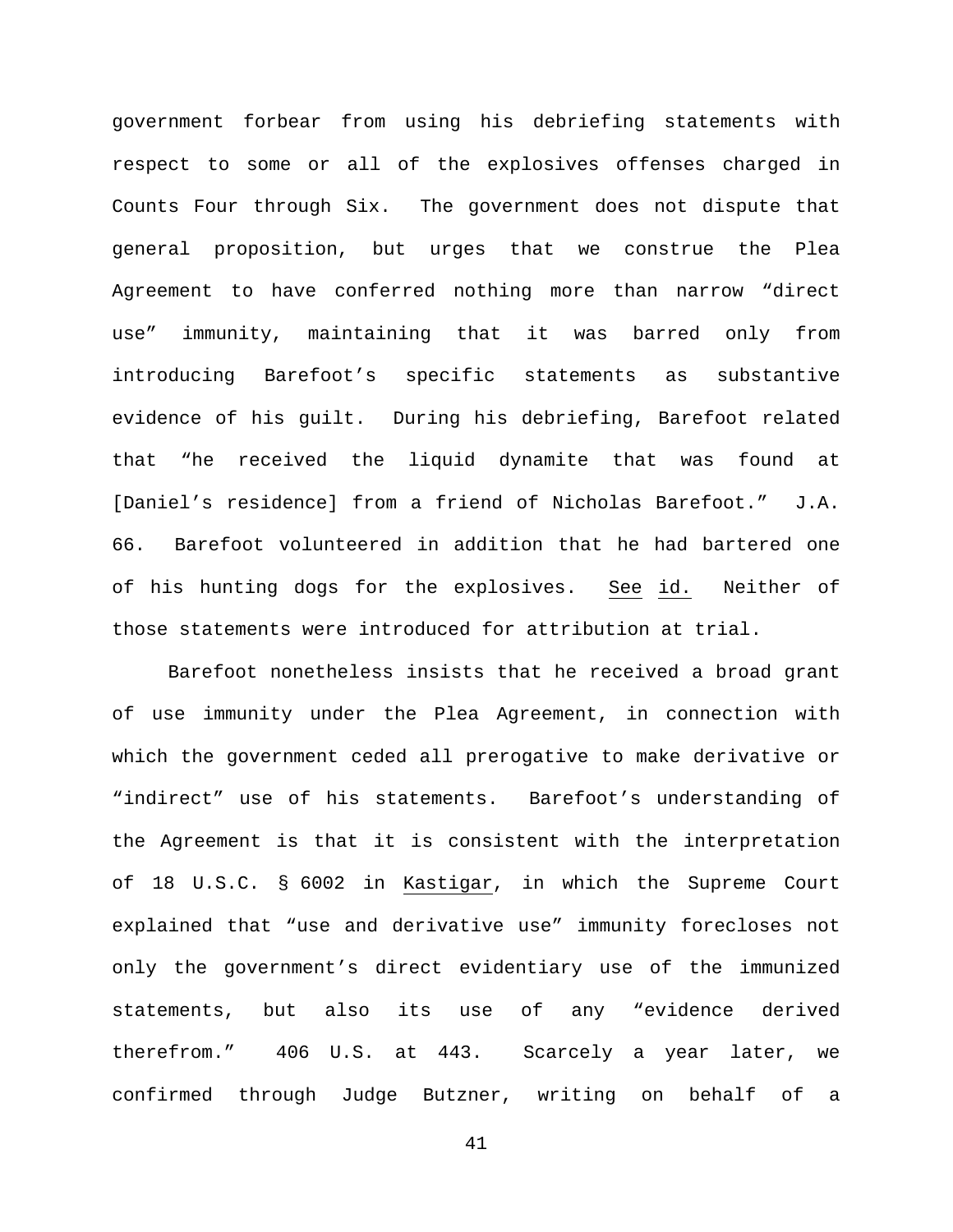unanimous panel, that "[u]se immunity prohibits the witness's compelled testimony and its fruits from being used in any manner in connection with criminal prosecution of the witness." In re Kilgo, 484 F.2d 1215, 1220 (4th Cir. 1973) (emphasis added) (citing Murphy v. Waterfront Comm'n of New York, 378 U.S. 52, 79 (1964)). Needless to say, the government's position on the proper interpretation of "use," as set forth in the Plea Agreement, is vastly different from the word's accepted meaning in the use immunity context, as explained by the Court in Kastigar and by Judge Butzner in Kilgo.

If Barefoot's more prevalent understanding is indeed the correct one, then the government would have been precluded from using  $-$  directly or indirectly  $-$  the statements or information derived therefrom to develop additional criminal charges against him, precisely the same as if it had proceeded formally under the immunity statute. See Harris, 973 F.2d at 336 (recognizing that use immunity conferred by agreement bound government in same manner as immunity statute, in that it could not "use the immunized testimony or any evidence derived from it either directly or indirectly"). Insofar as the derivative use bar applies here, it calls into question Gautier's and Maynard's testimony regarding the trade and Barefoot's storage of the explosives in his freezer. In addition, Daniel testified that Barefoot had later removed the explosives from the freezer and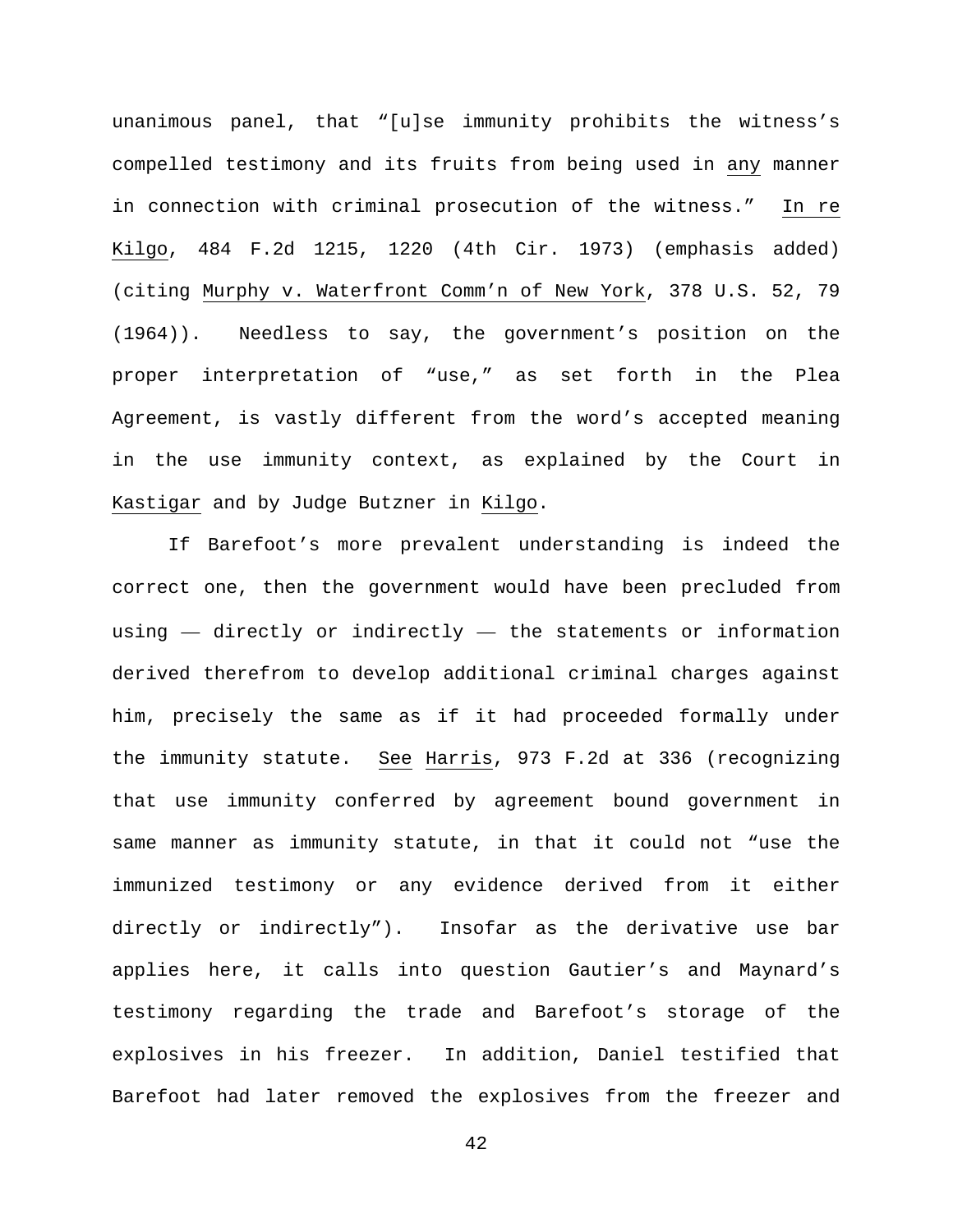given them to him for safekeeping. The government referred at length to the trade and the handoff to Daniel during its opening statement, see J.A. 521-23, candidly acknowledging to the jury that the entire "investigation initially focused on this liquid explosive," id. at 524. There is scant reason to believe that Barefoot would have been prosecuted on Counts Four through Six had he not mentioned the liquid explosives during his debriefing.

Not long ago, we had occasion to explain that, when the defendant is not under judicial compulsion to provide information but does so in accordance with a voluntary agreement entered into with the United States Attorney, the scope of any immunity thereby afforded "is a matter of contract interpretation that depends on the language in the agreement itself." See United States v. Smith, 452 F.3d 323, 337 (4th Cir. 2006). We determined that the plea agreement in Smith "unambiguously conferred use immunity only" because it stipulated that the government "will not use against [Defendant], in any criminal proceeding, any of the information or materials . . . provided." Id.

Although the government does not rely on Smith as affecting this case, the pertinent language in the Plea Agreement begins in somewhat the same fashion. To reiterate, the Agreement attests that the government would not "use any information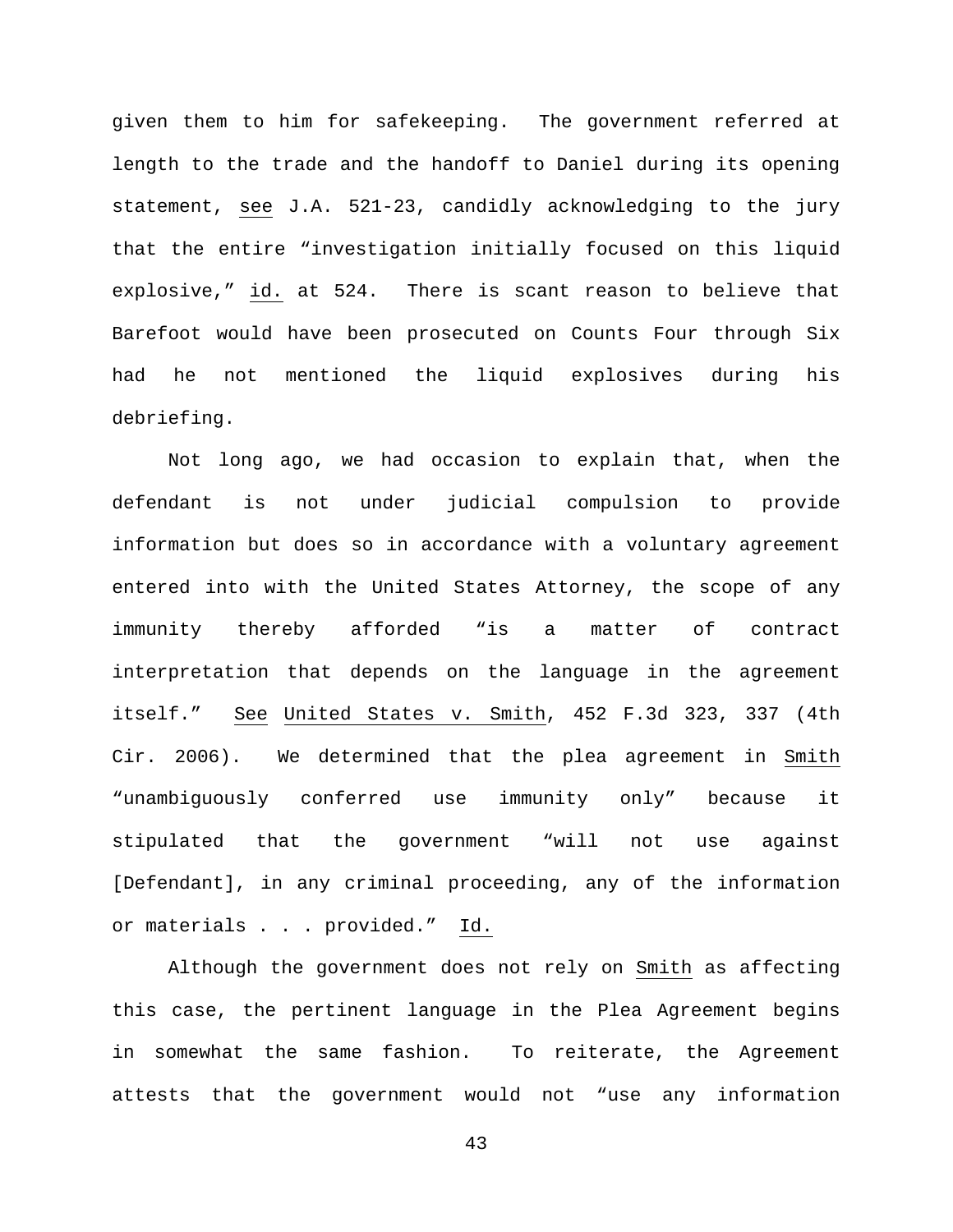provided by [Barefoot] . . . to prosecute him for additional crimes," a straightforward prohibition that it then qualifies with the words "except for crimes of violence." Plea Agreement ¶ 4.f. Notably, the term "crimes of violence" is nowhere defined in the Plea Agreement.

A fundamental canon of contract construction is that "[a] writing is interpreted as a whole." Restatement § 202. Most commonly, the rule expressed in section 202 serves to harmonize potentially conflicting provisions that may appear in divergent, seemingly unrelated parts of the contract — the "writing" — to ensure that that each term is given proper meaning and significance. Just as importantly, however, the canon counsels against parsing lesser contract components, which may also constitute "writings." The commentary to section 202 instructs that "[a] word changes meaning when it becomes part of a sentence, the sentence when it becomes part of a paragraph. A longer writing similarly affects the paragraph, other related writings affect the particular writing, and the circumstances affect the whole." Id. § 202 cmt. d. Thus, the ambiguity attendant to the undefined term "crimes of violence" renders uncertain the scope of the immunity conferred by Paragraph 4.f of the Plea Agreement, such that we cannot be assured that the provision was intended to convey the same meaning as its unambiguous counterpart in Smith.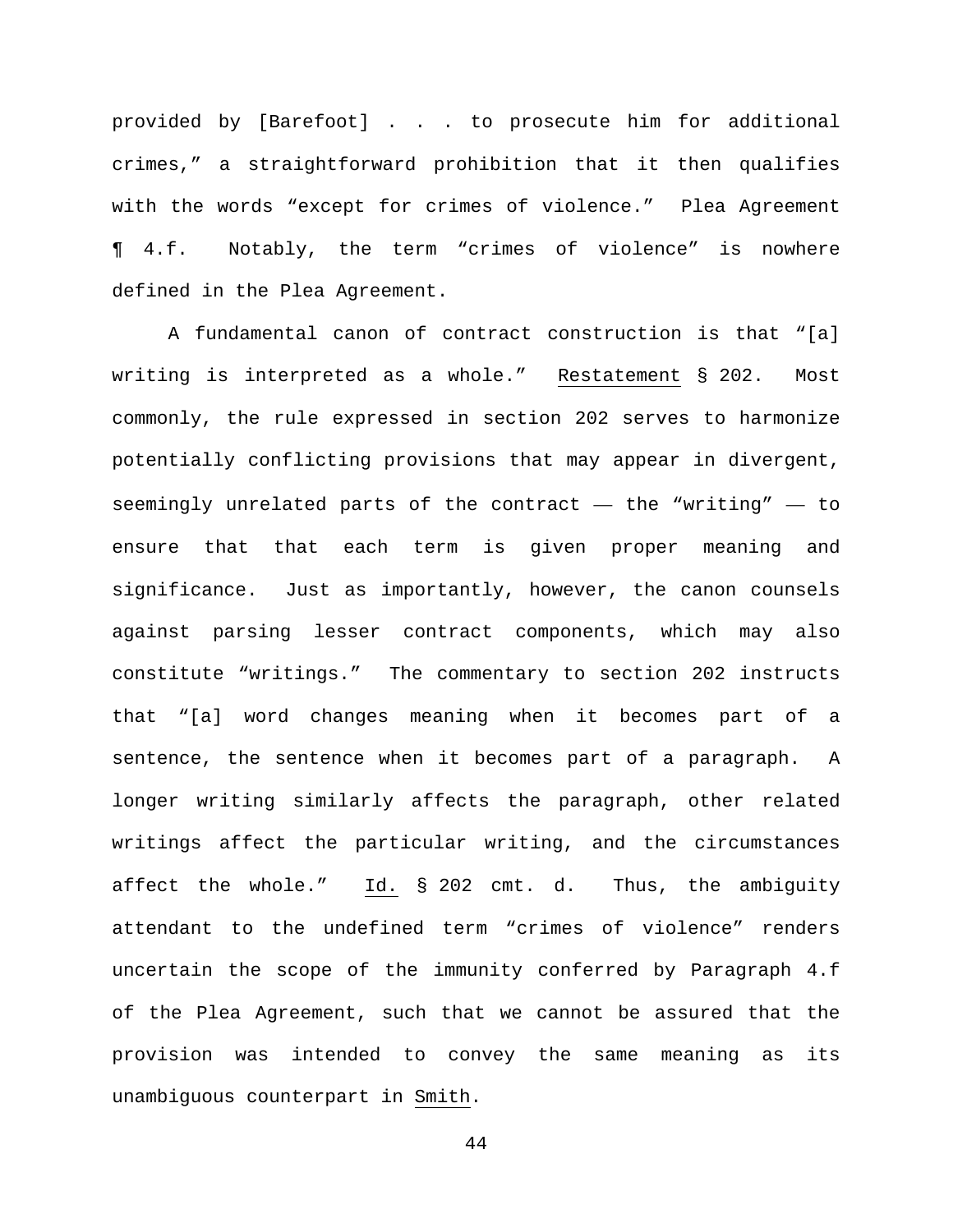We again keep in mind that all ambiguities in the Plea Agreement are to be construed against the government as its drafter. That being the case, we are content to adopt the controlling rule in other circuits, expressed as follows: "The common understanding . . . in the criminal justice world" of use immunity (which the government acknowledges Barefoot to possess), is that such immunity means the same in a plea agreement as it does in 18 U.S.C. § 6002, which is to say "that it encompasses derivative use immunity." United States v. Plummer, 941 F.2d 799, 804 (9th Cir. 1991); see United States v. Harper, 643 F.3d 135, 140 n.1 (5th Cir. 2011) (observing that "[t]his Court has tended to interpret 'use immunity' as a term of art that covers both direct and derivative use of immunized statements"); United States v. Kilroy, 27 F.3d 679, 685 (D.C. Cir. 1994) (expressing agreement with Plummer that "nothing else appearing, an informal use immunity afforded by agreement, e.g., a plea bargain, includes derivative use immunity equivalent to that afforded by  $[18 \text{ U.S.C. } § 6002]$ ").<sup>[11](#page-44-0)</sup>

<span id="page-44-0"></span> $11$  The unanimity of authority establishes that the terms "use immunity" (as it is often called in writings) and its "pocket" cousins (the more colorful, typically oral shorthand) have acquired a meaning conterminous with § 6002, one readily recognized among prosecutors, the criminal defense bar, and the federal judiciary. See Harris, 973 F.2d at 336 (identifying the source of use immunity in that case as "[t]he agreement between Harris and the government . . . [that] operated as use and<br>derivative use immunity for compelled testimony"). It is derivative use immunity for compelled testimony"). (Continued)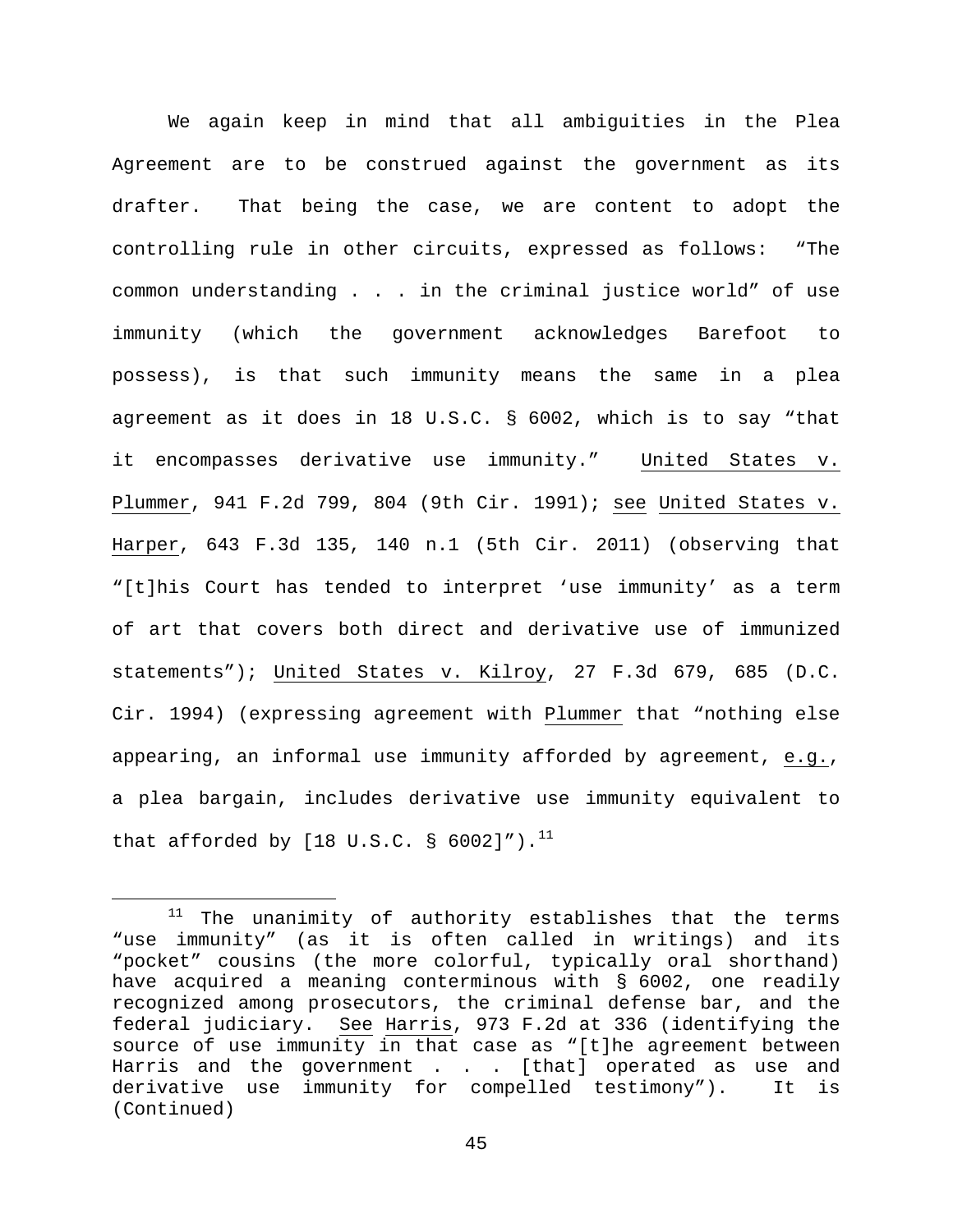Moreover, the parties' inclusion of the crimes-of-violence exception within the immunity provision persuasively indicates that they did not intend that the government forbear from solely direct use. A promise to merely refrain from introducing the defendant's statements at trial is scarcely more than a crumb of the challah that the government may seek to bestow. Presenting nowhere near the impediment to its interests as the more constrictive immunity from derivative use, the government's portrayal of what use immunity should mean in Barefoot's case hardly seems a burden worth taking the trouble to alleviate through negotiations. Rather than expose its trial tactics to potential constitutional challenge, see Harris, 973 F.2d at 336 (detailing government's appeal of indictment's partial dismissal on ground that it violated provisions of use immunity agreement, infringing on defendant's Fifth Amendment privilege against

ī

therefore imperative that, if these terms are intended in a particular instance to convey something other than § 6002 use the government bear the burden of making that different meaning explicit to the defendant. Were we to accept as accurate the government's characterization of the ambiguous immunity provisions of the Plea Agreement, we would risk radically altering the settled legal landscape that has demonstrably been in place for more than thirty years, and likely even longer. See United States v. Barber, 668 F.2d 778, 781-82 (4th Cir. 1982) (construing government's implicit oral representations as grant of "use immunity," which supported district court's finding that defendant was assured that his responses to interview questions "would not be used against him directly or through leads gained therefrom").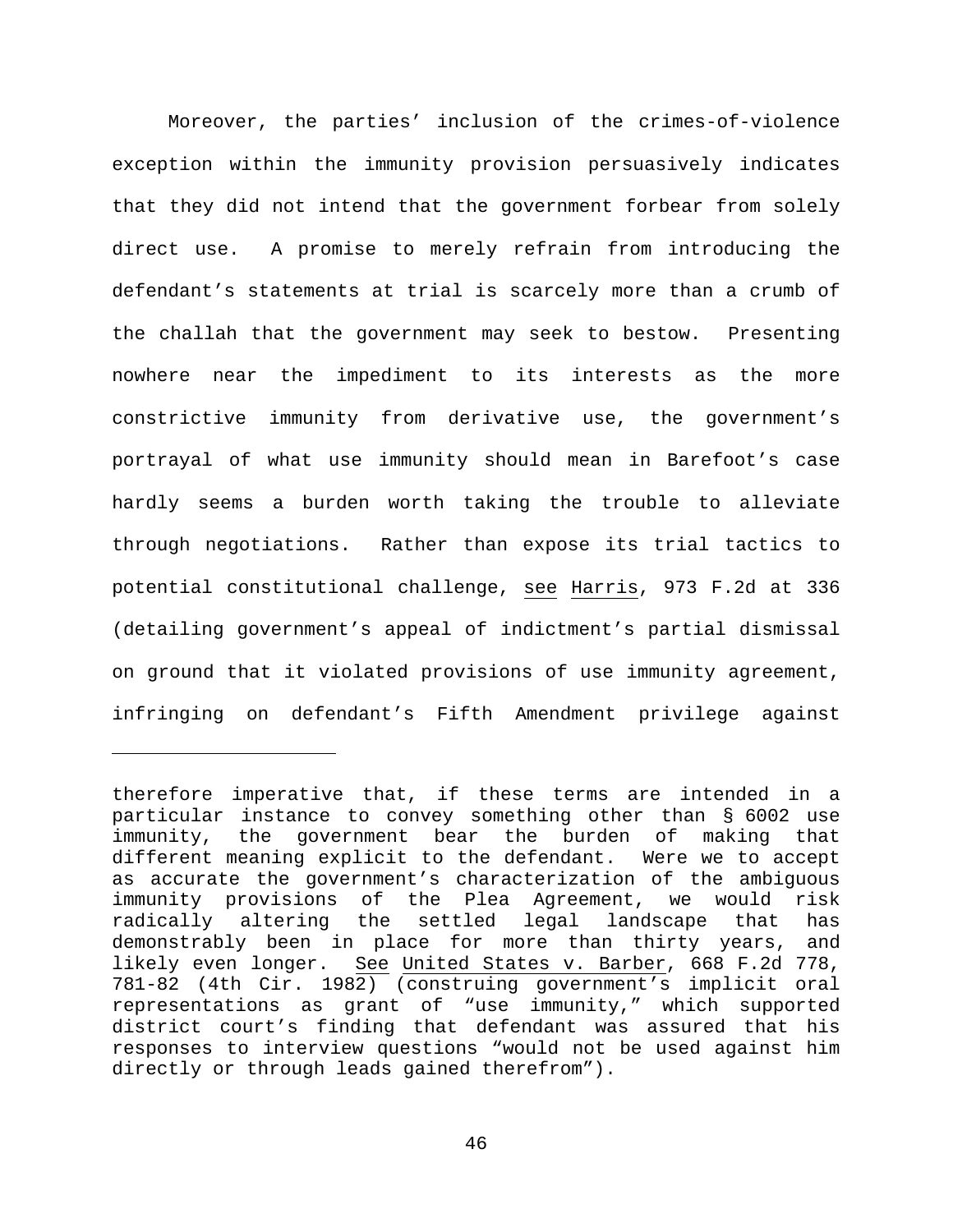self-incrimination), it is far more likely that the government would strenuously bargain to maintain the option to prosecute in the event that the debriefing session led it to discover theretofore unknown violent misconduct on the part of the defendant. We therefore conclude that Barefoot, pursuant to his Agreement with the United States Attorney, was entitled to use immunity as it is commonly understood, that is, immunity from either direct or indirect (derivative) use, except to the extent that his criminal acts constituted crimes of violence.

ii.

To decide whether any or all of Counts Four through Six encompassed crimes of violence, we start with the proposition that "where language has a generally prevailing meaning, it is interpreted in accordance with that meaning." Restatement § 202(3)(a). Further, "technical terms and words of art are given their technical meaning when used in a transaction within their technical field." Id. § 202(b)(b).

When the Plea Agreement was executed in January 2003, federal criminal litigants would have been most readily familiar with the legal term "crime of violence" as set forth in the November 2002 edition of the Sentencing Guidelines. As defined therein and pertinent here, a crime of violence is "any offense . . . punishable by imprisonment for a term exceeding one year," having "as an element the use, attempted use, or threatened use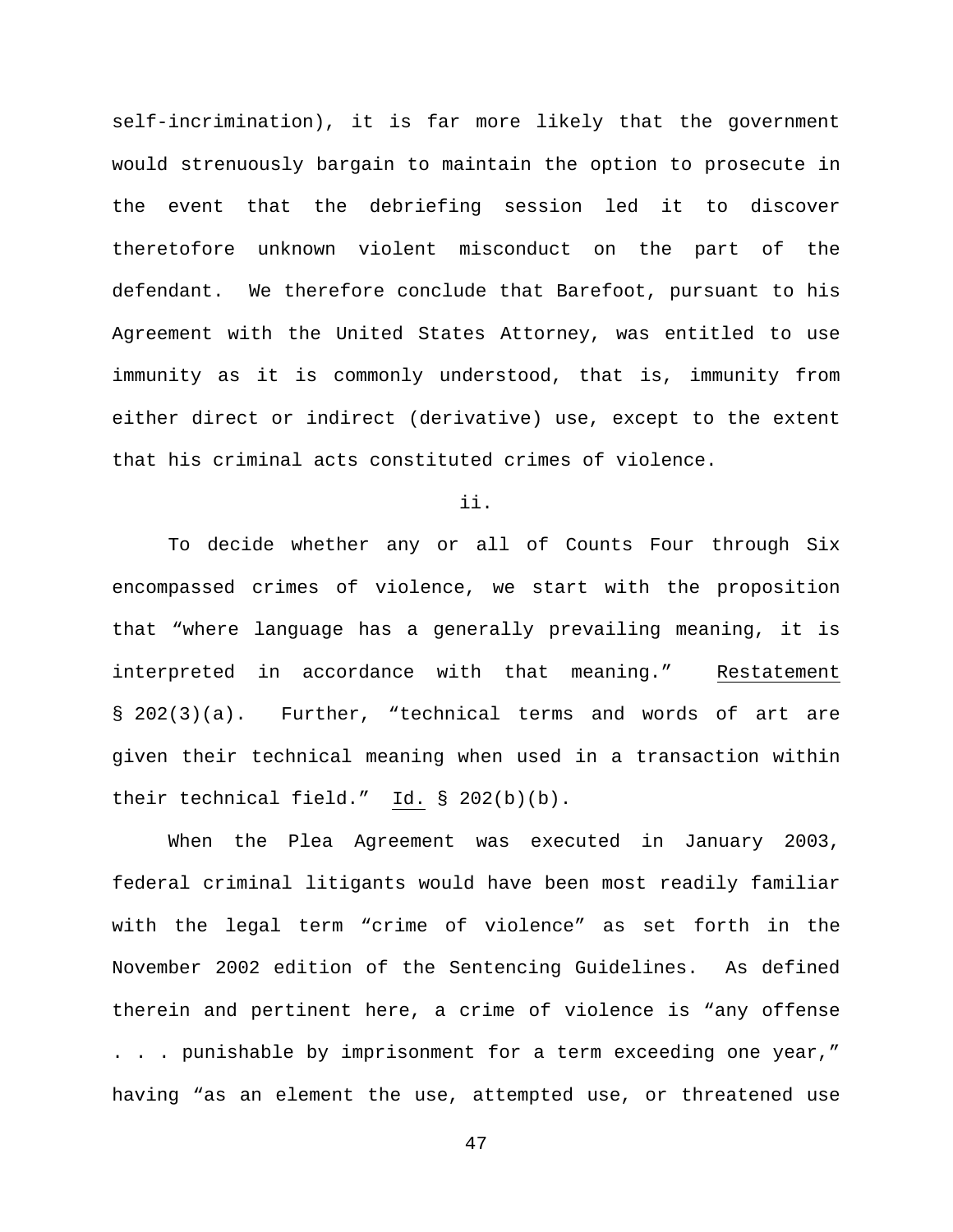of physical force against the person of another, or . . . [that] involves use of explosives, or otherwise involves conduct that presents a serious potential risk of physical injury to another." USSG § 4B1.2(a).

Barefoot's conviction in Count Four of receiving an explosive with the intent that it be used to kill, injure, or intimidate, or to damage or destroy buildings, manifestly would have been a crime of violence according to the parties' mutual understanding. Hence, the government was unquestionably entitled to the benefit of its bargain and in no way precluded from using the information it procured from Barefoot during his debriefing to investigate, charge, and convict him of that offense.

Our conclusion is different with respect to Barefoot's Count Five conviction of improperly storing explosive materials, and also his conviction under Count Six of distributing explosive materials to a person not yet twenty-one. The storage offense charged in Count Five, being a misdemeanor, could not have qualified as a crime of violence. Count Six presents a closer question. Though the conduct therein charged is a felony, it is by no means certain that the routine distribution of explosive materials, typically unaccompanied by physical force, nevertheless entails their "use" such as to bring the offense within the Guidelines definition. We are also unwilling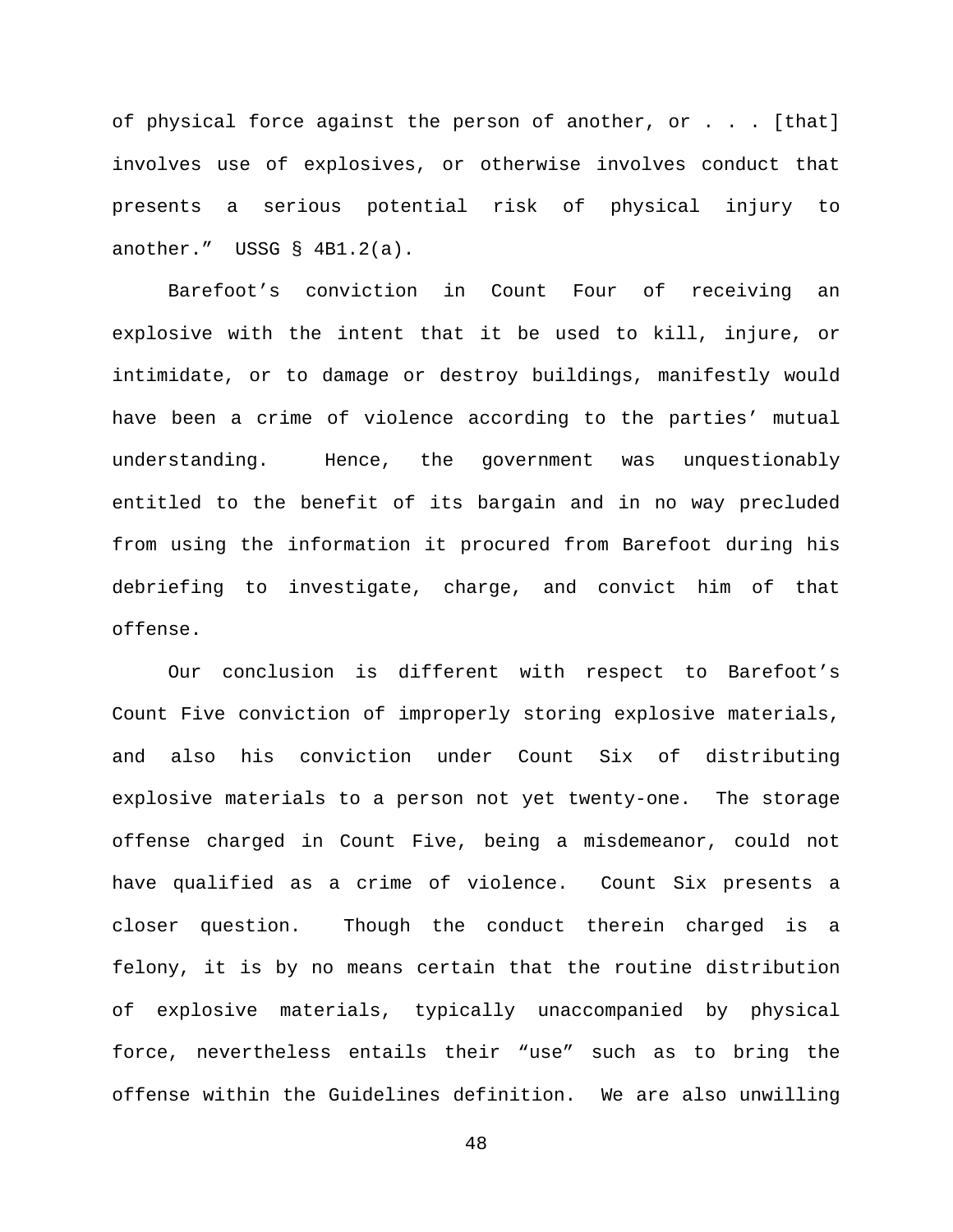to assume that every such distribution carries with it a serious potential risk of injury to the recipient. For example, the Kinestik cartridges at issue here, being a binary explosive, were relatively harmless until mixed.

We do not need to attempt any definitive resolution of the question of whether the offense charged in Count 6 is or is not a crime of violence. It suffices to note that the issue is on the edge. The lack of clarity on the point inures to Barefoot's benefit, and we are constrained to determine that the government violated the Plea Agreement when it prosecuted him on Count Five and on Count Six. Barefoot seeks reversal of those convictions as his preferred remedy for the government's broken promise, see Br. of Appellant at 50, and we perceive no reason to withhold the requested relief. We therefore move on to ascertain the effect on Barefoot's sentence, if any, prompted by our erasure of the two improper convictions. To best accomplish that, we first analyze whether the sentence was correctly imposed with those convictions included.

E.

1.

Barefoot challenges in two respects the district court's calculation of his advisory range of imprisonment under the Guidelines. At the outset, Barefoot contends that the court erred in discerning any connection, for grouping purposes,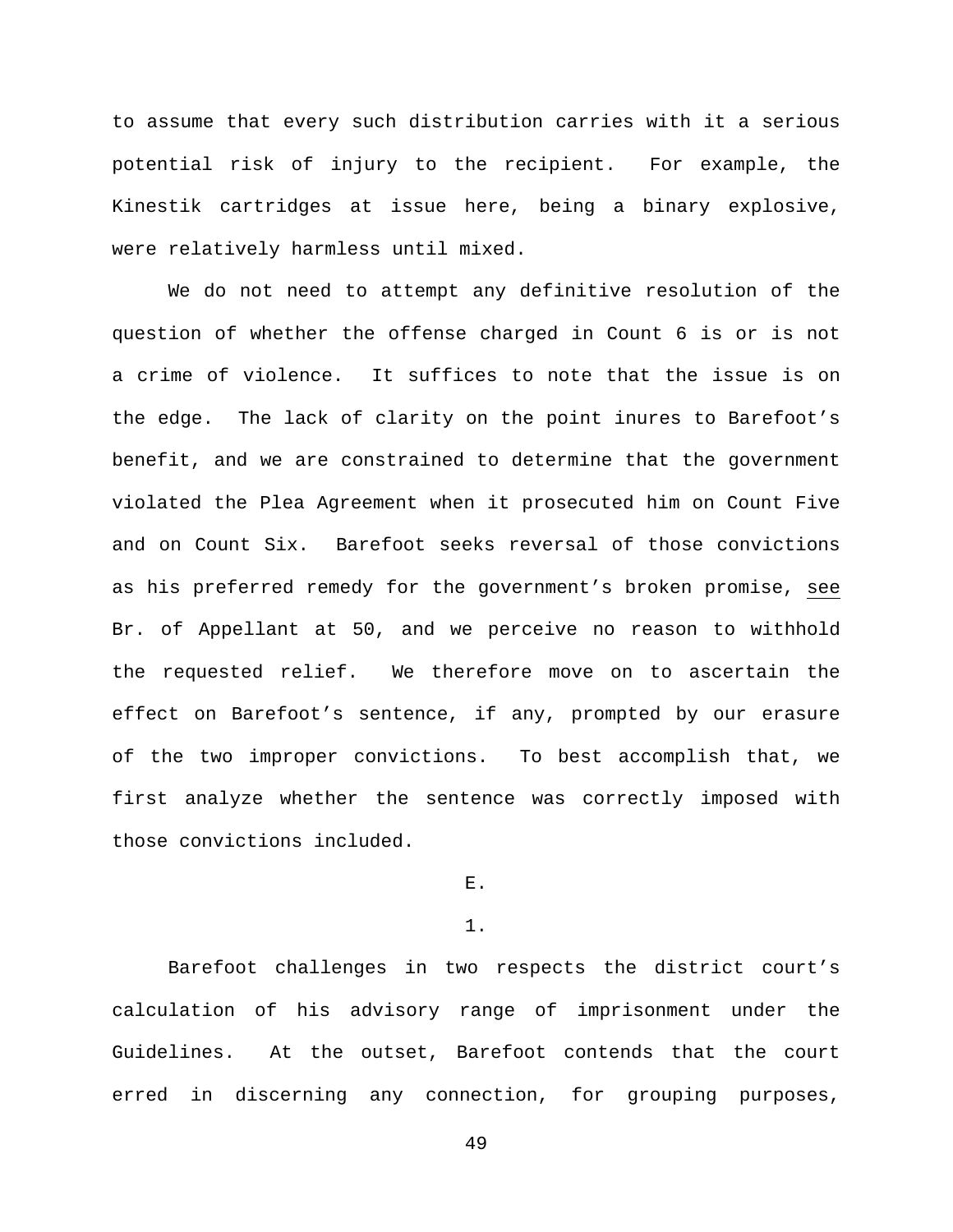between his convictions of the firearms offenses in Counts One and Two and his convictions involving explosives in Counts Three through Six. The perceived association between the stolen firearms and the bombs that Barefoot made — or was preparing to make — also served to increase the base offense level applied by the court, which is likewise assigned as error.

At the sentencing hearing, the district court adopted the calculations set forth in the Presentence Investigation Report (the "PSR"), using the 2002 edition of the Guidelines. The purpose of grouping is to "determin[e] a single offense level that encompasses all the counts of which the defendant is convicted." USSG Ch. 3, Pt. D, intro. comment. (2002). To accomplish this task, the PSR initially combined four of Barefoot's six offenses of conviction into two groups: the two firearms offenses charged in Counts One and Two (the "firearms group") and the explosives receiving and distributing offenses charged in Counts Four and Six (the "explosives group"). See USSG § 3D1.2(d), comment. (n.6) (providing that "most property crimes . . . , firearms offenses, and other crimes where the guidelines are based primarily on quantity or contemplate continuing behavior are to be grouped together").

The PSR then grouped the Count Three conviction with both the firearms group and the explosives group on the ground that the solicitation offense therein "embodie[d] conduct that is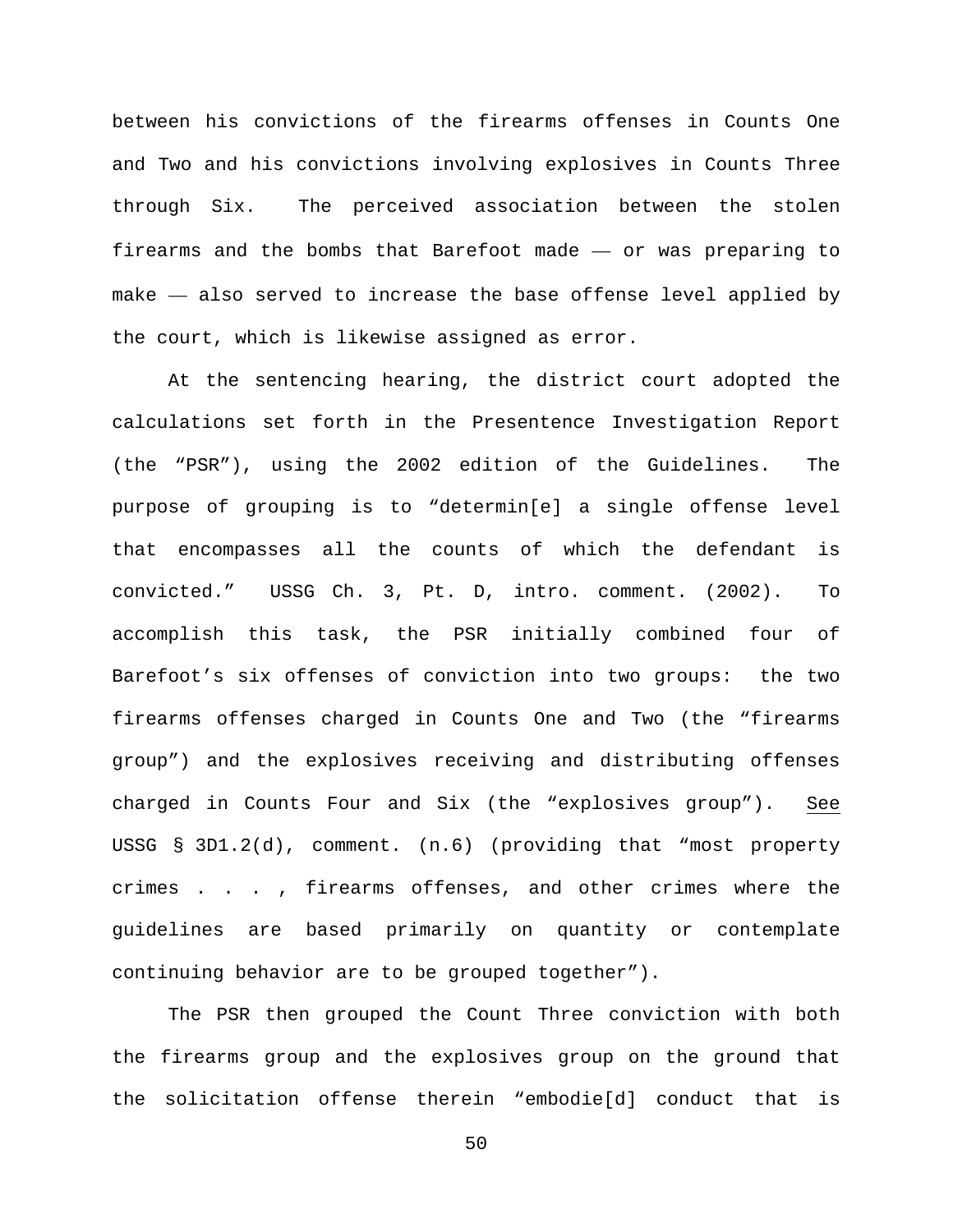treated as a specific offense characteristic in, or other adjustment to, the guideline applicable to another of the counts." USSG § 3D1.2(c).<sup>[12](#page-50-0)</sup> The firearms offenses are governed by Guidelines section 2K2.1, which provides for a base offense level of 18 if "the offense involved a firearm described in 26 U.S.C. § 5845(a)." Id. § 2K2.1(a)(5). The referenced statute defines certain extravagant weaponry such as sawed-off shotguns, machine guns, silencers, and — as relevant here — "destructive device(s)." 28 U.S.C. § 5845(a)(8). Many types of weapons may constitute a destructive device, including "any explosive [or] incendiary . . . bomb," id.  $\S$  5845(f), and the pipe bombs that Barefoot manufactured and detonated (as well as whatever mechanism he contemplated would house the liquid dynamite) certainly qualify.

The PSR increased Barefoot's base offense level by six for the number of firearms involved, see USSG § 2K2.1(b)(1)(C), by two because of the involvement of a destructive device, see id. § 2K2.1(b)(3), and by two because one or more of the firearms had been stolen, see id. § 2K2.1(b)(4). Barefoot also received an upward adjustment of four levels for his role as an organizer or leader, see id. § 3B1.1(a), and an additional two levels for

<span id="page-50-0"></span><sup>&</sup>lt;sup>12</sup> The PSR, without objection, grouped the Count Five storage misdemeanor with the related offenses in the firearms group.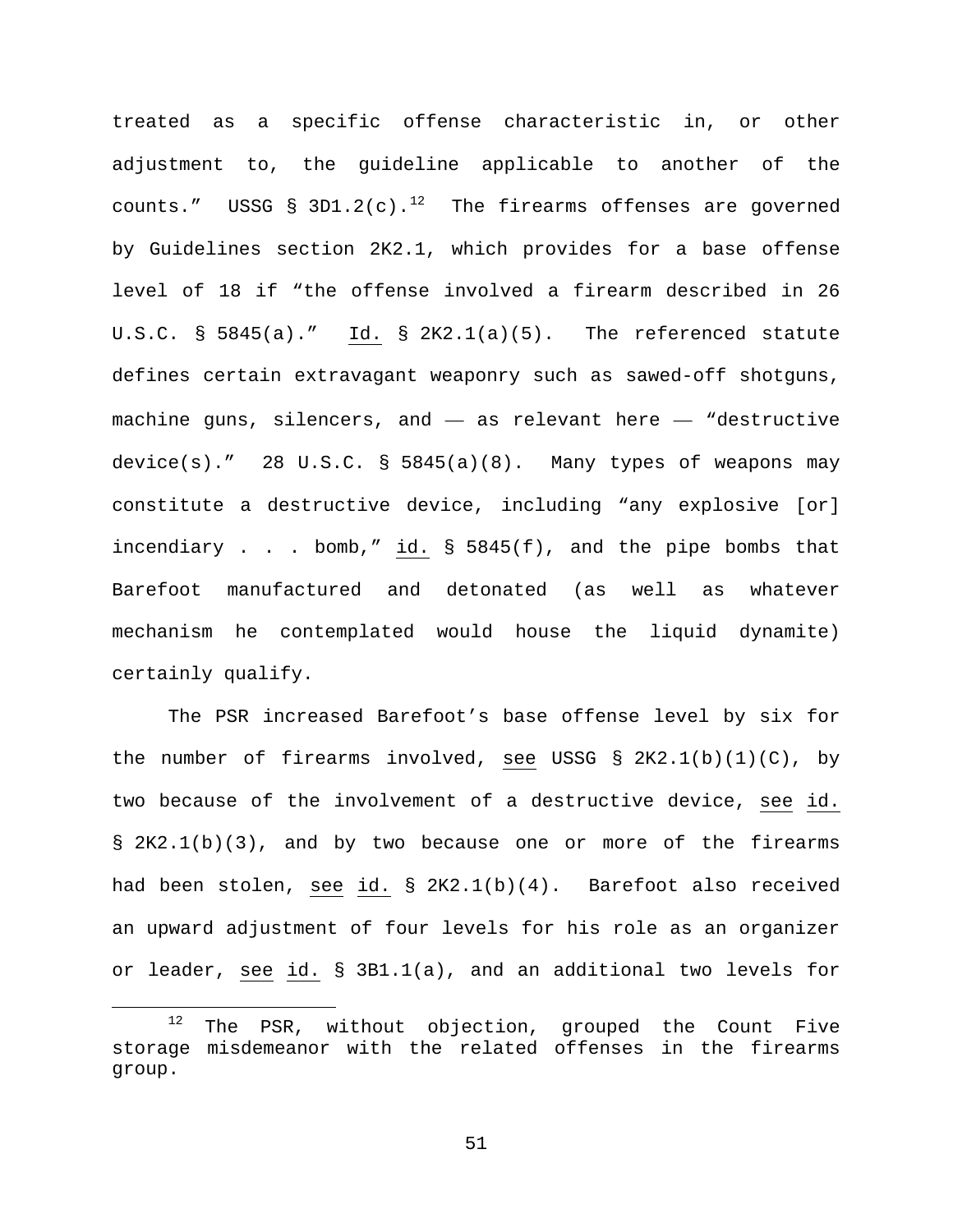using a minor to assist him in avoiding detection, see id. § 3B1.4. The resultant adjusted offense level of 34, crossreferenced with Barefoot's criminal history category of II, produced an advisory Guidelines range of 168 to 210 months of imprisonment. Because none of the offenses of conviction entailed a maximum term of longer than 120 months, the district court comported with the advisory range by first sentencing Barefoot to the 60-month maximum on Count One. The court then directed that Barefoot serve a consecutive term of 120 months on Counts Two through Four and Count Six, to run concurrently with each other. The court last addressed the Count Five misdemeanor, on which it imposed a 12-month term concurrent with the aggregate 180-month sentence.

Barefoot protests that his conduct giving rise to the firearms offenses was wholly discrete from his possession and use of destructive devices, and thus the district court was incorrect to connect the two. A compartmentalized approach, according to Barefoot, would have resulted in a firearms base offense level of 12 instead of 18, increased by 14 levels and not 16, for an adjusted offense level of 26. Under the grouping rules, the separately considered solicitation conviction in Count Three, being predominant among the explosives offenses at base offense level 24, would have added two levels. See USSG § 3D1.4(a). Using this method of calculation, Barefoot's final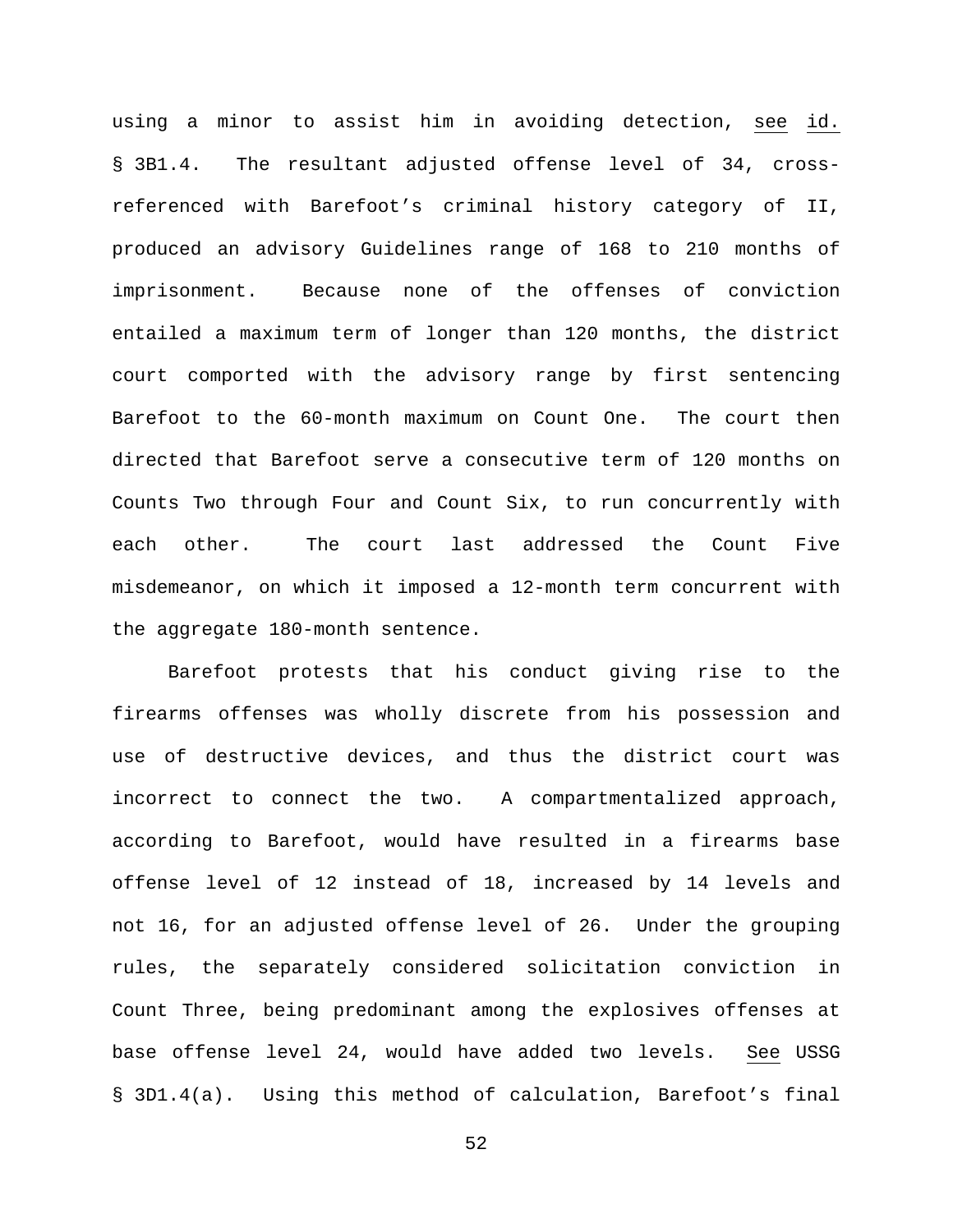offense level of 28 would have resulted in an advisory Guidelines range of 87 to 108 months.

The district court properly evaluated the charged criminal conduct as a unitary whole. To calculate the base offense level for the firearms offenses, the court was bound to consider together the entirety of Barefoot's relevant conduct, including "all acts and omissions committed, aided, abetted, counseled, commanded, induced, procured, or willfully caused by the defendant . . . that occurred during the commission of the offense of conviction, in preparation for that offense, or in the course of attempting to avoid detection or responsibility for that offense." USSG § 1B1.3(a)(1). In so doing, the court's analysis need not have been strictly confined to the conduct underlying the convictions; it was permitted to examine as relevant "the conduct of other offenses insofar as they were part of the same course of conduct." United States v. McVey, No. 13-4285, 2014 WL 1613908, at \*3 (4th Cir. Apr. 23, 2014) (internal quotation marks omitted).

To begin with, Barefoot's conduct with respect to the explosives took place during the same time as the ongoing firearms conspiracy. See McVey, 2014 WL 1613908, at \*3 (instructing that time interval is one factor "appropriate to the determination of whether offenses are sufficiently connected or related to each other to be considered as part of the same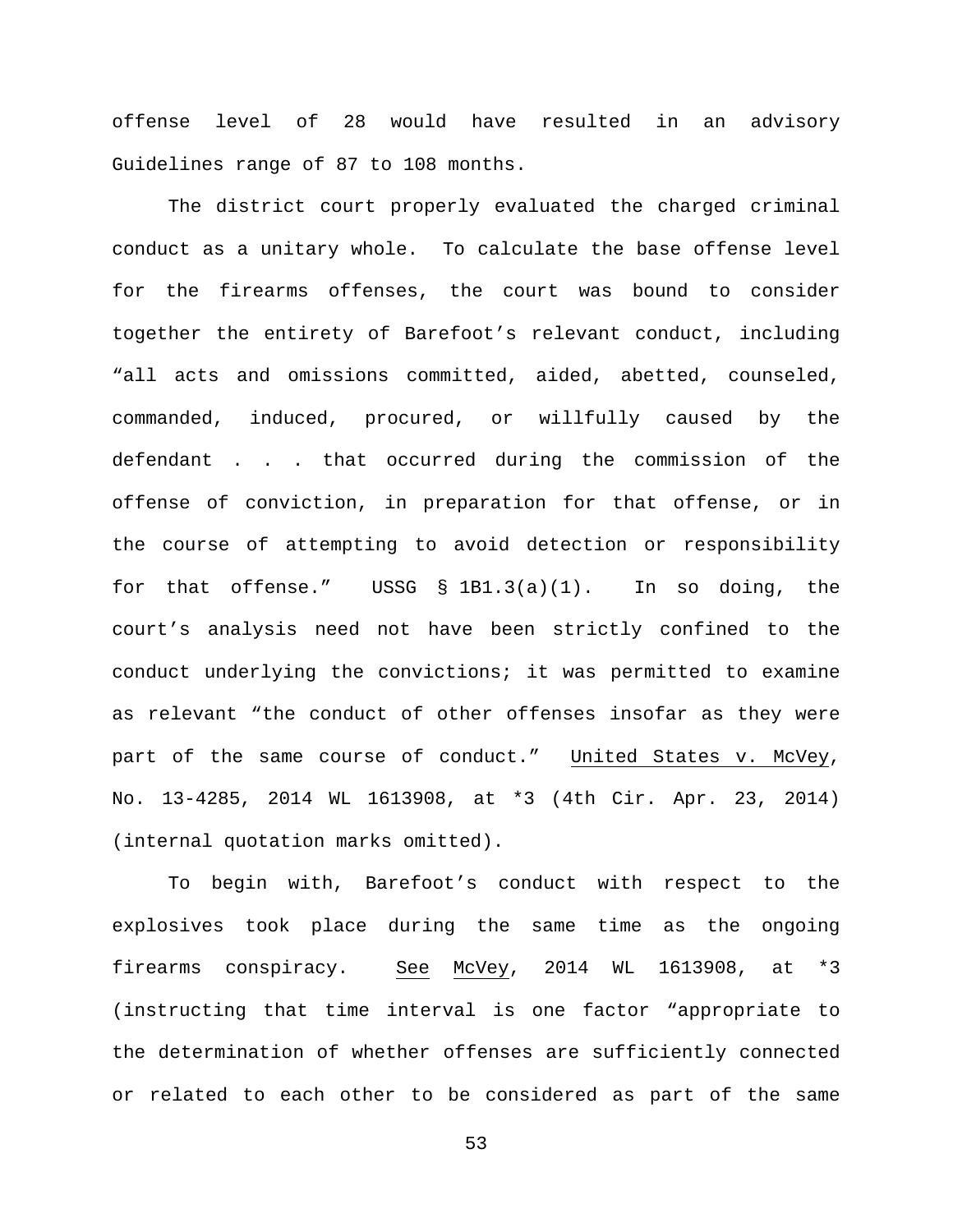course of conduct"). Daniel, having been involved not only in the theft and concealment of the firearms, but also in helping his father conceal the liquid dynamite, provides a more direct link unifying Barefoot's activities; indeed, one of the stolen firearms was recovered from Daniel's residence along with the Kinestik explosives. At a more general (but yet relevant) level, Barefoot's illegal possession of firearms and explosives can together be seen as facilitating his Klan activities.

Viewed in the proper context, it is evident that the district court did not clearly err in ascertaining a connection between the firearms offenses and the explosives offenses. That connection permitted the court to apply the higher base offense level to the firearms offenses, and it also supported the court's grouping of the various offenses for sentencing purposes into what was, more or less, a unified whole.

## 2.

It is apparent from our detailed recitation of the district court's sentencing calculus that Barefoot's convictions of Count Five and Count Six had no material effect on his sentence. The term of imprisonment associated with Count Six was ordered to run concurrently with the same terms imposed on Counts Two through Four. Among those convictions, Count Two determined the advisory Guidelines range, and the grouping therewith of Count Four would have achieved the same result with or without the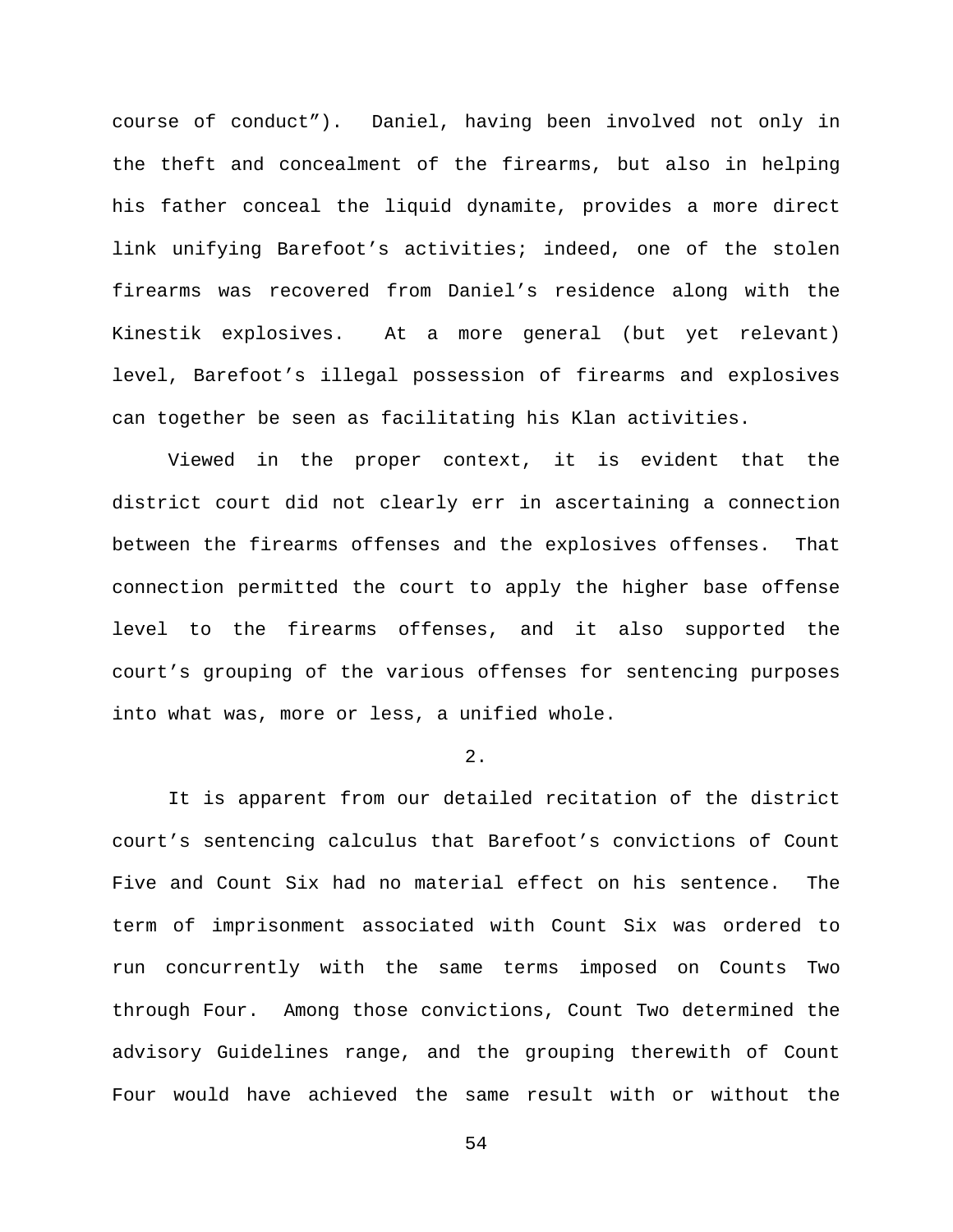addition of Count Six. Compared to his serious felony offenses, Barefoot's misdemeanor conviction of Count Five and the twelvemonth concurrent sentence imposed thereon was virtually an afterthought.

Consequently, as then-Judge Sotomayor observed in a similar instance on behalf of the court of appeals in Burrell v. United States, Barefoot's circumstances present "one of the rare cases . . . where our reversal of a conviction [does] not affect the knot of calculations under the Guidelines," obviating any need to remand for resentencing. 467 F.3d 160, 166 (2d Cir. 2006) (internal quotation marks omitted). As the Fifth Circuit explained in United States v. Thomas, "[w]here it is clear that a conviction that is being reversed did not cause a district court to impose a harsher sentence on a conviction that is being affirmed, remand for re-sentencing is not necessary." 690 F.3d 358, 372 (5th Cir. 2012); see United States v. Lopez, 42 F.3d 463, 469 (8th Cir. 1994) (acknowledging that defendant need not be resentenced if conviction vacated on appeal "had no effect on the determination of . . . Guidelines ranges" (internal quotation marks omitted)); accord United States v. Introcaso, 506 F.3d 260, 272 (3d Cir. 2007); United States v. Fontana, 948 F.2d 796, 798 (1st Cir. 1991).

The court in Burrell had previously reversed the defendant's conviction for conspiracy to distribute crack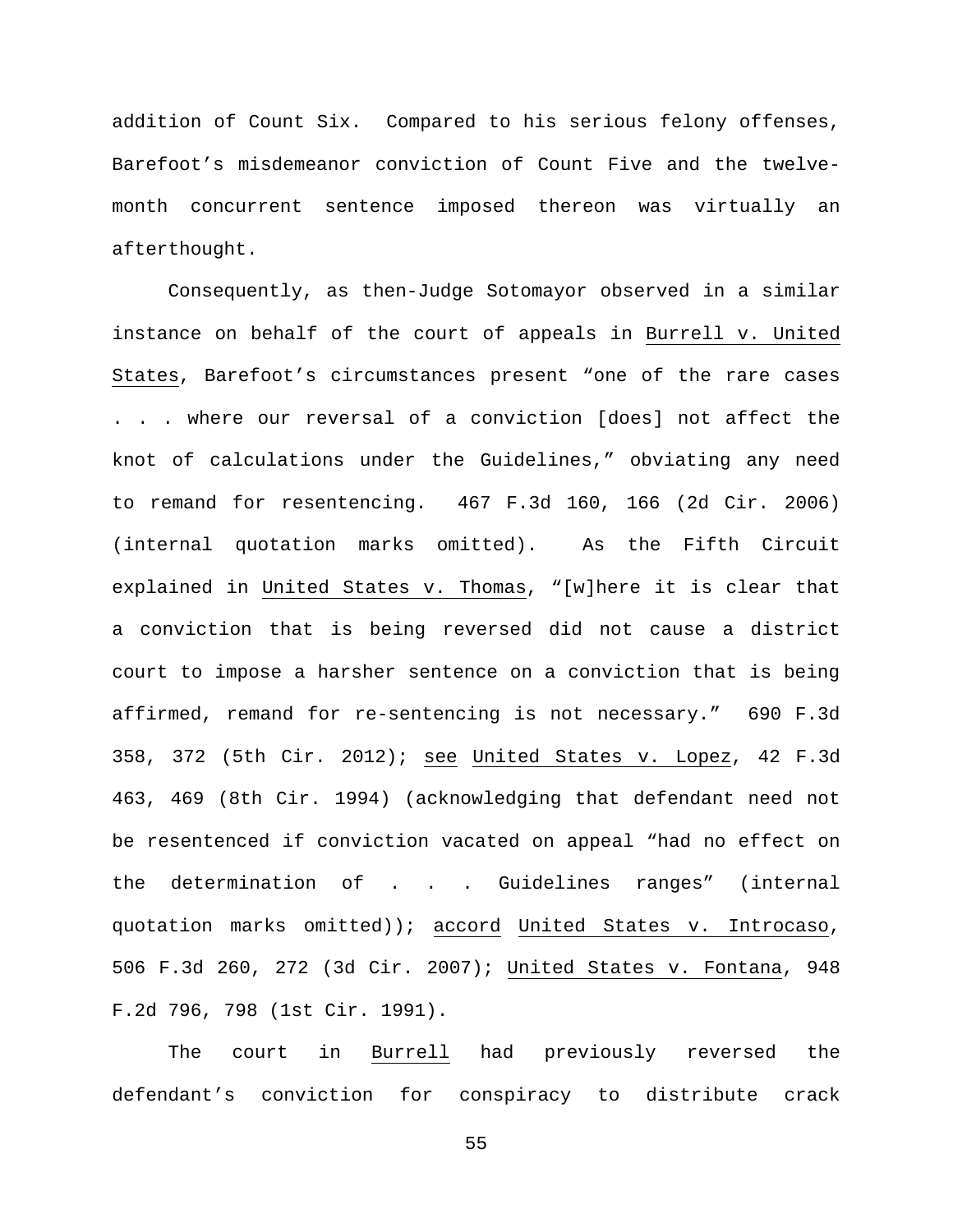cocaine on the ground that it was a lesser-included offense of his other conviction for being an organizer of a continuing criminal enterprise. Because the latter conviction carried a mandatory life sentence, the Second Circuit remanded to the district court for it to perform a strictly "ministerial correction" to enter "an amended judgment reflecting the dismissal." Id.

We do the same here. On remand, the district court is simply to amend the judgment against Barefoot to dismiss Counts Five and Six, nullifying the convictions and sentences relating thereto. In so doing, the court shall reduce Barefoot's special assessment from \$525 to \$400, in that the \$25 assessed on the Count Five misdemeanor conviction, see 18 U.S.C. § 3013(a)(1)(A)(iii), and the \$100 assessed on the Count Six felony conviction, see id. § 3013(a)(2)(A), are no longer valid and enforceable components of the judgment. See Thomas, 690 F.3d at 372; Introcaso, 506 F.3d at 273.

### IV.

Pursuant to the foregoing, we affirm Barefoot's convictions on Counts One through Four, but we reverse his convictions on Counts Five and Six. We remand this matter to the district court with instructions to enter an amended judgment in